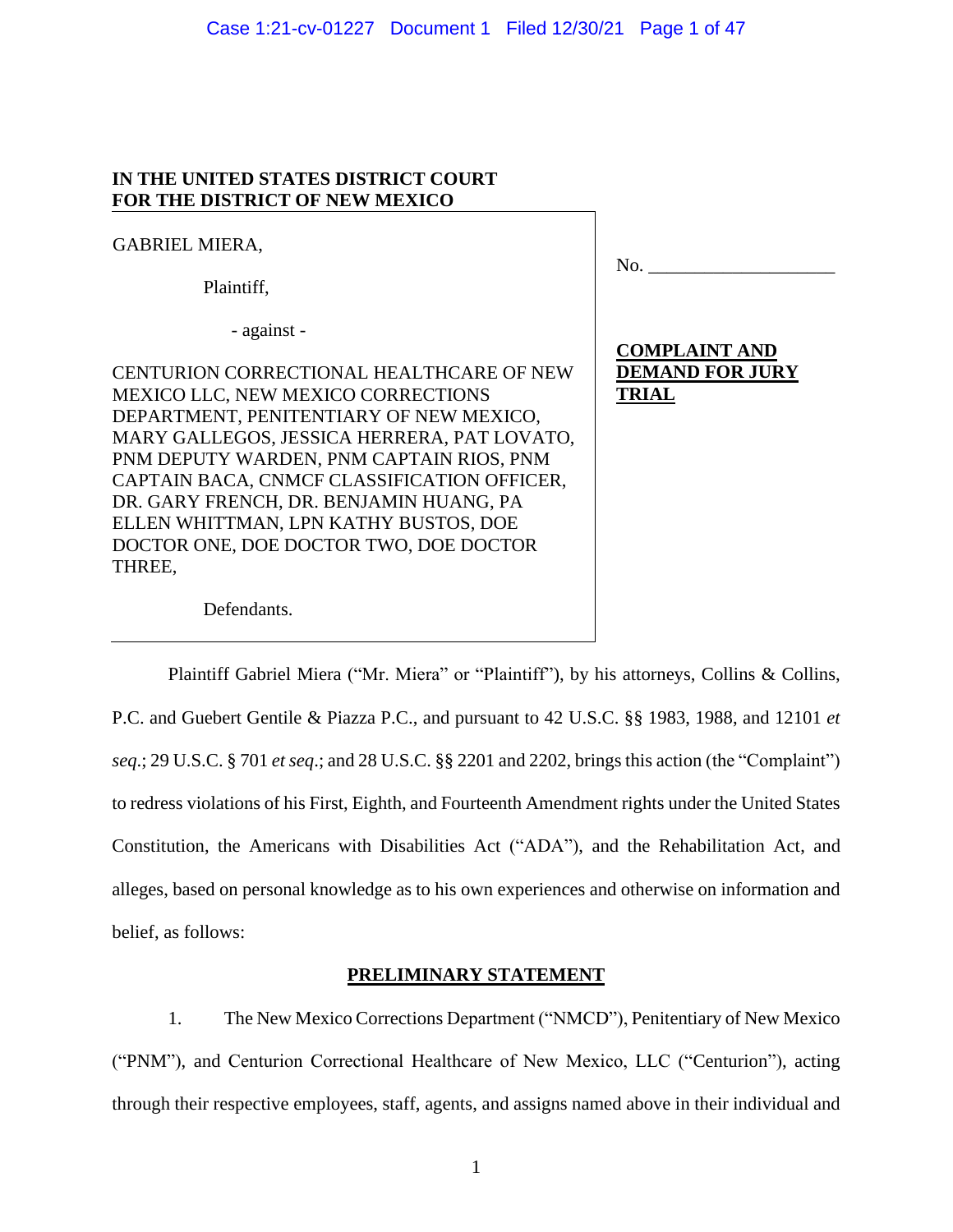#### Case 1:21-cv-01227 Document 1 Filed 12/30/21 Page 2 of 47

official capacities ("Defendants"), knew that Mr. Miera was at high risk of osteomyelitis and that he was suffering from increasing and debilitating pain that was not ameliorated over time or through pain medication. Yet, Defendants deliberately and recklessly ignored an emergent infection and Mr. Miera's high risk of osteomyelitis, which caused him to spend 36 days in the hospital, undergo multiple life-saving surgeries, and suffer permanent spinal cord damage. Defendants' deliberate indifference caused Mr. Miera to suffer extended, severe pain and led to the permanent disability he now faces.

2. After Mr. Miera returned to prison from the hospital with his permanent disability, Defendants forced him to engage in hard labor and unjustifiably refused to accommodate his disability despite Mr. Miera's repeated requests for accommodation. This caused him both physical and psychological anguish.

3. To make matters worse, Defendants then engaged in a campaign of severe retaliation against Mr. Miera for filing a complaint in New Mexico State court regarding his medical injuries, for communicating with his legal counsel, and for exercising his rights and duties under the Prison Litigation Reform Act.

4. Defendants' actions and inactions violated Mr. Miera's rights secured by 42 U.S.C. §§ 1983 and under the First, Eighth, and Fourteenth Amendments to the United States Constitution. The actions and inactions of Defendants also violated Mr. Miera's rights under the Americans with Disabilities Act (42 U.S.C. § 12101 *et seq*.) and the Rehabilitation Act (29 U.S.C. § 701 *et seq*.).

#### **JURISDICTION AND VENUE**

5. This action arises under the First, Eighth, and Fourteenth Amendments to the United States Constitution; 42 U.S.C. §§ 1983 and 1988; the Americans with Disabilities Act (42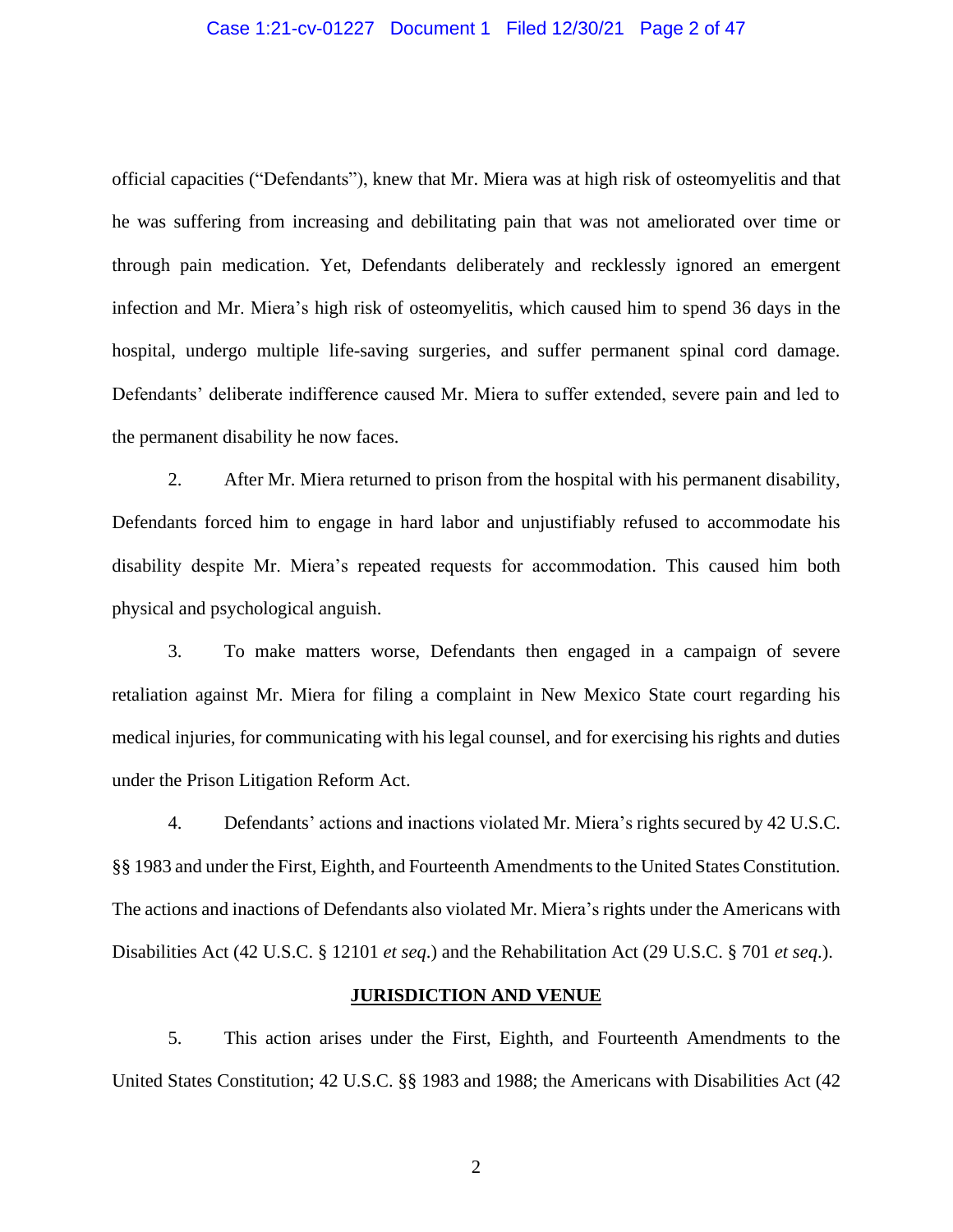#### Case 1:21-cv-01227 Document 1 Filed 12/30/21 Page 3 of 47

U.S.C. § 12101 *et seq*.); and the Rehabilitation Act (29 U.S.C. § 701 *et seq*.).

6. Subject matter jurisdiction in conferred by 28 U.S.C. §§ 1331 and 1343(a).

7. This Court has personal jurisdiction over each of the entity and individual Defendants because, upon information and belief, all Defendants are domiciled in the State of New Mexico (the "State") and/or have substantial contacts in the State of New Mexico and purposefully availed themselves of conducting business in New Mexico.

8. Venue is proper here under 28 U.S.C. § 1391(b)(2), because, upon information and belief, a majority of Defendants reside in this judicial district and the events and omissions giving rise to Plaintiff's claims occurred in this judicial district.

9. Plaintiff need not exhaust his administrative remedies under the Prison Litigation Reform Act, 42 U.S.C.A. § 1997e ("PLRA"), because he is not currently incarcerated. He was released from PNM on December 15, 2021. (Ex. 1).

#### **PARTIES**

10. Plaintiff Gabriel Miera is a citizen of the United States presently domiciled in Santa Fe, New Mexico and living with family. During the events giving rise to this action, Mr. Miera was physically located in New Mexico. During all relevant times, he was in the custody of the NMCD. At various relevant times, he was housed at Central New Mexico Correctional Facility ("CNMCF") in Los Lunas, New Mexico and PNM in Santa Fe, New Mexico.

11. Defendant NMCD is a state agency organized and existing under the laws of the State of New Mexico. Defendant PNM is operated by NMCD. At all relevant times, NMCD was responsible for the policies, practices, supervision, implementation, and conduct of all PNM matters and for the appointment, training, supervision, and conduct of all NMCD and PNM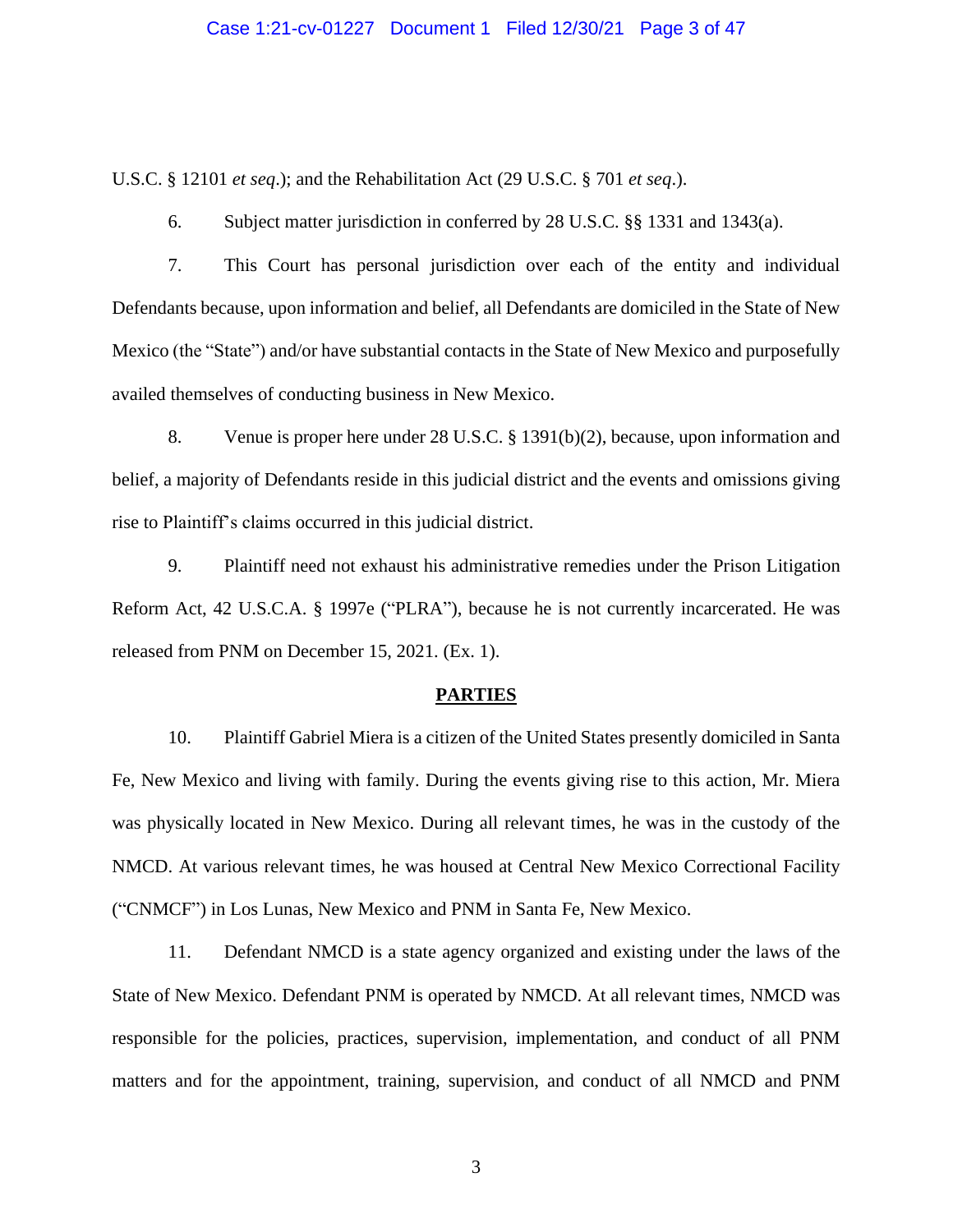#### Case 1:21-cv-01227 Document 1 Filed 12/30/21 Page 4 of 47

personnel, including the NMCD/PNM Defendants specifically named herein.

12. Defendant PNM is a state-run facility operated by New Mexico State agency NMCD and existing under the laws of the State of New Mexico. PNM is operated in accordance with NMCD rules, policies, and procedures. PNM is responsible for the policies, practices, supervision, implementation, and conduct of all PNM matters and for the appointment, training, supervision, and conduct of all PNM personnel, including the PNM Defendants specifically named herein.

13. NMCD and PNM acted by and through their respective employees, staff, agents and assigns who are named in their individual and official capacities.

14. Defendant Centurion is a domestic limited liability company registered to do business in New Mexico, whose registered agent for service of process is CT Corporation System, 206 S. Coronado Avenue, Espanola, New Mexico, 87532-2792. Centurion, by the terms of the General Services Contract, #16-770-1300-0097 ("GSC"), was contracted by NMCD for the purposes of providing medical care to inmates in the NMCD prison system, including Mr. Miera. The term of the GSC began on June 1, 2016 and ended on or about November 1, 2019. The GSC was to end on June 1, 2020 under a one year extension but ended prematurely. Centurion acted by and through its employees, staff, agents and assigns who are named in their individual capacities.

15. Defendant Mary Gallegos was an NMCD Corrections Officer in and around June 2021 and was responsible for the health, safety, and proper medical treatment of Mr. Miera. She was an agent of NMCD, acting within the scope of her employment at all times relevant to this lawsuit. She is sued herein in her individual capacity.

16. Defendant Jessica Herrera was a Unit Manager at PNM in and around the months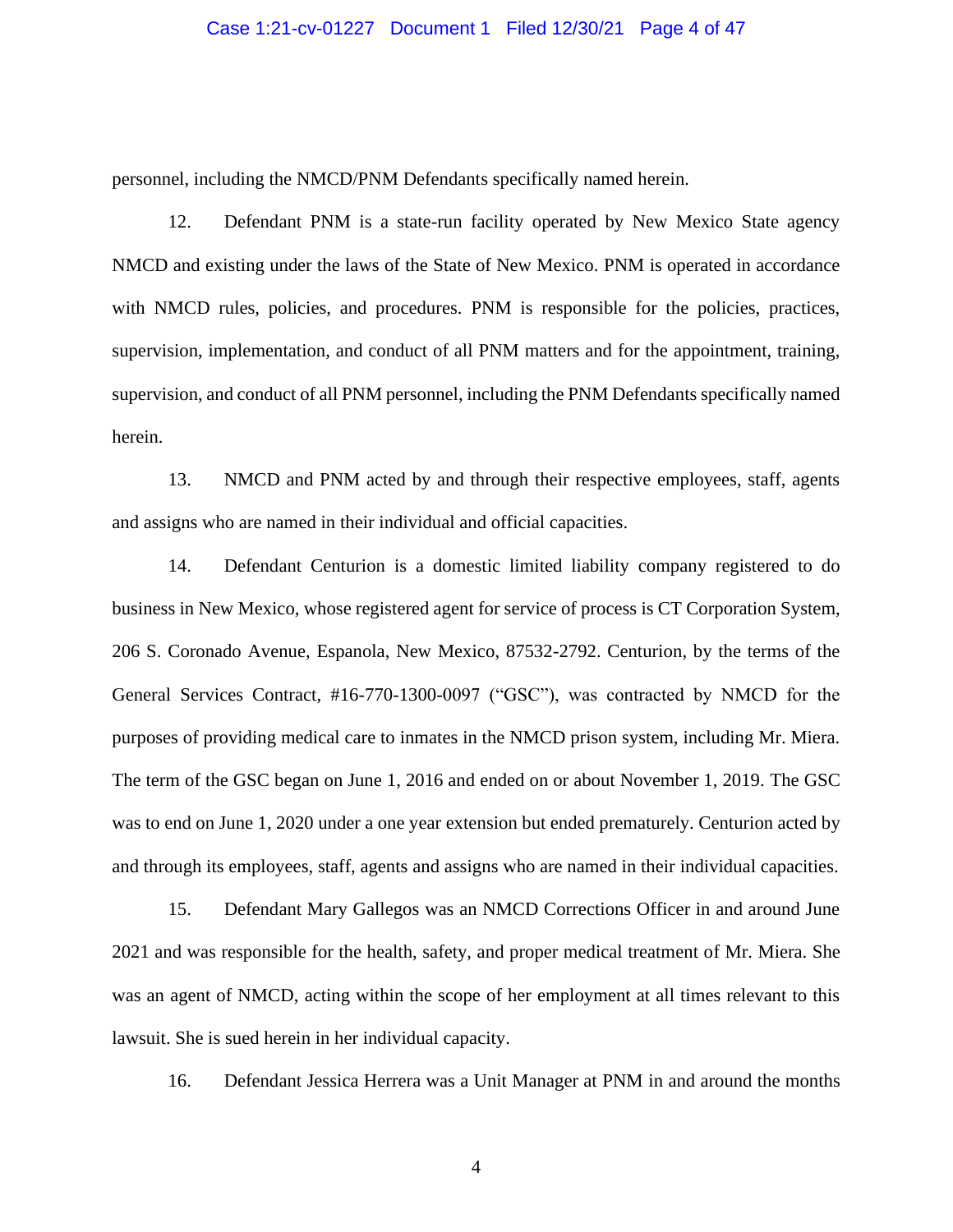#### Case 1:21-cv-01227 Document 1 Filed 12/30/21 Page 5 of 47

of August and September 2019 and was responsible for the health, safety, and proper medical treatment of Mr. Miera. She was an agent of NMCD, acting within the scope of her employment at all times relevant to this lawsuit. She is sued herein in her individual and official capacities.

17. Defendant PNM Deputy Warden was a deputy warden at PNM in and around the months of August and September 2019 and was responsible for the health, safety, and proper medical treatment of Mr. Miera. Upon information and belief, she was a decision maker responsible for training, supervising, and disciplining agents of the prison. She was an agent of NMCD, acting within the scope of her employment at all times relevant to this lawsuit. She is sued herein in her individual and official capacities.

18. Defendant Pat Lovato was a PNM Unit Manager in and around the months of August and September 2019 and was responsible for the health, safety, and proper medical treatment of Mr. Miera. He was an agent of NMCD, acting within the scope of his employment at all times relevant to this lawsuit. He is sued herein in his individual capacity.

19. Defendant PNM Captain Rios was a Captain at PNM in and around the months of August and September 2019 and was responsible for the health, safety, and proper medical treatment of Mr. Miera. She was an agent of NMCD, acting within the scope of her employment at all times relevant to this lawsuit. She is sued herein in her individual capacity.

20. Defendant PNM Captain Baca was a Captain at PNM in and around the months of August and September 2019 and was responsible for the health, safety, and proper medical treatment of Mr. Miera. He was an agent of NMCD, acting within the scope of his employment at all times relevant to this lawsuit. He is sued herein in his individual capacity.

21. Defendant CNMCF Classification Officer was the classification officer at CNMCF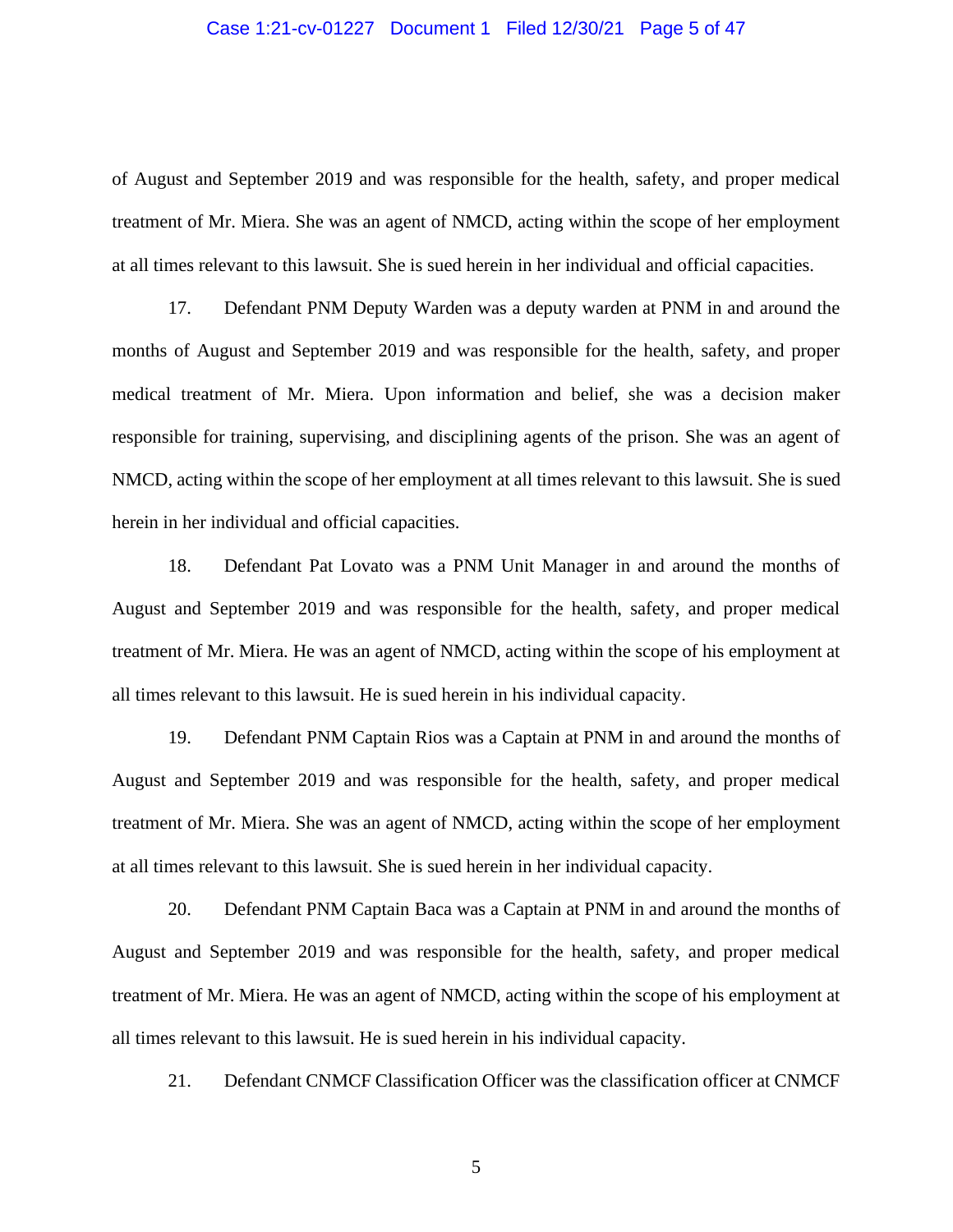#### Case 1:21-cv-01227 Document 1 Filed 12/30/21 Page 6 of 47

in and around June 2021 who was responsible for Mr. Miera's transfer from CNMCF to Lea County Correctional Facility (LCCF) at that time. She was responsible for the health, safety, and proper medical treatment of Mr. Miera and was an agent of NMCD, acting within the scope of her employment at all times relevant to this lawsuit. She is sued in her individual capacity.

22. Defendant Dr. Gary French was an attending doctor for Mr. Miera while he was in NMCD custody, and as such was acting within the scope of his employment as the apparent and actual agent, servant, and/or employee of Centurion. He was responsible for the care, health, safety, and proper medical treatment of Mr. Miera; and he is sued herein in his individual capacity.

23. Defendant Dr. Benjamin Huang was an attending doctor for Mr. Miera while he was in NMCD custody, and as such was acting within the scope of his employment as the apparent and actual agent, servant, and/or employee of Centurion. He was responsible for the care, health, safety, and proper medical treatment of Mr. Miera; and he is sued herein in his individual capacity.

24. Defendant Physician's Assistant ("PA") Ellen Whittman  $\mathbb{Z}_6$   $\rightarrow$   $\mathbb{Z}_7$  was an attending physician's assistant for Mr. Miera while he was in NMCD custody, and as such was acting within the scope of her employment as the apparent and actual agent, servant, and/or employee of Centurion. She was responsible for the care, health, safety, and proper medical treatment of Mr. Miera; and she is sued herein in her individual capacity.

25. Defendant L.P.N. Kathy Bustos was an attending nurse for Mr. Miera while he was in NMCD custody, and as such was acting within the scope of her employment as the apparent and actual agent, servant, and/or employee of Centurion. She was responsible for the care, health, safety, and proper medical treatment of Mr. Miera; and she is sued herein in her individual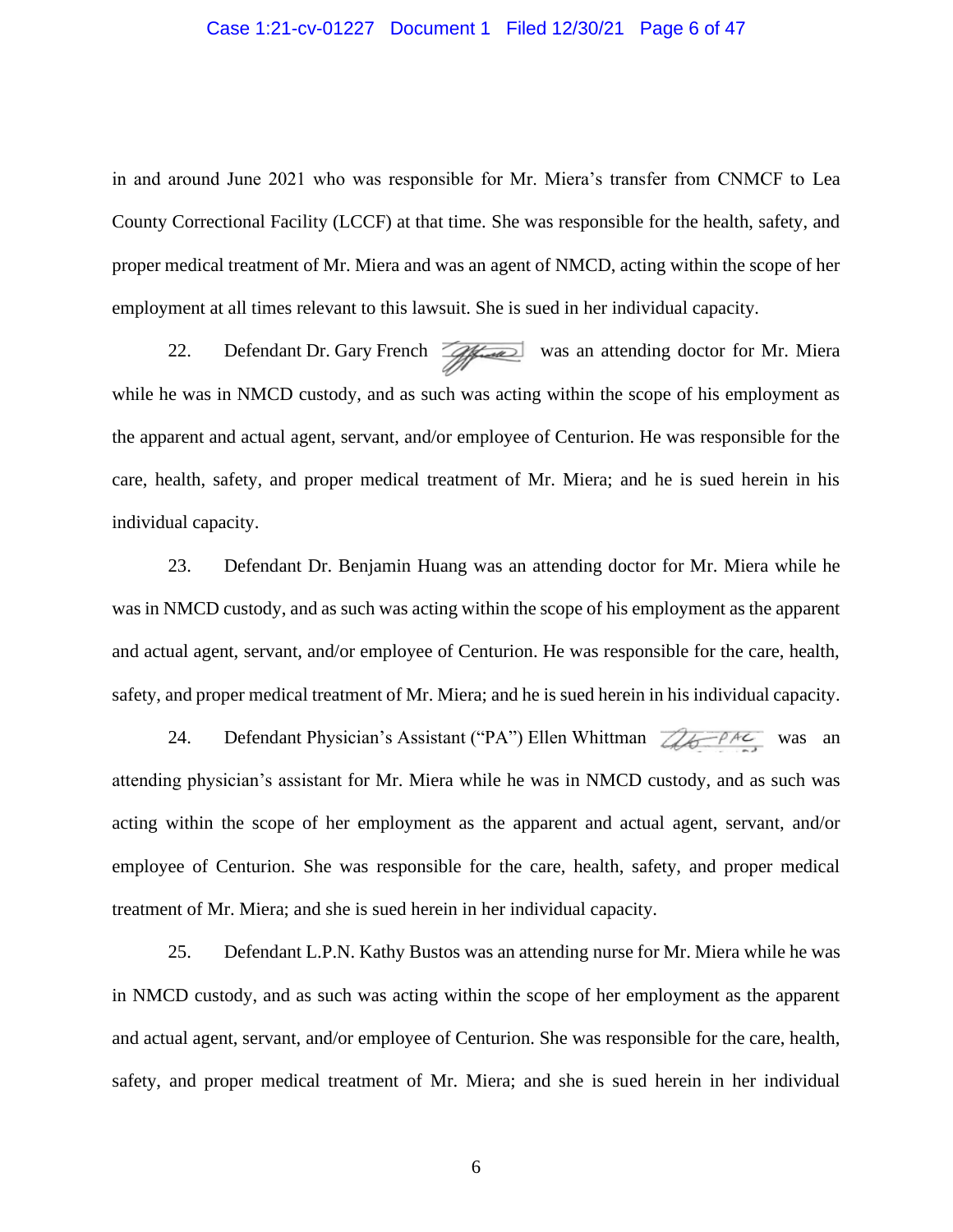#### Case 1:21-cv-01227 Document 1 Filed 12/30/21 Page 7 of 47

capacity.

26. Defendant Doe Doctor One  $\frac{1}{2}$  was an attending medical care provider for Mr. Miera while he was in NMCD custody and was responsible for the health, safety, and proper medical treatment of Mr. Miera. He/she was an agent of Centurion and/or NMCD/PNM, acting within the scope of his/her employment at all times relevant to this lawsuit. He/she is sued herein in his/her individual capacity.

27. Defendant Doe Doctor Two  $\mathbb{R}$  was an attending medical care provider for Mr. Miera while he was in NMCD custody and was responsible for the health, safety, and proper medical treatment of Mr. Miera. He/she was an agent of Centurion and/or NMCD/PNM, acting within the scope of his/her employment at all times relevant to this lawsuit. He/she is sued herein in his/her individual capacity.

28. Defendant Doe Doctor Three  $\triangle Q_{\alpha}$  was an attending medical care provider for Mr. Miera while he was in NMCD custody and was responsible for the health, safety, and proper medical treatment of Mr. Miera. He/she was an agent of Centurion and/or NMCD/PNM, acting within the scope of his/her employment at all times relevant to this lawsuit. He/she is sued herein in his/her individual capacity.

29. At all times relevant to this Complaint, each of the abovenamed Defendants was an employee and/or agent of a New Mexico state-run entity or a private medical service responsible for treating State prisoners, a task which was ultimately the responsibility of the State. Accordingly, all Defendants were acting under color of state law at all relevant times.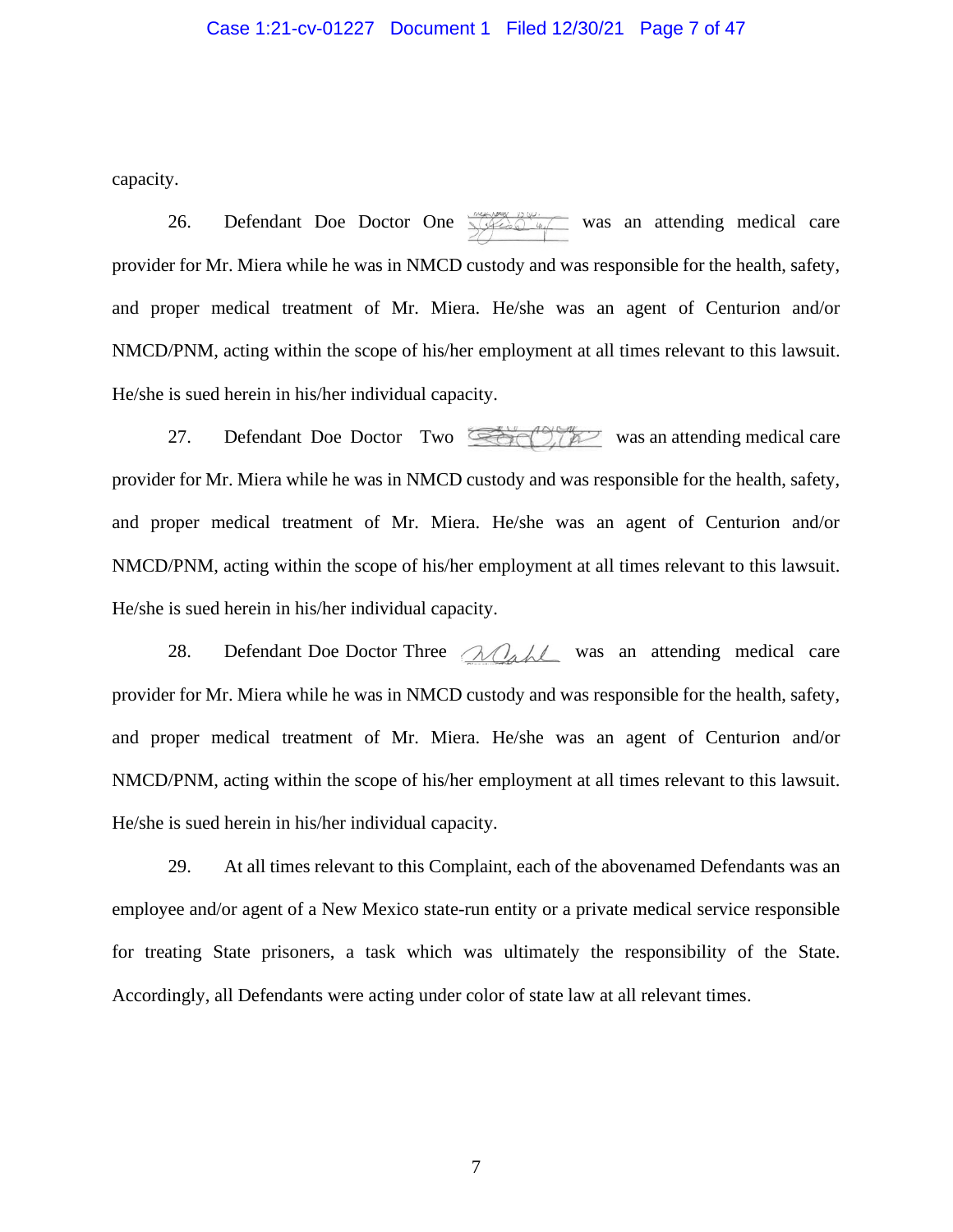#### **FACTUAL BACKGROUND**

# **I. MR. MIERA DISPLAYED AND COMPLAINED OF SEVERE PAIN FOR A MONTH BEFORE FINALLY BEING TRANSFERRED TO A HOSPITAL FOR EMERGENCY SURGERY.**

30. At the time that Mr. Miera began complaining of his medical injuries, he was 32 years old and imprisoned by NMCD.

31. On December 3, 2018, Mr. Miera completed a medical Health Services Request form, writing: "I've had bad pain in my neck and an[d] can't move well." (Ex. 2 at 3). Defendant Kathy Bustos, L.P.N. reviewed this form and conducted a medical examination of Mr. Miera. (*Id.*)

32. Defendant Bustos noted that Mr. Miera "look[ed] in distress," and Doe Doctor One ( ) noted that Mr. Miera's pain was at a 9 out of 10 and only worsening, yet Mr. Miera was only provided with Ibuprofen and muscle rub in response. (Ex. 2 at 4). After conducting a musculoskeletal examination, Doe Doctor One concluded that Mr. Miera was merely experiencing muscle strain and spasms. (*Id.*).

33. Later that day, Doe Doctor Two  $\overline{\text{GCD}}$  learned that Mr. Miera was "sitting in medical on [a] wheel chair" because of his continuing, severe neck pain. (*Id.* at 2). Mr. Miera had already taken all of his Ibuprofen due to the severity of his pain, but Doe Doctor Two did not provide him with any additional medical care or pain relief. (*Id.*).

34. The next day, on December 4, 2021, Mr. Miera again sought medical attention because his severe pain had escalated and spread to both his neck and upper back. (*Id.* at 2). After being transferred to the medical unit and received by Defendant Bustos, Mr. Miera informed Doe Doctor One that "he had not received [his] prescribed muscle relaxant" and was "unable to sleep" due to the pain. (*Id.* at 1-2). Despite Mr. Miera's escalating and expanding severe pain, Doe Doctor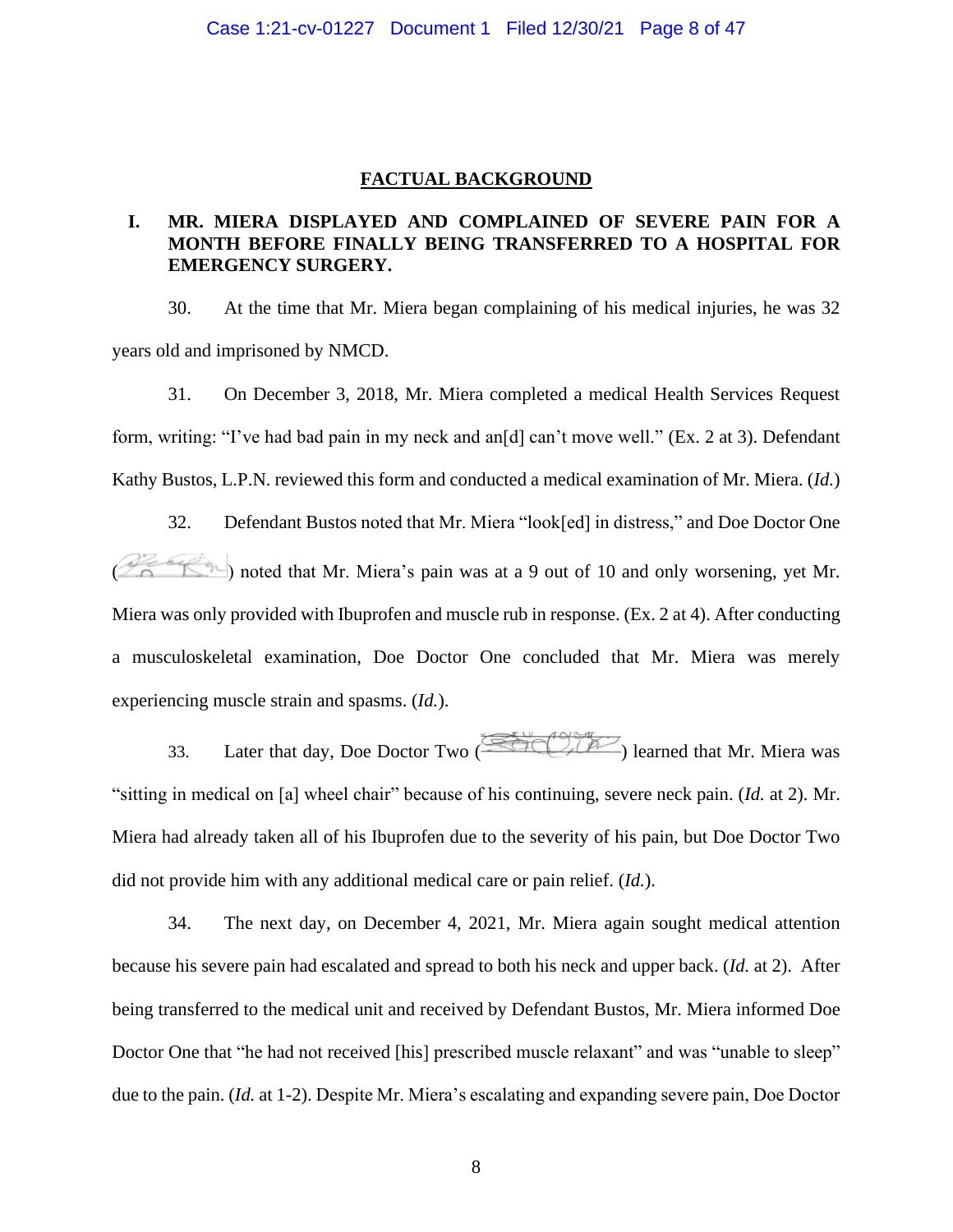#### Case 1:21-cv-01227 Document 1 Filed 12/30/21 Page 9 of 47

One again concluded that Mr. Miera was merely suffering from a muscle spasm. (*Id.*). Doe Doctor One only provided Mr. Miera with a few pain pills and a hot pack. (*Id.*).

35. On December 11, 2018, Mr. Miera reported to Physician's Assistant ("PA") Ellen Whittman ( $\widehat{\mathcal{A}_{\mathcal{B}}$ ) that he could not feel his hands, it hurt to swallow, and he could not sleep due to his pain. (Ex. 3). He also told PA Whittman that he was forced to resort to seeking chiropractic help from fellow prisoners due to his persistent pain. (*Id.*). In response, PA Whittman merely continued Mr. Miera on Ibuprofen and similar pain relievers. (*Id.*).

36. On December 12, 2018, Dr. Benjamin Huang took an X-ray of Mr. Miera's cervical and thoracic spine and concluded that Mr. Miera's spine appeared normal. (Ex. 19).

37. On December 17, 2018, Mr. Miera told Dr. Gary French ( $\sqrt{\frac{f}{f} \sqrt{f}}$ ) that he continued to experience "significant" neck and shoulder pain and paresthesia (prickling sensations) on his left side. (Ex. 4 at 6). He also reported that he continued to seek chiropractic care from his fellow prisoners due to the lack of medical care and pain management provided by the prison. (*Id.*). Despite Mr. Miera's growing and persistent pain, Dr. French simply concluded that Mr. Miera had a pinched nerve in his neck (a.k.a. cervical radiculopathy), and he prescribed antiinflammatory and pain medications. (*Id.*).

38. On December 20, 2018, Mr. Miera was seen again by Dr. French due to his persistent neck pain and the onset of numbness in his left arm. (*Id.* at 5). Mr. Miera was placed on a 5-day steroid regimen and given the same pain medications that had already proven ineffective. (*Id.*). Upon information and belief, Dr. French did not refer Mr. Miera for diagnostic imaging, an MRI, or to see a specialist due to the costs associated with such referrals.

39. On December 26, 2018, Mr. Miera submitted another medical Health Services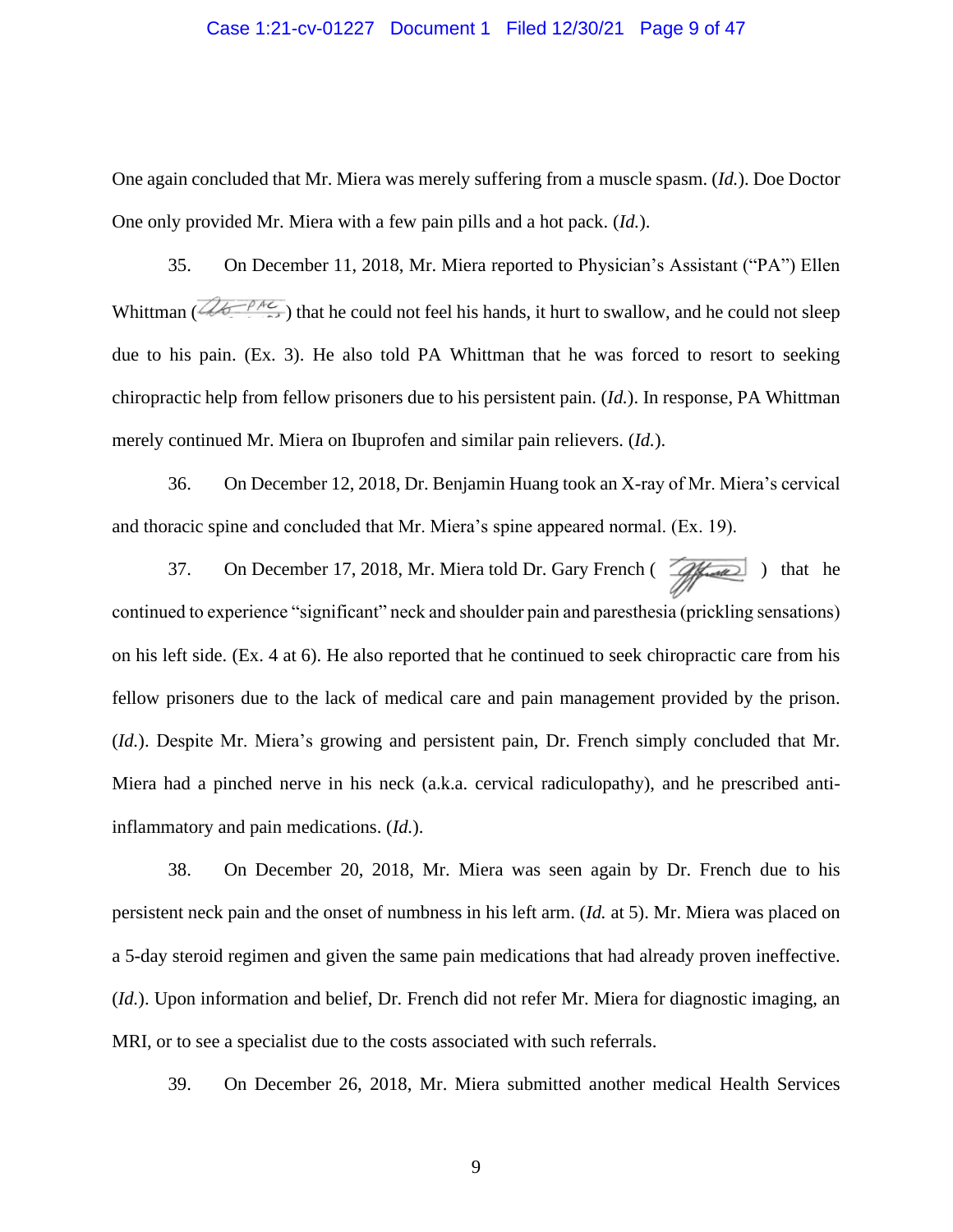#### Case 1:21-cv-01227 Document 1 Filed 12/30/21 Page 10 of 47

Request form, pleading to see a doctor. He wrote: "My pains in my neck are getting worse & my right side of my body is numb. I am really in pain. Please set me up to [] see the doctor, please." (*Id.* at 4). He specifically requested medical attention "A.S.A.P." (*Id.*).

40. Although Mr. Miera's Health Services Request form noted that he was referred by Doe Doctor Three ( $\mathcal{M}_{\mathcal{A}}$   $\mathcal{M}_{\mathcal{A}}$ ) to nursing on December 27, 2018 (*id.*), upon information and belief, he has no corresponding medical records from this time, and Mr. Miera's subsequent Health Request Form indicates that he was never seen by medical staff, despite his urgent request and severe, growing pain. (*Id.* at 3).

41. On December 30, 2018, Mr. Miera submitted a third medical Health Services Request form, again begging to receive medical attention. (*Id.*). He explained: "For weeks, I've been trying to get medical help about my neck. The Eight[th] Amendment protects my rights to medical care. The Constitution guarantees me this right, even though it does not guarantee medical care to people outside of prison. . . . I feel that my right to adequate medical care has been violated. Please take this into consideration." (*Id.*).

42. Despite the fact that NMCD received this form and placed it in Mr. Miera's medical records folder, no one at the prison reviewed it to make a referral. (*Id.*). Upon information and belief, Doe Doctor Three was responsible for triaging Health Services Request forms at this time, yet he/she failed to carry out this vital task even though the form was properly placed in Mr. Miera's medical file. Mr. Miera's pleas for medical attention to alleviate his severe anguish were completely ignored.

43. On December 31, 2018, prison medical staff created a Musculoskeletal Documentation Report that was patently false and, upon information and belief, drafted in order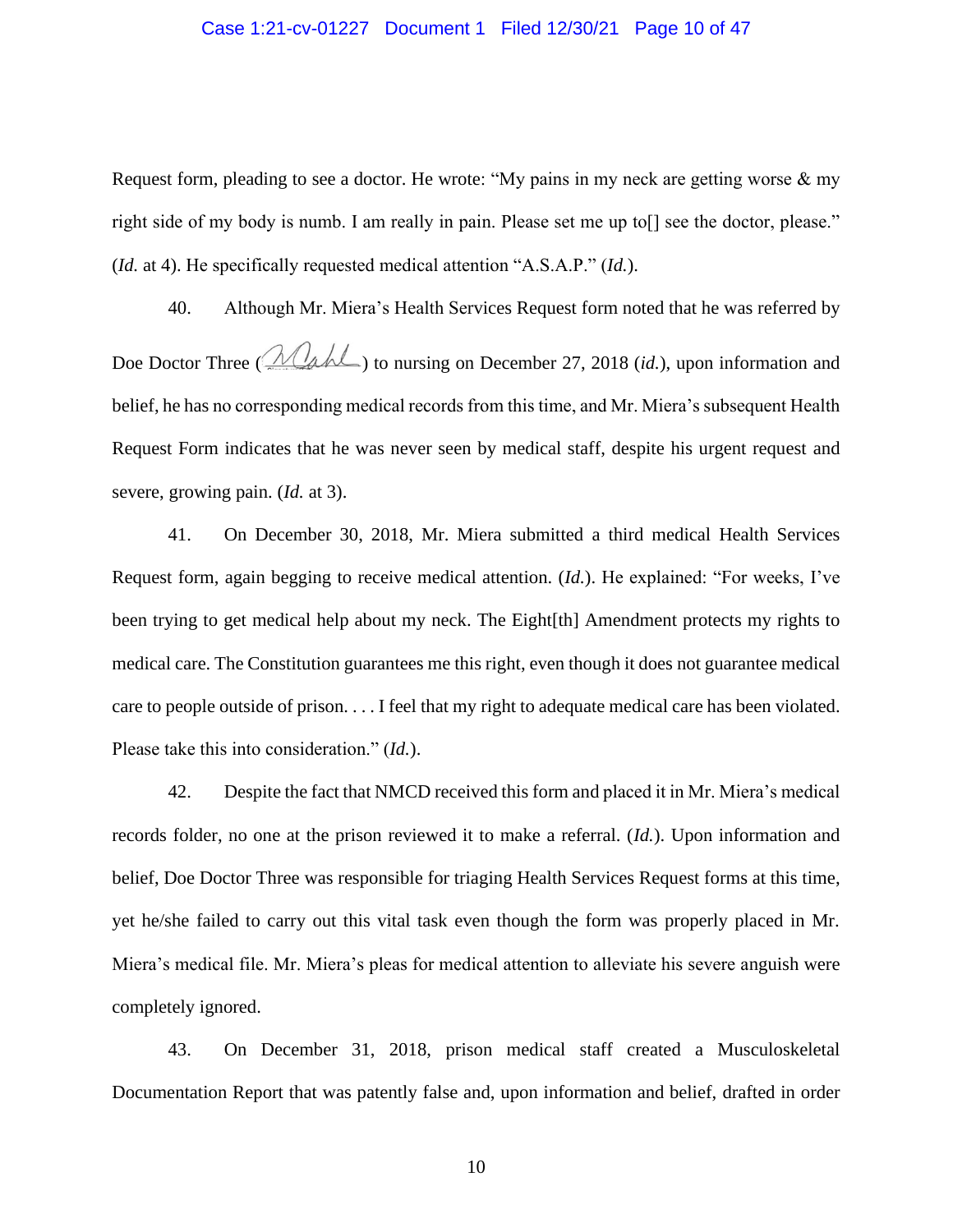#### Case 1:21-cv-01227 Document 1 Filed 12/30/21 Page 11 of 47

to absolve the prison and medical staff of their obligations to provide Mr. Miera with constitutionally adequate medical care. (*Id.* at 2).

44. For example, the report falsely stated that Mr. Miera's neck injury had no "impact on [his] participation in sports and recreation." (*Id.*). However, Mr. Miera had been confined to a wheelchair and was unable to walk.

45. Additionally, the report wrongly stated that Mr. Miera experienced no "[t]ingling or numbness in . . . [any] extremity below [his] injury" despite his repeated complaints of numbness, which had been previously documented. (*Id.*).

46. Finally, the report incorrectly indicated that there were no issues with Mr. Miera's gait, when prior documentation confirmed that he was restricted to a wheelchair at times and had major mobility issues. (*Id.*).

47. Notably, the report revealed that Mr. Miera's pain was so intense that he categorized it as being 9 out of 10 in severity. (*Id.*).

48. But remarkably, even after medical providers knew that Mr. Encinias had been suffering from escalating and severe pain for weeks and had displayed obvious signs of infection, these medical providers assessed Mr. Miera as merely having an "alteration in comfort" and "strains, sprains and minor trauma." (*Id.*).

49. At 9:35 A.M. on January 2, 2019, without having conducted any diagnostic imaging, Dr. French assessed Mr. Miera as merely having an "acute or chronic" pinched nerve, but he noted that "over [the] past 24 hours, [Mr. Miera's] symptoms have significantly worsened after [he] fell in the day room [the day prior]." (*Id.* at 1). Dr. French observed that Mr. Miera's gait was "abnormal" and "unsteady," and that Mr. Miera experienced only a "minimal response" to the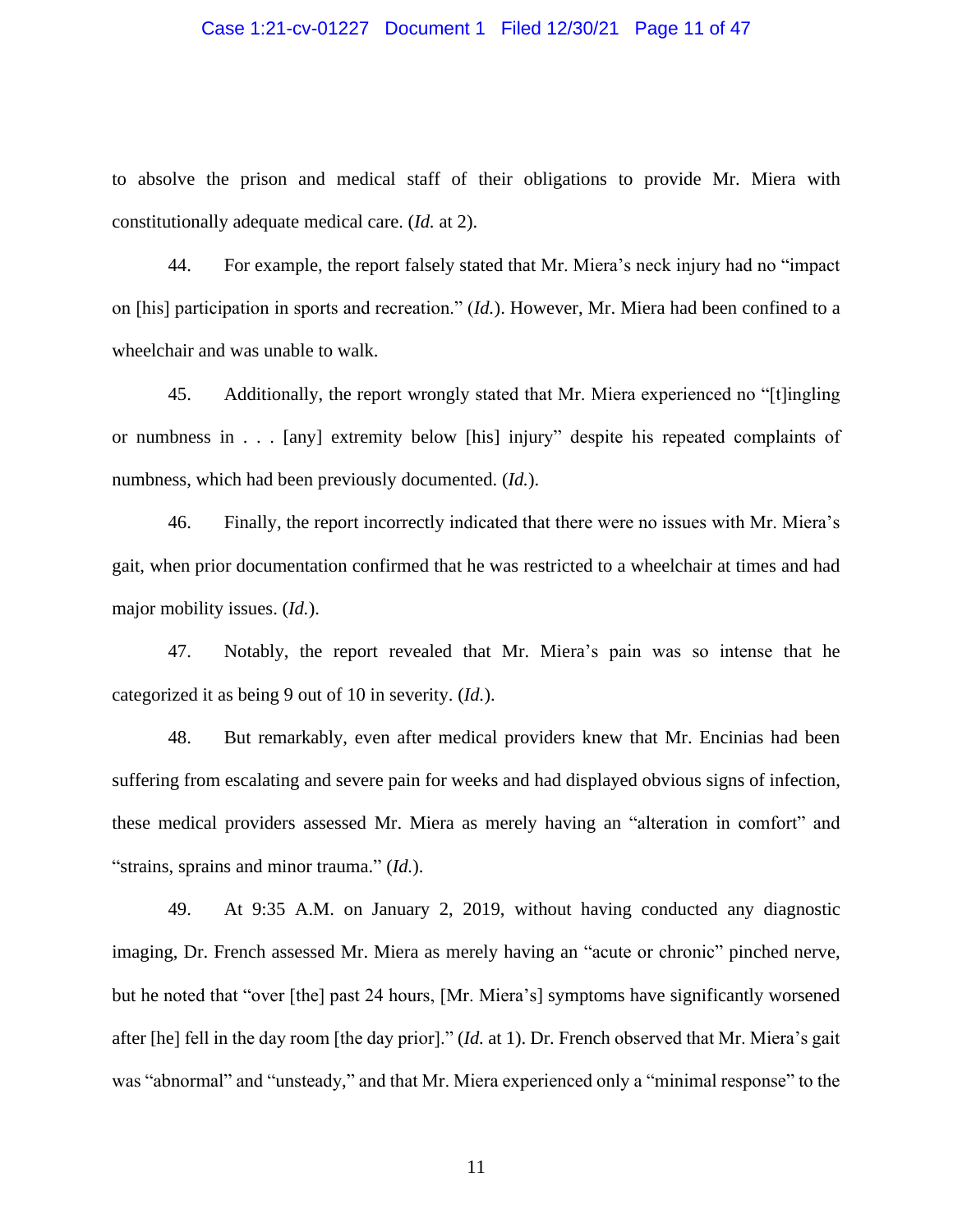#### Case 1:21-cv-01227 Document 1 Filed 12/30/21 Page 12 of 47

medications he was previously given. (*Id.*). Notwithstanding his incorrect and minor diagnosis, Dr. French wrote that he would refer Mr. Miera to a hospital "for imaging and emergent neurologic evaluation." (*Id.*).

50. Alarmingly, Mr. Miera presented seven times to the prison infirmary with neck pain, but he was given no diagnostic, imaging, no neurological examination, and only inadequate physical examinations. (Ex. 13 at 2-3). Consequently, the prison medical providers breached the "national standard of care and treatment that a reasonably competent and skilled health care professional with similar training would provide under similar circumstances." (*Id.* at 3). These medical providers "performed inadequate history and physical examinations on Mr. Miera," "failed to obtain [or] review his [relevant] prior records," and did not sufficiently question Mr. Miera about his symptoms. (*Id.*).

51. Mr. Miera displayed all the hallmarks of spinal epidural abscess by December 11, 2018 at the latest, and "[i]t was imperative that he be imaged as soon as neurological symptoms were present to prevent any further neurological deficits from developing." (*Id.* at 4).

52. The fact that Mr. Miera's infection was allowed to envelop his entire cervical spine under the care of NMCD, PNM, and Centurion and their agents speaks for itself. NMCD, PNM, and Centurion and their agents clearly lacked the necessary training and supervision to manage infections and properly address medical emergencies.

53. They also refused to refer Mr. Miera for outside care so that he could be seen by medical professionals who did have the proper training and supervision to properly care for his infection.

54. This lack of training, supervision, and proper treatment protocols for infection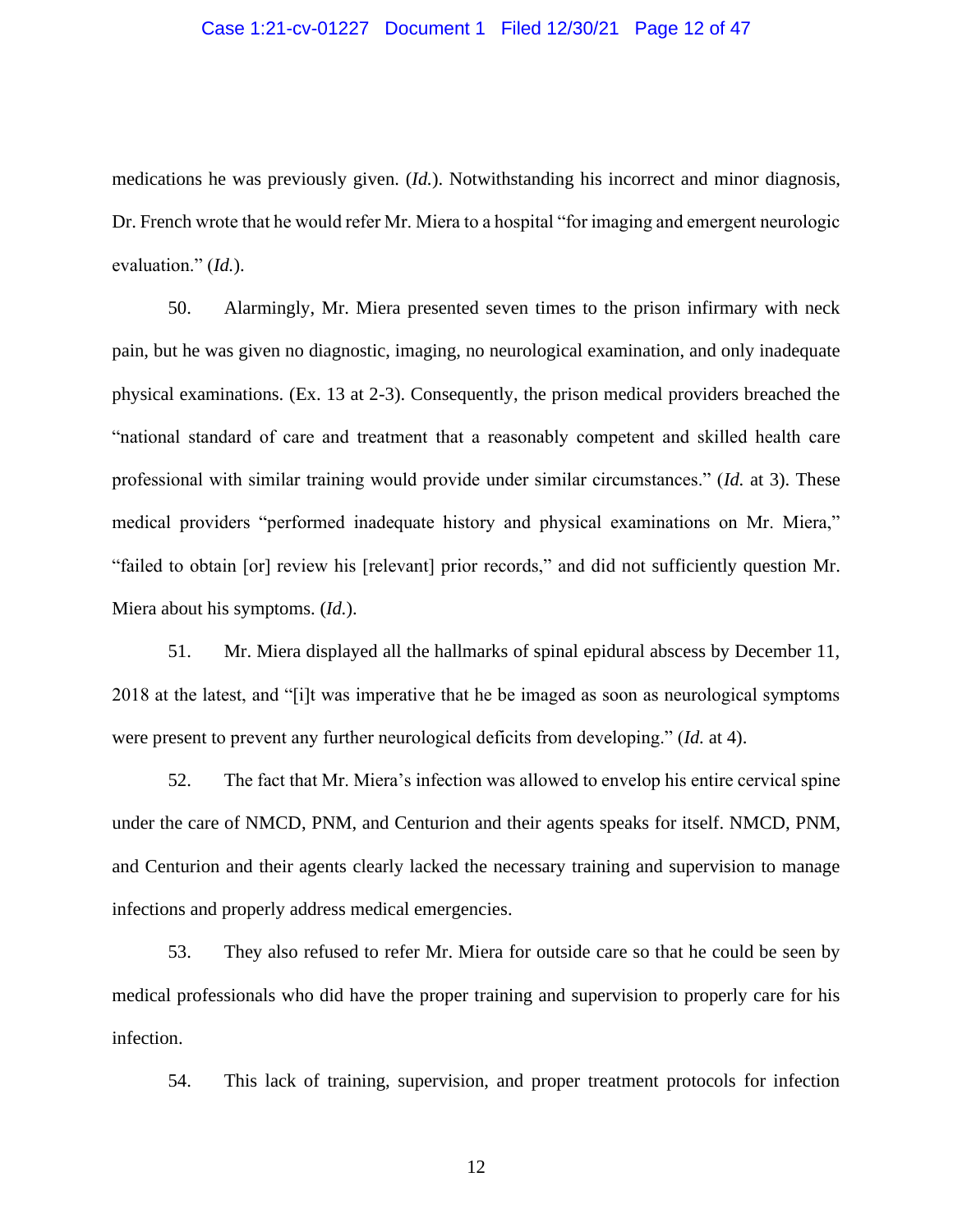#### Case 1:21-cv-01227 Document 1 Filed 12/30/21 Page 13 of 47

control led to Mr. Miera contracting osteomyelitis and spinal sepsis and put other inmates susceptible to infections at risk of grave health complications while in the care of NMCD, PNM, and Centurion and their agents.

55. NMCD, PNM, and Centurion, by and through their agents, knew or should have known that lack of infection control or proper emergency response would create an unreasonable risk of injury to prisoners under their care, including Mr. Miera.

56. According to Christopher Shields, a fellow prisoner and eyewitness to Mr. Miera's continued suffering, Mr. Miera would cry night and day, begging the PNM staff for medical assistance; and in response, the PNM staff would laugh at him, make fun of him, and accuse him of faking his pain. (Ex. 12 at 1). Mr. Miera's severe pain persisted for the entire month of December, and he eventually required other prisoners "to assist him in his personal daily functions, [such as] urinating, [defecating], shaving, showering," walking, and even buttoning his clothes. (*Id.*). Mr. Shields observed: "I've never in all my time seen someone go through so much physical pain and be treated as badly as I witnessed these PNM staff members treat Mr. Miera." (*Id.*).

57. Similarly, Michael Lueras, another fellow prisoner and eyewitness to Mr. Miera's suffering, affirmed: "Not only was [Mr. Miera] being deprived of sleep, he was in excruciating pain. He'd moan every time he moved and late at night when it was super quiet (besides snoring) you could hear Gabriel softly crying. After watching him suffer (day after day), I tried to help him by going and telling the nurse and C.O. [corrections officer] how bad it really was. . . . I told the officers on every shift how much pain he was in. I even told three different nurses who were passing out medication in the evening. . . . [but] the medical staff kept ignoring the pour [sic] guy. One day, I was in medical waiting . . . and he came in begging for them to give him something for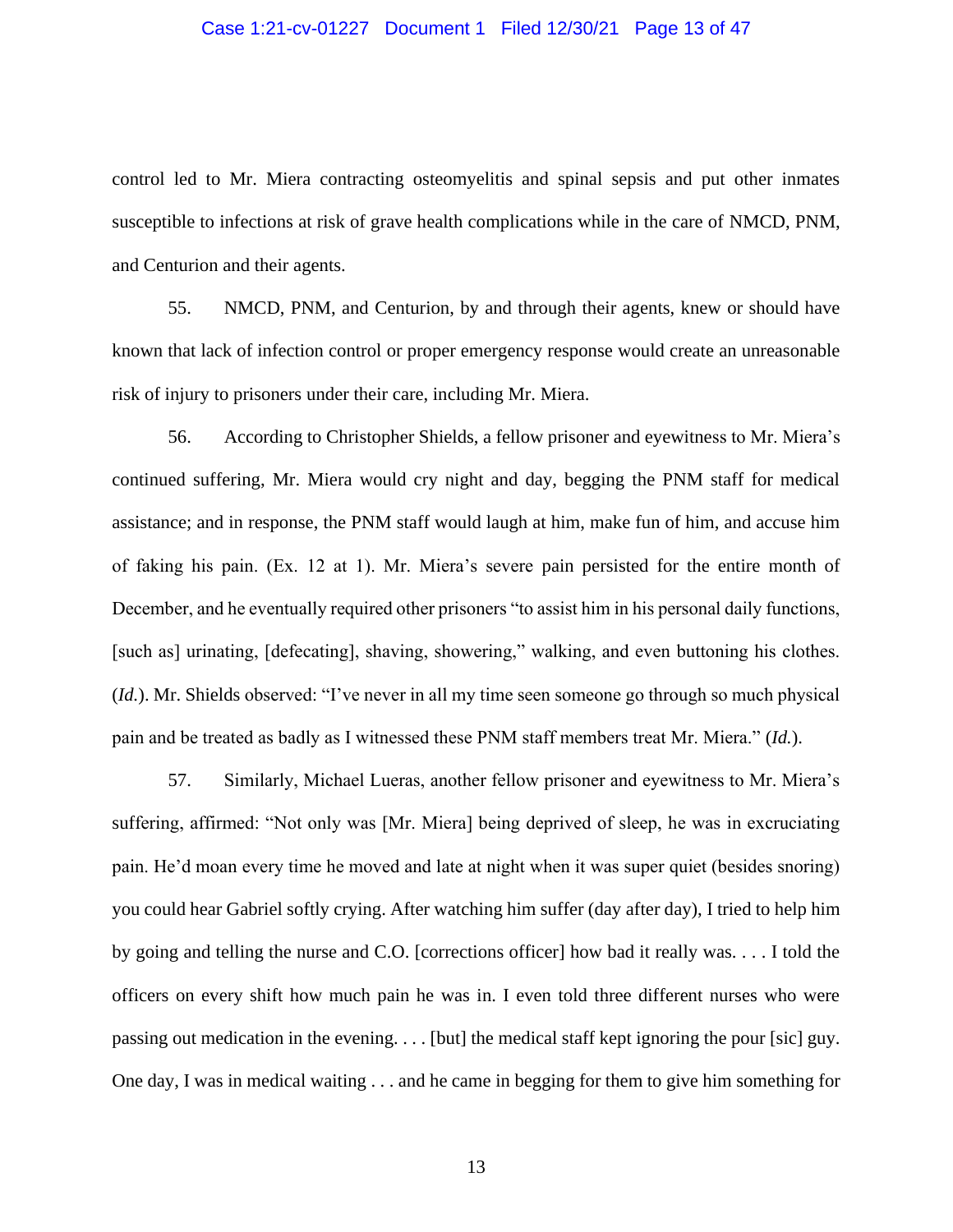the pain. Their response was for him to put in a sick call slip. They made him leave, threatening to write him up if he didn't. . . . The nurses in the back of the room were talking about how they knew he was faking it, calling him a hypochondriac." (Ex. 14).

# **II. MR. MIERA UNDERWENT MULTIPLE MAJOR SURGERIES AND HIS SURGEON NOTED THAT HE WAS "SEVERELY IMPAIRED" ON ARRIVAL AND SUFFERED FROM A "DELAYED DIAGNOSIS" THAT "WENT LARGELY UNCHECKED GIVEN HIS INCARCERATION STATUS." (Ex. 7-8).**

58. At approximately 10:58 A.M. on January 2, 2019, Mr. Miera arrived at the Emergency Room of the Christus St. Vincent Regional Medical Center at 455 Saint Michael's Drive in Santa Fe, New Mexico. (Ex. 5 at 1).

59. At the hospital, Mr. Miera had an MRA of his neck, two MRIs (of his cervical and thoracic spine), a CT scan of his cervical spine, X-rays of his right hip, chest, and pelvis, and an echocardiogram." (*Id.* at 3).

60. He was diagnosed with, *inter alia*, "cervical osteomyelitis and epidural abscess." (*Id.*). Upon information and belief, cervical osteomyelitis is an infection in the cervical bone that requires surgery and strong intravenous antibiotics, and an epidural abscess is an infection between the spinal bones and lining membrane of the spinal cord which requires immediate antibiotics and often surgery to remove or drain the abscess.

61. After assessing Mr. Miera, hospital doctors noted that "[c]ritical care was necessary to treat or prevent imminent or life-threatening deterioration of . . . Spinal epidural abscess[,] Acute." (*Id.* at 5). Mr. Miera was suffering from "severe spinal cord compression and significant spinal cord injury/central cord syndrome related to osteomyelitis and bone destruction from infection" and that "[t]here [was] not a role for nonsurgical care"—surgery was necessary. (Ex. 6 at 1). The surgeon warned: "He may have a poor prognosis for significant neurologic recovery,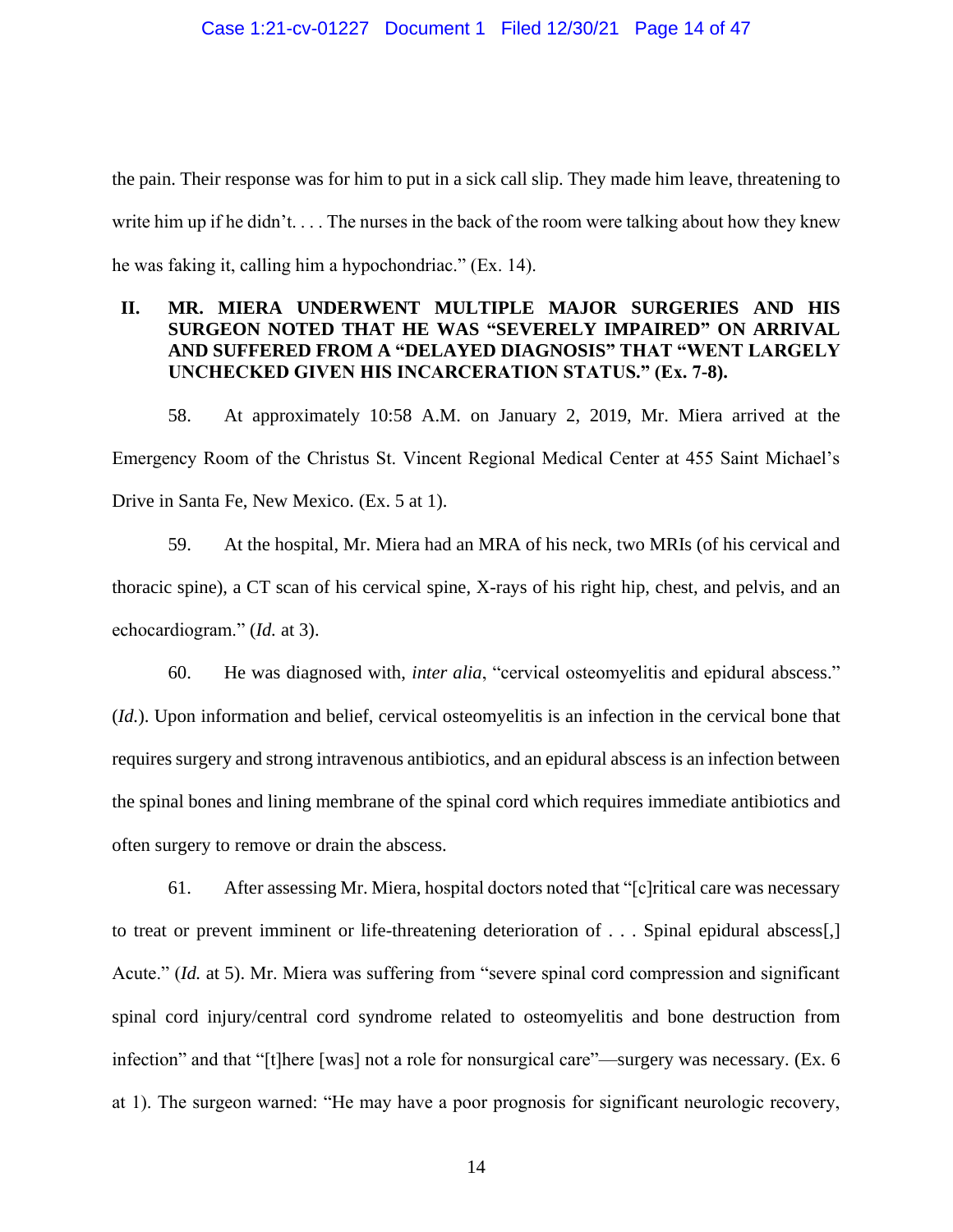#### Case 1:21-cv-01227 Document 1 Filed 12/30/21 Page 15 of 47

and may need more than one surgery in the long-term based on bone quality and healing potential." (*Id.*).

62. Accordingly, Mr. Miera underwent a "C5-C6 anterior dis[c]ectomy and fusion with partial corpectomy." (Ex. 5 at 3). Upon information and belief, a discectomy removes damaged intervertebral discs and bone spurs, and a corpectomy removes the discs, bone spurs, and damaged vertebrae.

63. He also underwent a "C5-C6 laminectomy and arthrodesis with placement of lateral mass screws bilaterally with connecting rods." (*Id.*). Upon information and belief, a laminectomy removes parts of the vertebrae, and arthrodesis is a major surgery involving the fusion of the spine using rods and screws to hold the vertebrae together.

64. Finally, he had a "PICC placement"—a peripherally inserted central catheter line. (*Id.*).

65. Upon information and belief and available medical records, Mr. Miera was never provided with diagnostic testing from the onset of his formal complaints on December 3, 2018 until he was transferred to the hospital on January 2, 2018—an unreasonably long delay which caused his condition to worsen and require more extensive and invasive medical procedures than would have been required otherwise.

66. According to Mr. Miera's surgeon, Dr. Philip Smucker, Mr. Miera's "cervical osteomyelitis [] went largely unchecked given his incarceration status." (Ex. 7 at 2). The surgeon further emphasized that Mr. Miera "was severely impaired prior to [his] surgery on admission to the emergency room." (*Id.*). Finally, Doctor Smucker also noted that Mr. Miera suffered from a "delayed diagnosis" of his "severe osteomyelitis." (Ex. 8 at 1).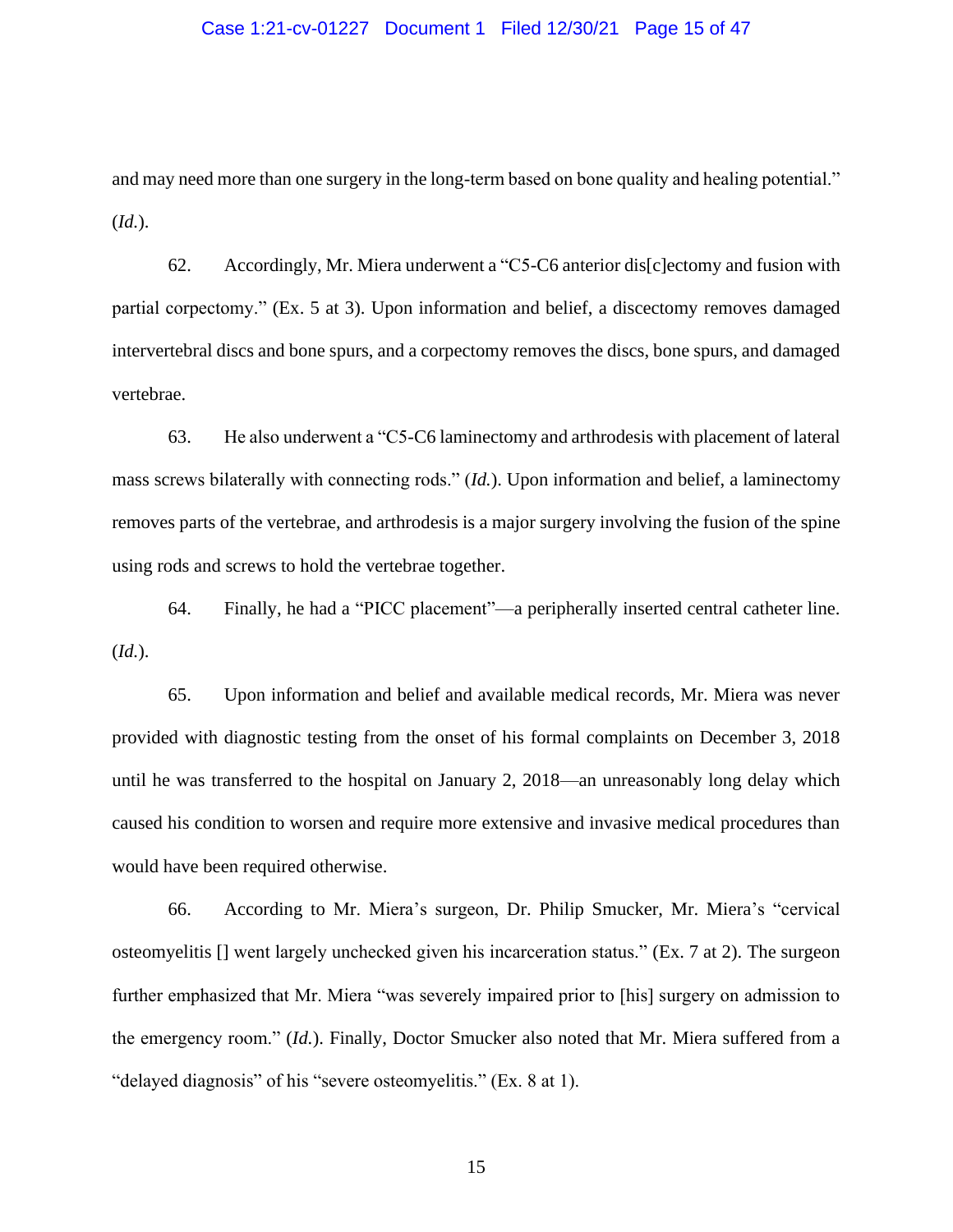#### Case 1:21-cv-01227 Document 1 Filed 12/30/21 Page 16 of 47

67. Upon information and belief, Dr. Smucker was so angry at the prison and its medical staff about Mr. Miera's condition that he refused to even speak with Dr. French, the warden, and the deputy warden. (Ex. 15 at 55-57).

68. On January 15, 2019, after Mr. Miera's final therapy session while in emergency care, his therapist assessed him as "demonstrating profound deficits in [the] functional use of [his] BUE [bilateral upper extremity], ADL [activities of daily living], activity tolerance, and functional mobility from baseline and will benefit from maximal therapeutic intervention to maximize functional independence and reduce the burden of care." (Ex. 9 at 2-3).

69. On January 16, 2019, after spending two weeks in emergency care, Mr. Miera was discharged to the "St. Vincent Hospital In-patient Rehabilitation Unit." (Ex. 5 at 4). He was prescribed ten different medications which were each to be administered between one and six times per day. (*Id.*).

70. On January 17, 2019, Mr. Miera's new therapist noted that his "high pain levels [] appear[ed] to be impacting [his] problem solving, memory, and social interactions." (Ex. 10 at 2). His therapist also noted that "[p]ain appear[ed] to be [the] primary limiting factor" of his "delayed motor movements, decreased coordination, and diminished sensation." (*Id.* at 2).

71. On February 5, 2019, two days before Mr. Miera was re-imprisoned, his doctor noted that Mr. Miera "continue[d] to complain of neck pain and [] made little progress with regard to upper extremity movement of his hands and arms." (Ex. 11 at 1).

72. On February 7, 2019, after spending 36 days in the hospital, Mr. Miera was transferred from Christus St. Vincent to the Long Term Care Unit (LTCU) at CNMCF. Mr. Miera remained in the LTCU from February 7, 2019 to March 7, 2019, when he was transferred back to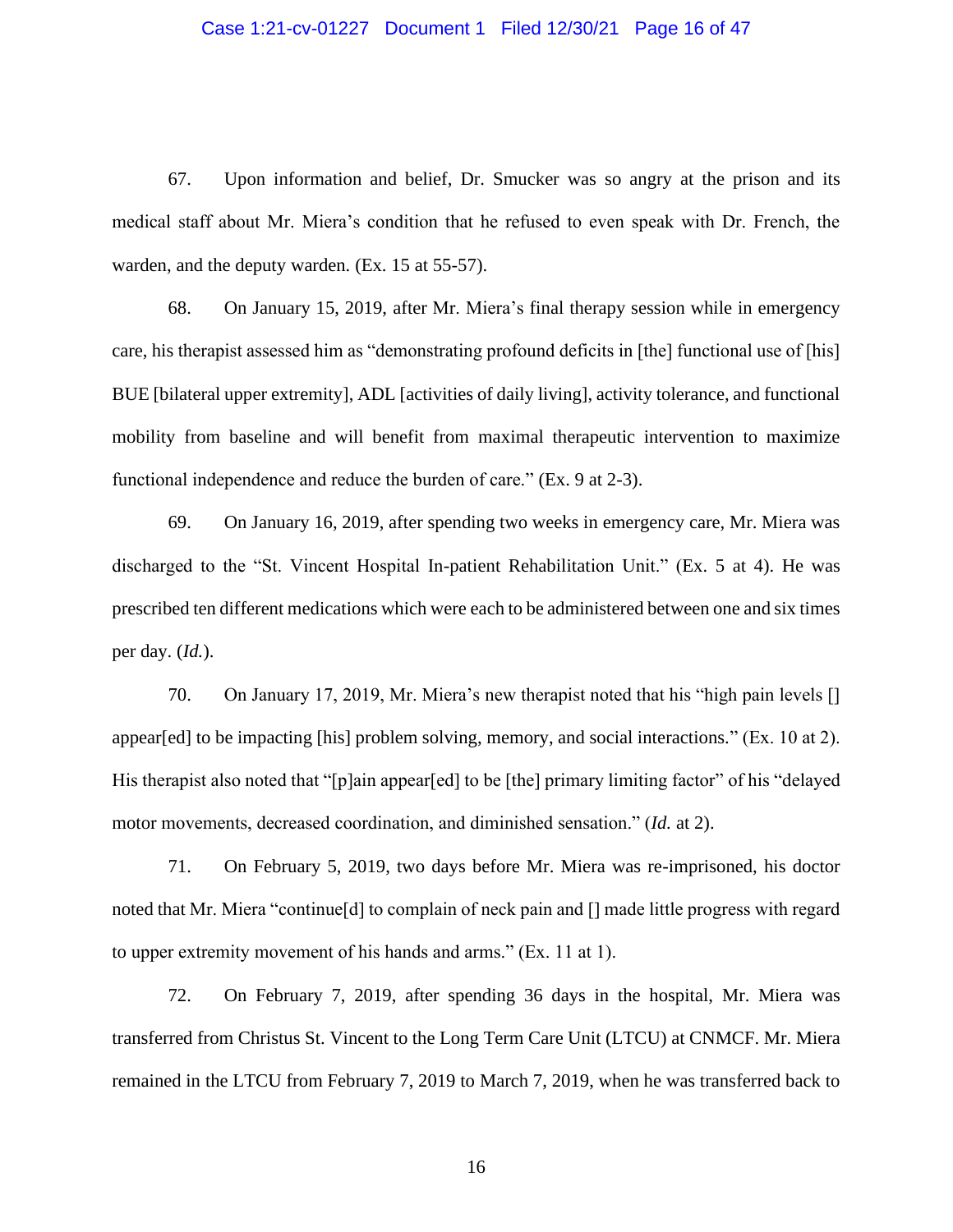PNM.

## **III. MR. MIERA ENDURED SERIOUS PERMANENT INJURIES BECAUSE OF THE GROSSLY INADEQUATE MEDICAL CARE HE RECEIVED AT THE PRISON.**

73. As a result of the medical maltreatment that Mr. Miera received from Defendants, he developed a spinal epidural abscess and cervical osteomyelitis.

74. Because of this, Mr. Miera experiences significant motor and sensory deficits that negatively impact his activities of daily living that require bodily movement, including lifting, which affects his earning capacity.

75. These activities are impacted because Mr. Miera is unable to move with the ease and speed that he would have but for the residual problems he is experiencing. Mr. Miera also has difficulty walking and experiences a numb burning sensation in his hands and neck.

76. Mr. Miera cannot lift anything now, so most jobs in the fields of construction, office cleaning, moving, and landscaping are no longer viable employment options for him.

77. Mr. Miera was recently working in irrigation, which required him to shovel, among other activities. He could not shovel for long periods of time because of the pain, so he was forced to stop working.

78. Similarly, he cannot participate in recreational sporting activities. Even when he is walking, he will fall to the side after losing his balance. He cannot stand up comfortably for more than 10 minutes, and his legs go completely numb if he stands up for 20 minutes.

79. Mr. Miera is unable to sleep because of the pain he endures. He also cannot simply get out of bed. Instead, he must stretch his legs before standing or they will cramp up. His legs are not strong enough for him to stand up immediately; his knees will buckle.

80. Commonly, his head will become very heavy, which forces him to lay down. He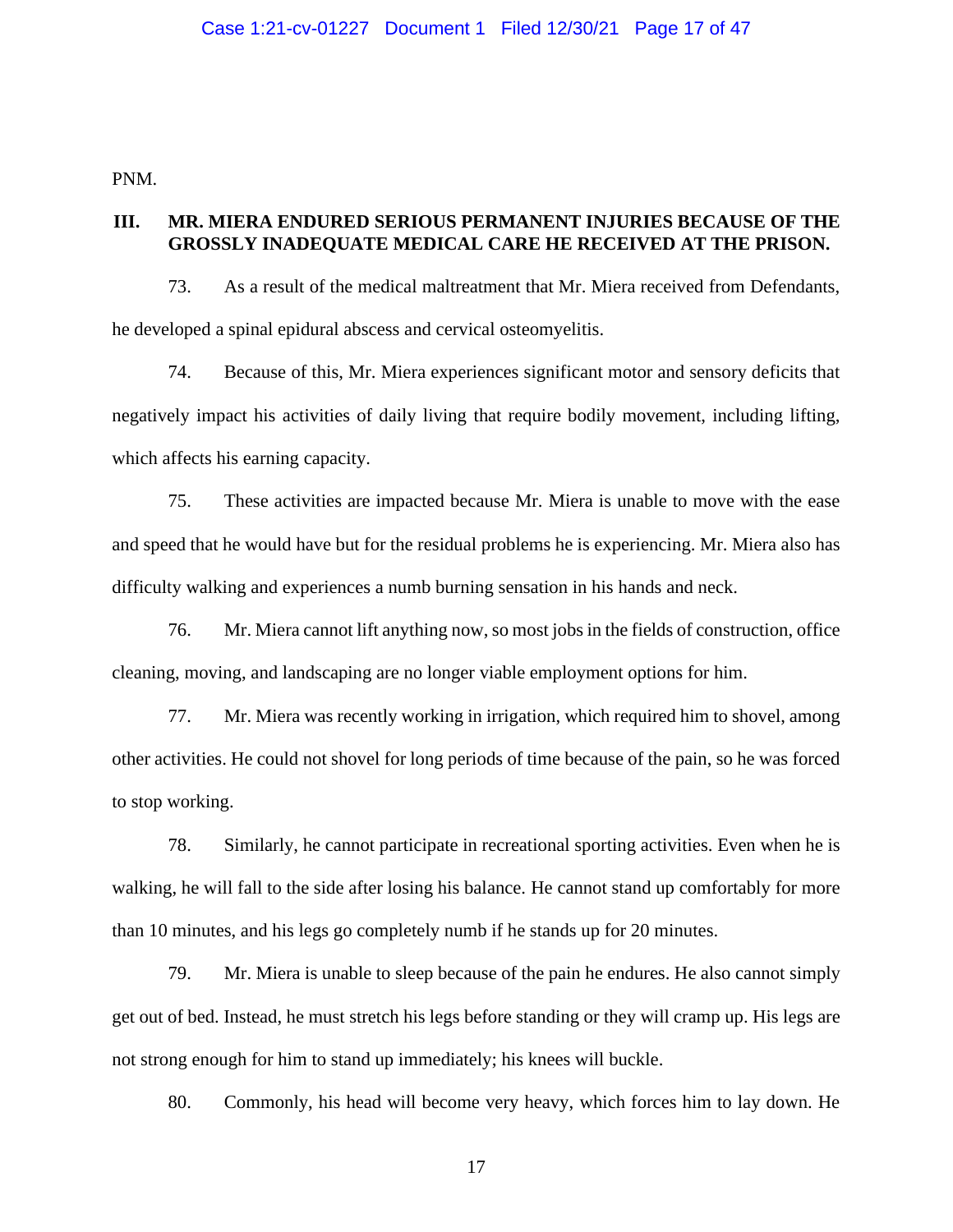#### Case 1:21-cv-01227 Document 1 Filed 12/30/21 Page 18 of 47

cannot sit on surfaces that do not provide neck support. Without neck support, he experiences a sharp pain down his entire spine.

81. Mr. Miera's motor skills have also deteriorated. He has almost no grip strength, and he can only hold objects for a few seconds before letting go due to hand cramps. He can only shovel 2-3 scoops at a time. And he cannot lift weights due to his lack of grip. He is fearful of dropping the weights and injuring himself.

82. Mr. Miera also suffers from depression, anxiety, and PTSD related to his physical pain and the neglect he faced despite pleading for help from prison and medical staff. He feared for his life throughout the month leading up to his emergency surgeries, and he continues to live in mortal fear. Mr. Miera is afraid of breaking his neck and becoming paralyzed, and he is afraid of not being able to find work, as his prior work experience was related to landscaping and construction, which he can no longer do.

83. Mr. Miera has nightmares about hitting his head and breaking his neck or getting knocked down, hitting his head, and becoming paralyzed for life.

84. "If Mr. Miera had undergone appropriate imaging of his spine at the first sign of neurological signs and symptoms, he would be without the permanent deficits that he now suffers from." (Ex. 13 at 3).

85. In light of these facts, it is clear that, together, NMCD, PNM, Centurion, and their agents: Failed to properly monitor Mr. Miera's medical conditions, failed to perform adequate physical examinations, failed to refer Mr. Miera for higher/specialty care in a timely manner, and caused significant and inexcusable delay in the diagnosis of Mr. Miera's acute lumbar diskitis and possible epidural abscess.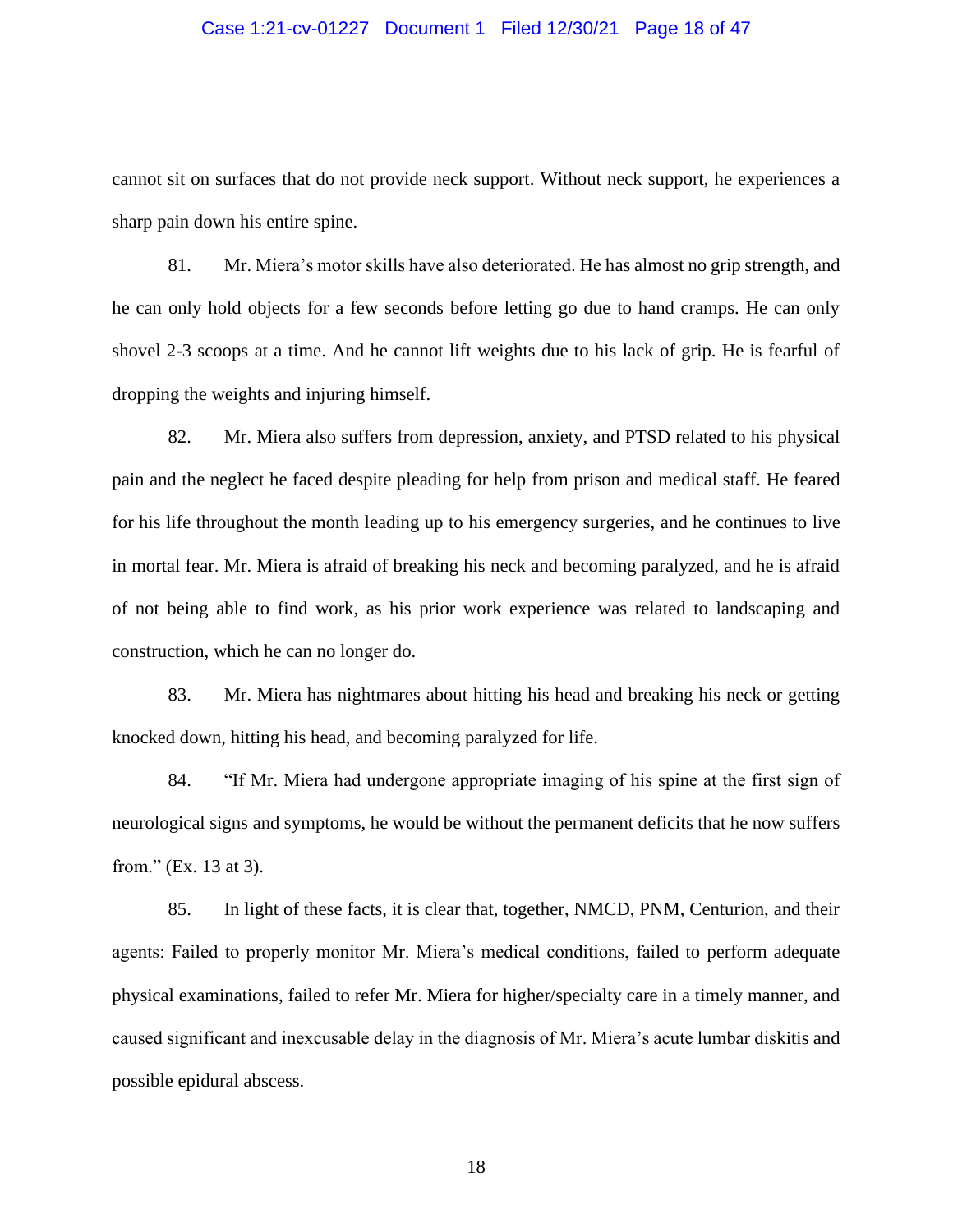86. Overall, the medical care provided to Mr. Miera was so grossly deficient as to amount to no medical care at all.

### **IV. MR. MIERA WAS DISCRIMINATED AGAINST BY PRISON PERSONNEL DUE TO HIS MEDICAL CONDITION IN VIOLATION OF BOTH THE ADA AND REHABILITATION ACT.**

87. At the time that Mr. Miera was in the custody of NMCD, he faced substantial impairments of major life activities due to his medical conditions, which were confirmed through various diagnoses, including his diagnosis of severe osteomyelitis.

88. NMCD and PNM were both on notice of Mr. Miera's disability, because his diagnoses and emergency surgeries were heavily documented in his prison file, and he was either confined to a wheelchair or otherwise unable to complete basic life functions due to the pain and debilitation from his disability. In short, Mr. Miera's disability was obvious simply by observing his physical condition after his emergency surgeries.

89. At the time, Mr. Miera was clearly eligible to participate in NMCD's work program, because he was immediately given a hard labor work assignment after his emergency surgeries. Because Mr. Miera was eligible to participate in NMCD's work program, he was entitled to receive meaningful access to the work program without being stripped of those benefits because of his disability. He was entitled to obtain full and equal enjoyment of the program compared to those prisoners without disabilities.

90. While facing substantial impairments to his daily activities, Mr. Miera sought the reasonable accommodation of being given a work assignment that did not involve hard labor, because he did not have the physical ability to complete hard labor, and it caused him immense pain in attempting to complete hard labor tasks.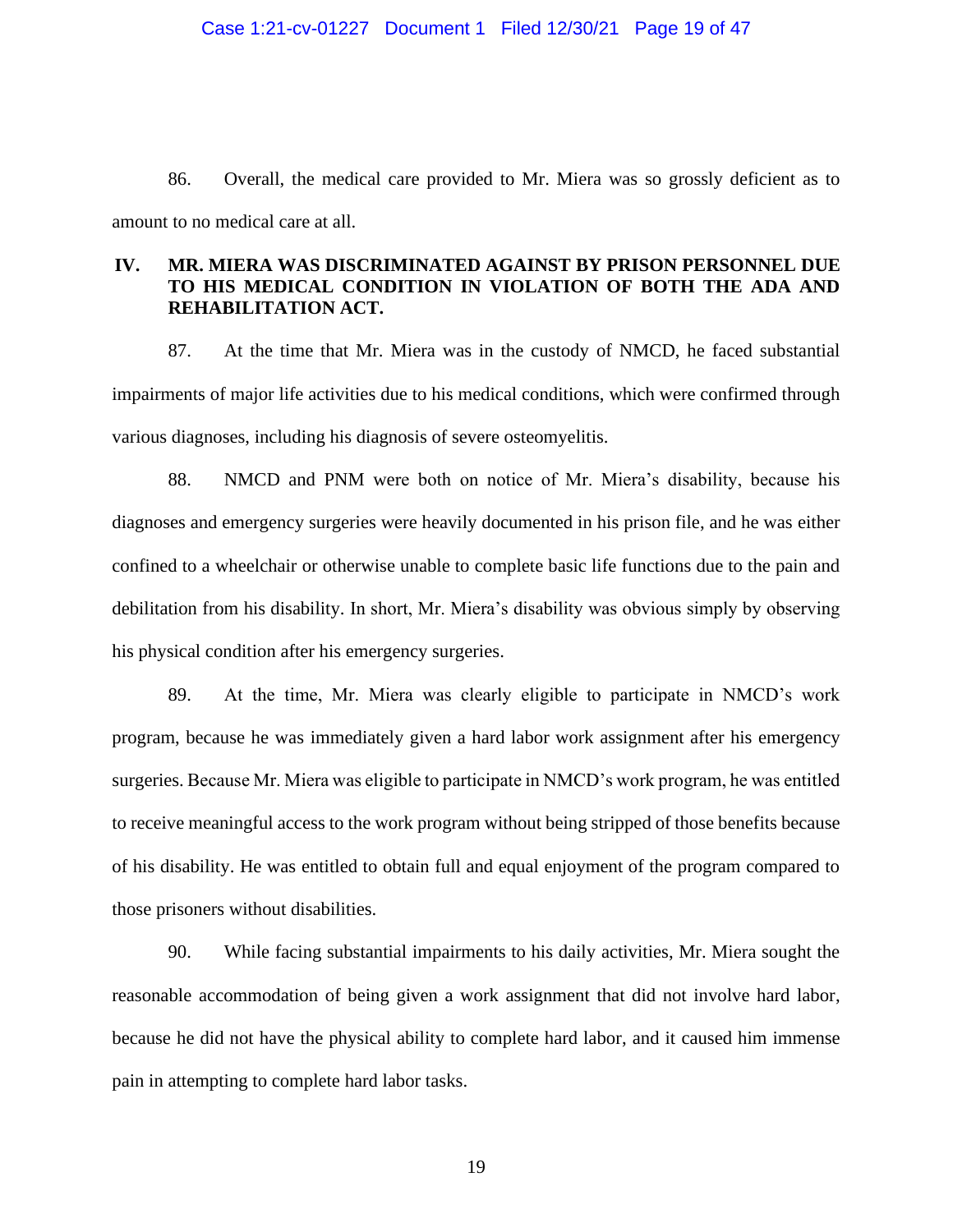#### Case 1:21-cv-01227 Document 1 Filed 12/30/21 Page 20 of 47

91. Because Mr. Miera suffered from severe osteomyelitis, he could not participate in, or receive the benefits of, NMCD's work program if he was assigned to do hard labor. As such, his requested accommodation was necessary.

92. On August 6, 2019, while at PNM, Mr. Miera was visited by legal counsel regarding a medical malpractice claim. At the time, he informed counsel that he was in substantial pain because he had been placed on hard labor duty shoveling the PNM grounds. Mr. Miera informed counsel that he had requested that his work duty be changed so that he was not forced to do hard labor with his disability, but the PNM staff would not change his work assignment.

93. Accordingly, Mr. Miera's counsel spoke with the PNM Deputy Warden and requested that Mr. Miera be placed on light work duty to accommodate his spinal injuries and ongoing recovery from spinal surgery. The PNM Deputy Warden did nothing to ensure that Mr. Miera's disability was accommodated in his work assignments despite being a supervisor with the authority to do so.

94. In response to Mr. Miera's requests for accommodation, Mr. Miera was told by PNM Unit Manager Jessica Herrera that he had to "earn his way" off of hard labor duty. (Ex. 16 at 1). Unit Manager Herrera then threatened to "write up" Mr. Miera if he refused to participate in the hard labor to which he was assigned. (*Id.*).

95. Upon information and belief, Unit Manager Herrera possessed final decisionmaking authority to give Mr. Miera a particular work assignment.

96. Upon information and belief, Mr. Miera was eligible for, and should have been able to participate in, non-hard labor work assignments. To illustrate, immediately before being hospitalized, Mr. Miera worked for the fire and safety unit handing out supplies, which did not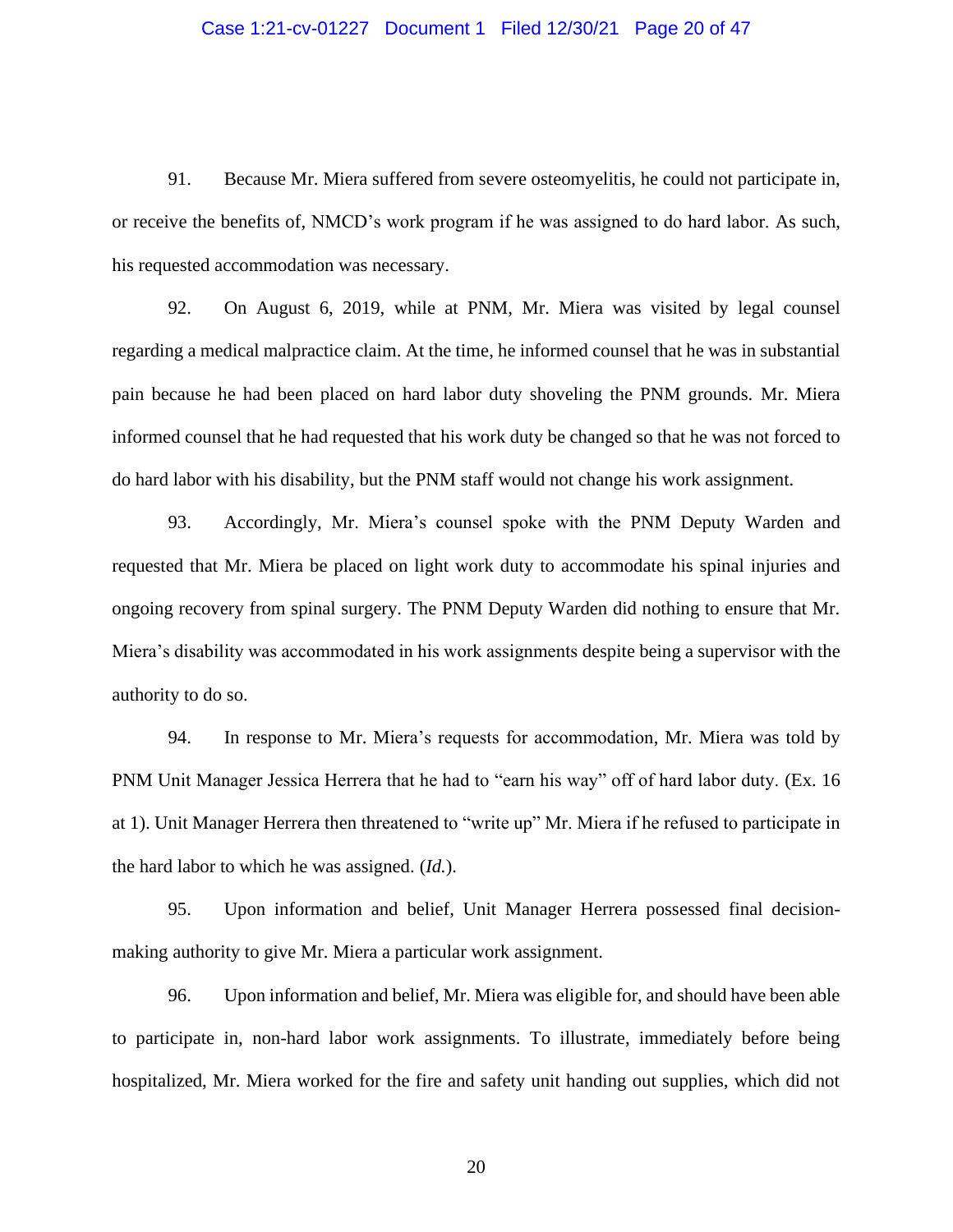#### Case 1:21-cv-01227 Document 1 Filed 12/30/21 Page 21 of 47

involve hard labor. Upon information and belief, Mr. Miera had been assigned to work for fire and safety because of his good conduct and lack of any serious infraction within the last 8-10 years.

97. Accordingly, Mr. Miera's requested accommodation to receive a work assignment that did not involve hard labor was reasonable and would not have fundamentally altered the nature of the prison's services, programs, or activities or created an undue burden on the prison staff. This simple accommodation suggested by Mr. Miera was already available and widely utilized by other individuals in the prison without issue. There are numerous prison jobs that do not involve hard labor.

98. So, there was no true security or institutional concern regarding Mr. Miera's requested accommodations. On the contrary, analogous accommodations are commonplace and cause little to no burden on the prison.

99. Upon information and belief, if NMCD and PNM would have provided Mr. Miera with a work assignment that did not involve hard labor, he would have been able to receive the full benefit of NMCD's and PNM's employment opportunities. However, because of NMCD's and PNM's refusal to accommodate Mr. Miera's disability, he was denied meaningful access to NMCD's and PNM's work programming.

100. NMCD and PNM knew that Mr. Miera required further accommodations in order to participate in the prison's work opportunities because of his repeated requests for non-hard labor employment and his repeated complaints of suffering through severe pain during his hard-labor work assignment.

101. Both NMCD and PNM, through their employees and agents, acted with deliberate indifference to the strong likelihood that their practices of denying Mr. Miera his requested labor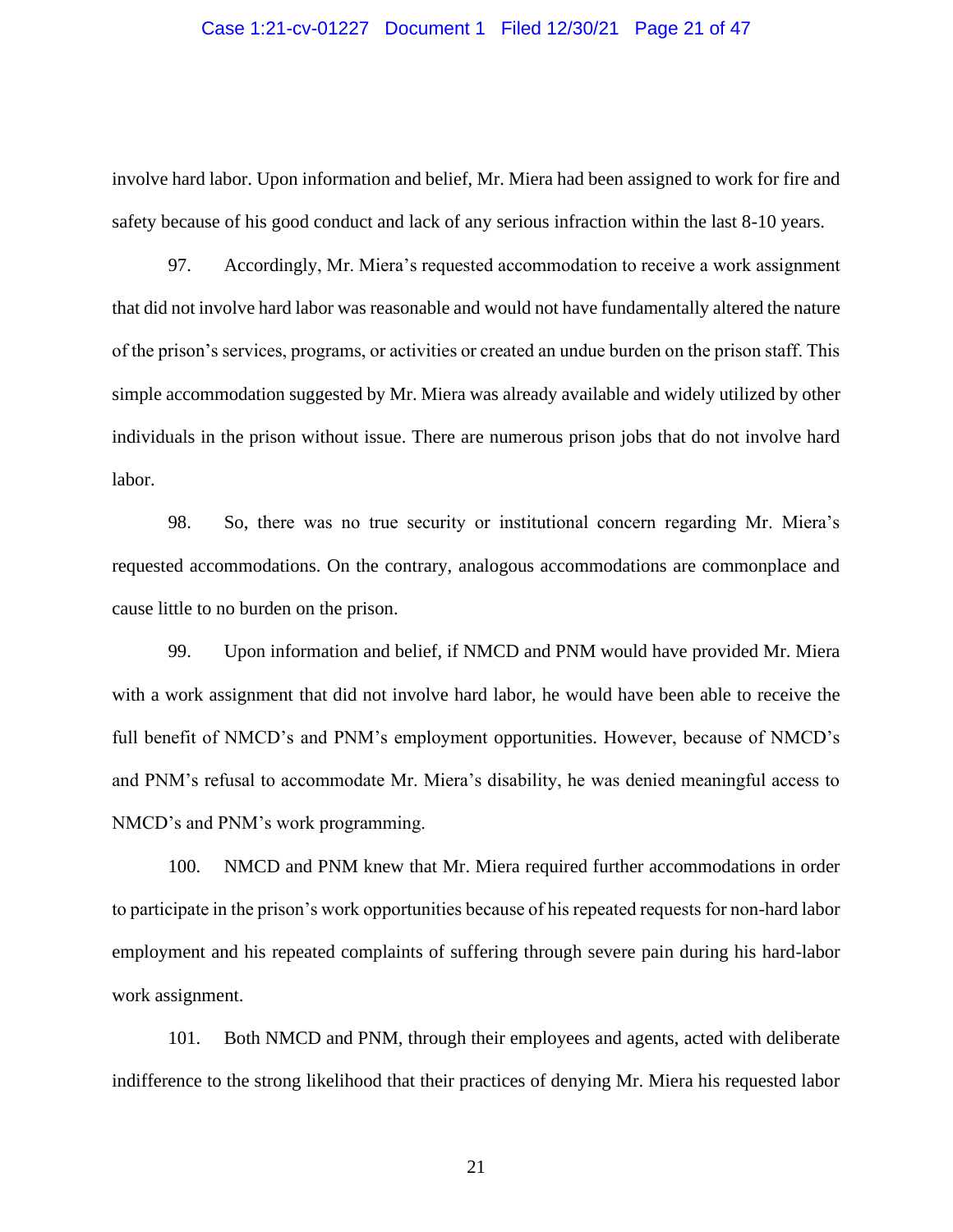#### Case 1:21-cv-01227 Document 1 Filed 12/30/21 Page 22 of 47

accommodations would likely result in a violation of Mr. Miera's federally protected right not to be discriminated against because of his disability. Despite this knowledge, NMCD and PNM failed to provide Mr. Miera with any meaningful work assignment modifications.

102. Upon information and belief, NMCD and PNM had no rational reason to deny Mr. Miera access to non-hard labor work assignments. In fact, Mr. Miera was one of the prisoners with arguably the most need for such an accommodation.

103. Upon information and belief, PNM Deputy Warden's and Unit Manager Jessica Herrera's irrational and harmful actions in denying Mr. Miera an accommodation in the face of an easy, safe way to ameliorate his substantial pain constitutes evidence of their discriminatory animus or, minimally, of their deliberate indifference to the strong likelihood that Mr. Miera's federal rights would be violated because they refused to take action.

104. Because NMCD and PNM failed to provide Mr. Miera with a reasonable accommodation, Mr. Miera was made to suffer more pain and punishment than non-disabled prisoners, and he was thereby discriminated against solely because of his disability. He was forced to choose between enduring severe pain while working in his hard labor job or getting written up by prison staff for failing to participate in his work assignment.

105. In addition to these harms, the fact that Mr. Miera was made to endure intentional discrimination by NMCD and PNM was intrinsically harmful by its very nature, thereby further compounding his injuries and suffering.

106. Mr. Miera's initial placement into hard labor—and his continued placement in hard labor by the PNM Deputy Warden and Unit Manager Jessica Herrera—denied him the full benefit of participating in the prison's work program solely because of his disability.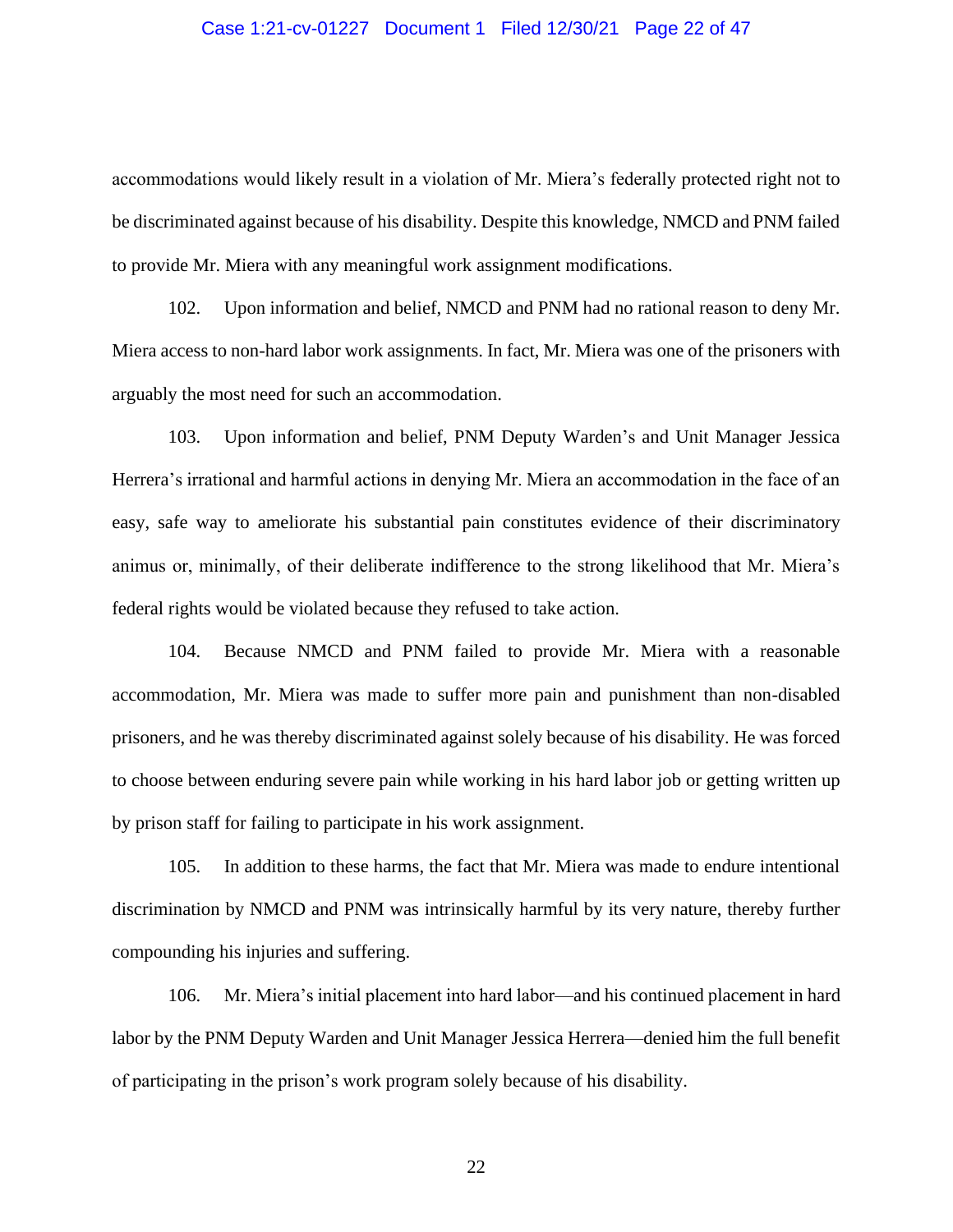#### Case 1:21-cv-01227 Document 1 Filed 12/30/21 Page 23 of 47

107. However, after Mr. Miera filed grievances concerning his hard labor placement, and after his counsel subsequently sent NMCD and PNM a letter concerning possible legal action, Mr. Miera was forced to continue working in hard labor in retaliation for seeking legal redress.

108. Accordingly, Mr. Miera was initially forced to complete hard labor in violation of the ADA and Rehabilitation Act, and subsequently forced to continue working in hard labor as retaliation for exercising his First Amendment rights concerning the maltreatment he suffered regarding his medical injuries.

## **V. PRISON STAFF UNLAWFULLY RETALIATED AGAINST MR. MIERA FOR EXERCISING HIS RIGHT TO ACCESS THE COURTS REGARDING THE MEDICAL ABUSES HE SUFFERED.**

109. In February or March of 2019, Mr. Miera first contacted legal counsel to assess a potential legal claim concerning the inadequate medical care that he had received.

110. On April 11, 2019, Mr. Miera's counsel filed a civil Complaint for Medical Malpractice and Related Claims in New Mexico state court.

111. On August 6, 2019, Mr. Miera's legal counsel found out that he had been assigned to hard labor and instructed Mr. Miera to file a grievance, as required by the PLRA, requesting that his disability be accommodated through a non-hard labor work assignment, which he did shortly thereafter.

112. Upon information and belief, PNM Captain Rios and Captain Baca received and reviewed Mr. Miera's grievances regarding his hard labor work assignment, but they did nothing to ensure that Mr. Miera received an appropriate work assignment, despite having the knowledge and power to do so.

113. Upon information and belief, PNM Captains Rios and Baca refused to change Mr.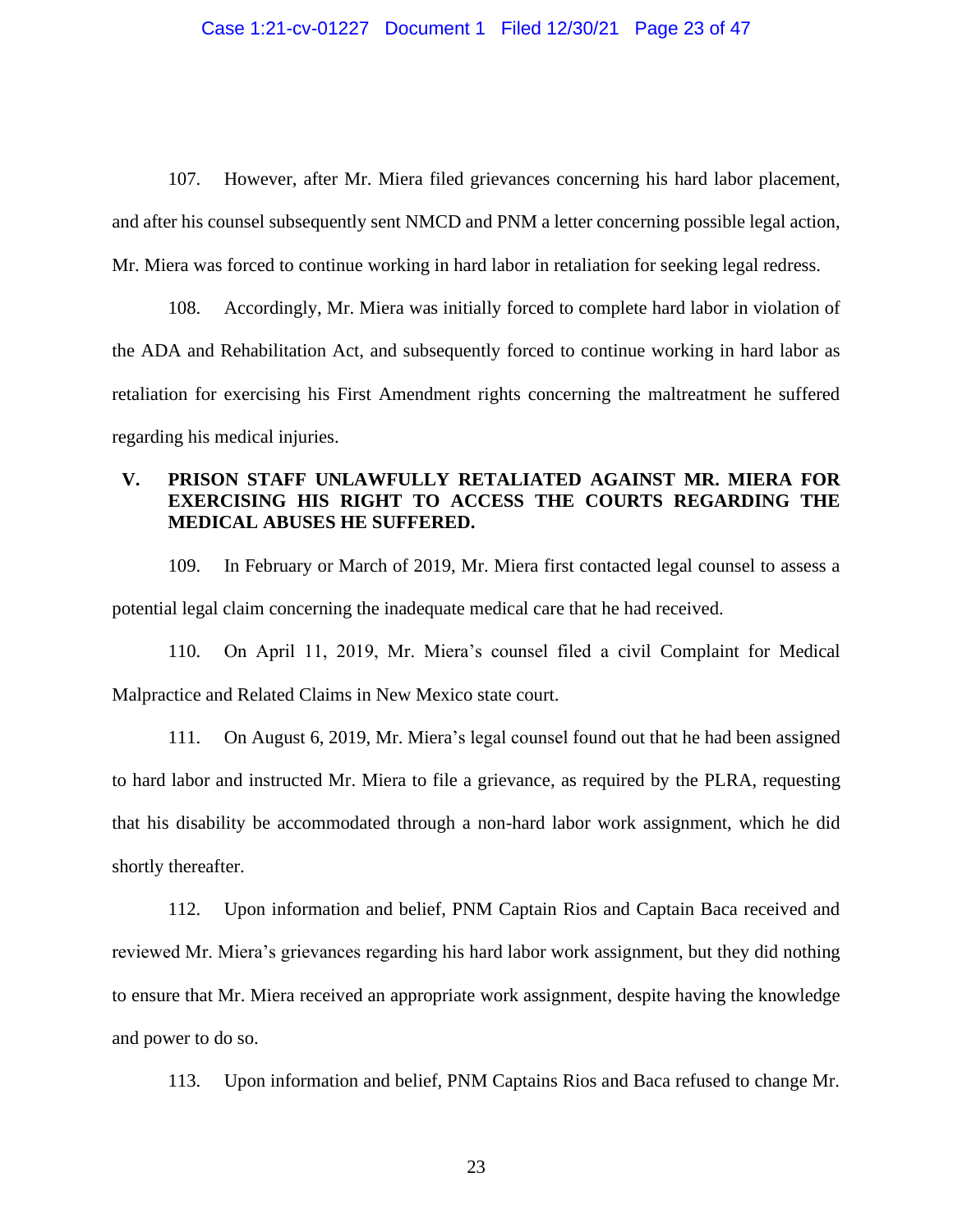#### Case 1:21-cv-01227 Document 1 Filed 12/30/21 Page 24 of 47

Miera's work assignment in retaliation, because Mr. Miera filed grievances about his work assignment and because he had retained a lawyer and filed a legal claim against the prison and prison staff.

114. On August 13, 2019, Mr. Miera's counsel emailed, mailed, and faxed a deliberate indifference letter to NMCD and PNM addressing Mr. Miera's continued placement doing hard labor in retaliation for filing a lawsuit regarding his spinal infection. (*Id.*). Counsel again requested that Mr. Miera's spinal injuries be accommodated with lighter job duties. (*Id.*).

115. But rather than accommodate Mr. Miera's spinal injuries as required under the ADA and Rehabilitation Act, NMCD placed him in solitary confinement at CNMCF from August 16, 2019 to September 10, 2019 under the pretense of a medical evaluation. (Ex. 17).

116. Upon information and belief, there were no documented disciplinary issues justifying his placement in segregation, and he never received a hearing of any kind related to his placement in segregation.

117. Upon information and belief, PNM Unit Manager Pat Lovato transferred Mr. Miera into solitary confinement after Mr. Miera filed grievances and sent a legal letter requesting that he be reassigned from hard labor duty, which constitutes further retaliation against Mr. Miera's right to access the courts.

118. Upon information and belief, Defendants Lovato, Herrera, Rios, Baca, Gallegos, PNM Deputy Warden, CNMCF Classification Officer, and likely others conspired to ensure that Mr. Miera was sent to solitary confinement in retaliation for exercising his First Amendment rights.

119. Despite being sent into solitary confinement under the pretense of needing a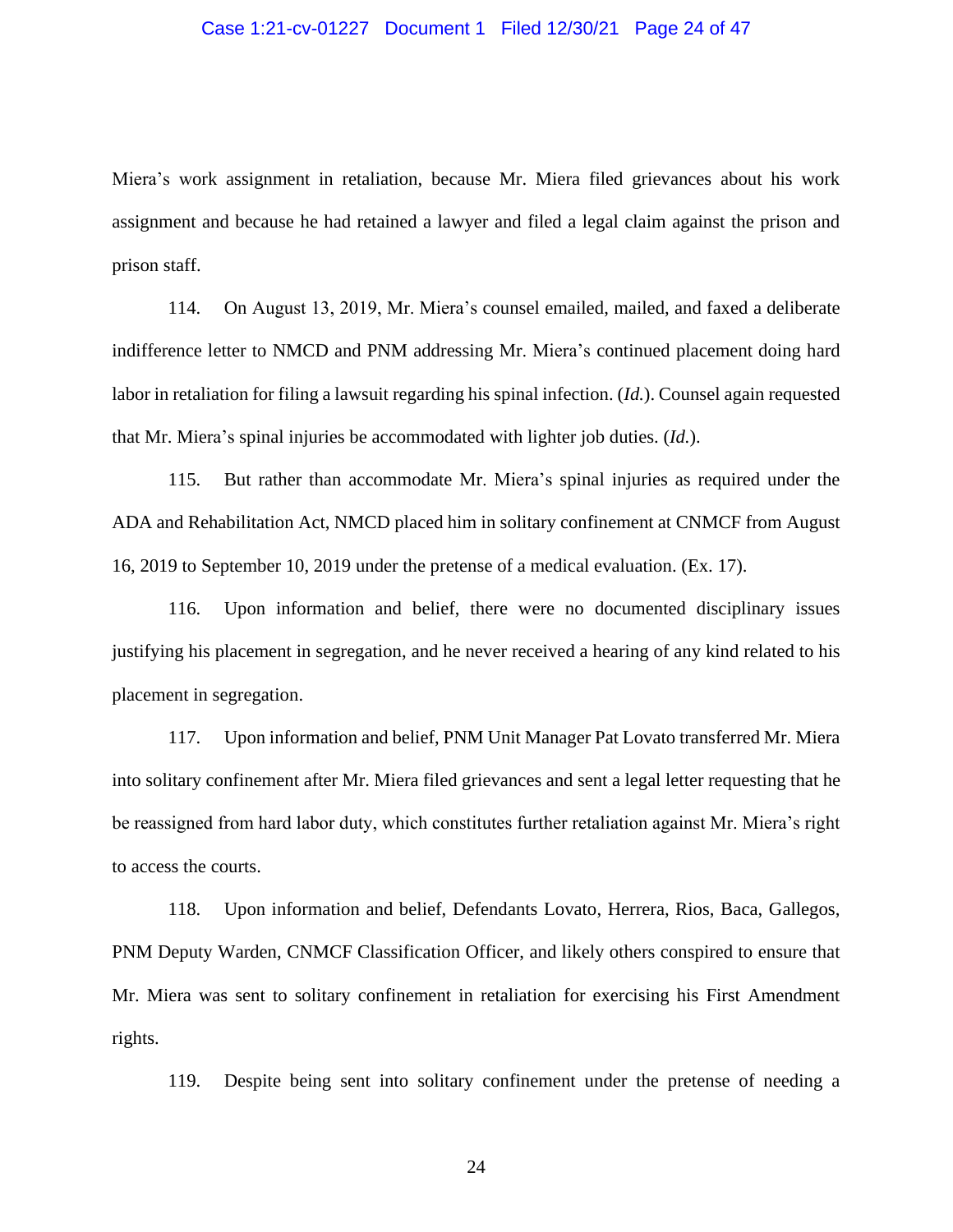#### Case 1:21-cv-01227 Document 1 Filed 12/30/21 Page 25 of 47

medical evaluation, while in solitary confinement, Mr. Miera was not seen by a medical provider until on or around September 10, 2019, after which he was immediately released back to PNM by the medical provider.

120. Mr. Miera was in solitary confinement for 25 days under the pretense of a medical evaluation without ever undergoing a medical evaluation or even seeing a medical provider.

121. This retaliatory segregation placement prevented Mr. Miera from speaking with his counsel for 25 days despite numerous attempts by counsel to establish contact. The segregation effectively cut off Mr. Miera from his attorney when he was most in need of legal counsel.

122. Upon information and belief, these actions were intended to prevent Mr. Miera from speaking with his attorney and thereby delay and hinder his medical malpractice claim. Defendants' actions succeeded in delaying and hindering his lawsuit.

123. After Mr. Miera returned to PNM, he was placed on retaliatory hard labor by Defendant Herrera. He continued to be assigned to very demanding physical labor after his subsequent transfer to CNMCF as well. As expected, this intensive physical labor caused Mr. Miera enormous physical pain due to his permanently injured spine. (Ex. 18 at 2).

124. Defendants again unlawfully retaliated against Mr. Miera for exercising his right to access the courts in June 2021. Immediately following an attorney visit on June 16, 2021 at CNMCF, Mr. Miera was transferred to a different facility by the CNMCF Classification Officer, on information and belief, in order to prevent him from speaking with his attorney and in retaliation for seeking legal redress. (*Id.*).

125. On June 18, 2021, Mr. Miera was transferred to LCCF in Hobbs, New Mexico. After this transfer, Mr. Miera was again prevented from speaking with his attorney until July 8,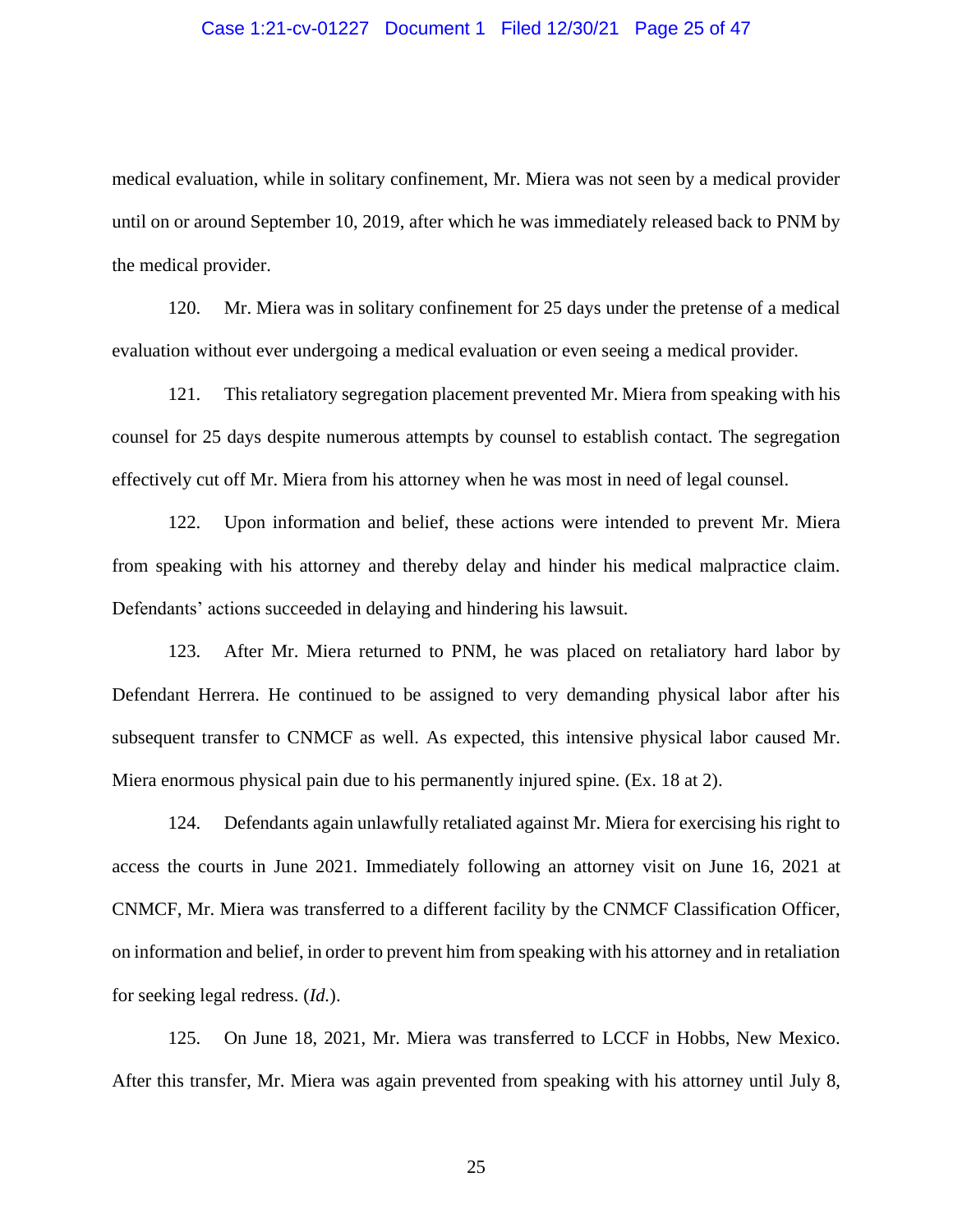#### Case 1:21-cv-01227 Document 1 Filed 12/30/21 Page 26 of 47

2021 despite his repeated requests for attorney calls and his counsel's requests to speak with him. (*Id.*).

126. During this interval, Mr. Miera was falsely written up based on untrue allegations that he had threatened another inmate. Mr. Miera filed an informal complaint about the false allegations. And in response, he was laughed at and told "good luck" by C.O. Mary Gallegos, who served as both the disciplinary officer and grievance officer in violation of NMCD policy. (*Id.*).

127. Upon information and belief, Defendant Gallegos knew that the allegations against Mr. Miera were false and retaliatory, yet she did nothing to correct these errors because she herself was engaging in retaliation against Mr. Miera due to his attempts to seek legal redress against the prison and prison staff.

128. Upon information and belief, Mr. Miera's placement in solitary confinement, his continued assignment to hard labor, and the false allegations made against him were done in retaliation for seeking legal redress and were intended to inflict severe emotional and physical pain on Mr. Miera, and they succeeded in doing so.

# **VI. CENTURION DEMONSTRATED A PERSISTENT AND WIDESPREAD PATTERN AND PRACTICE OF FAILING TO MEET THE STANDARDS OF CARE IN TREATING PATIENTS IN THE MEDICAL UNIT, EFFECTIVELY DENYING THEM MEDICAL CARE, AND THIS PRACTICE CAUSED MR. MIERA'S INJURIES.**

129. Centurion maintained various widespread patterns and practices which violated Mr. Miera's constitutional rights and contributed to his injuries and permanent disability, including: (1) failing to report, diagnose, and properly examine and treat prisoners with serious medical and/or mental health conditions; (2) delaying or denying patient referrals to necessary emergency or other offsite medical services; (3) severely understaffing its medical and mental health facilities;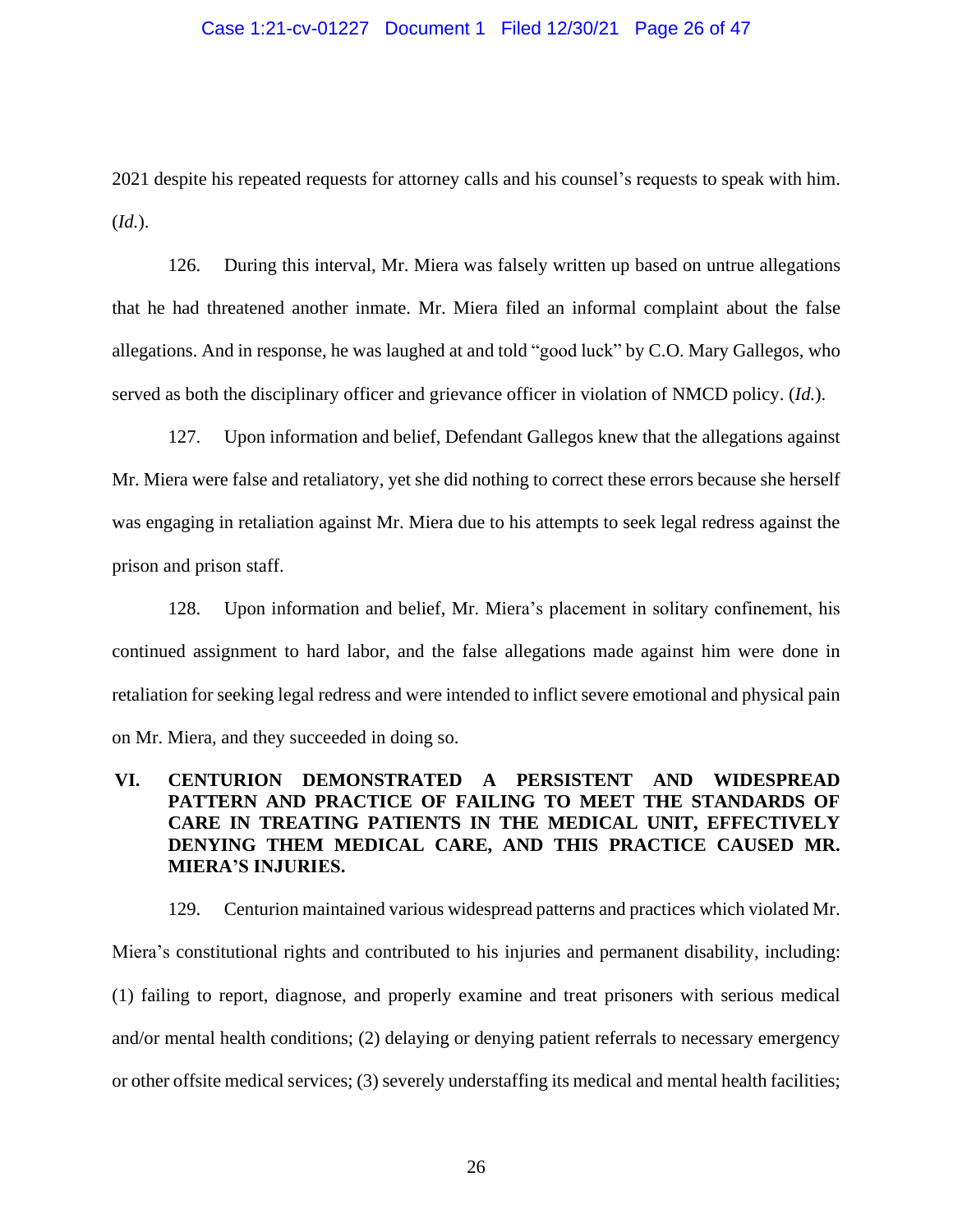### Case 1:21-cv-01227 Document 1 Filed 12/30/21 Page 27 of 47

(4) failing to provide adequate medical documentation or communicate changes in patient conditions to the appropriate correctional officers and/or medical or mental health staff; and (5) failing adequately to train and supervise its employees and agents on procedures necessary to protect patients' health.

130. In essence, Centurion's medical care of NMCD prisoners effectively amounted to no medical care at all. *Kikumura v. Osagie*, 461 F.3d 1269, 1295 (10th Cir 2006) (finding sufficient deliberate indifference allegations where "the medical treatment [plaintiff] received was merely a façade . . . [and] so cursory as to amount to no treatment at all") (internal cites and quotes omitted); *Ramos v. Lamm*, 639 F.2d 559, 575 (10th Cir. 1980) ("[D]eliberate indifference to inmates' health needs may be shown by . . . proving there are such systemic and gross deficiencies in staffing, facilities, equipment, or procedures that the inmate population is effectively denied access to adequate medical care.").

- A. Centurion had a pattern and practice of failing to report, diagnose, and treat warning signs of serious medical and mental health conditions, and of delaying or denying patients access to critical off-site medical services, which were contributing factors to Mr. Miera's injuries.
- 131. Centurion failed to report, diagnose, and treat the warning signs of serious

conditions for many other patients in circumstances similar to those of Mr. Miera. For example:

- In *Jerry Sisneros v. Centurion et al.*, No. D-101-CV-2019-00598 (N.M. 1st Dist. Ct.), Centurion failed to timely report, diagnose, and treat signs of diskitis and osteomyelitis, which resulted in the patient's needlessly extended suffering and over a month of avoidable off-site care.
- In *Gerald Wilson v. Centurion et al.*, No. D-101-CV-2019-00691 (N.M. 1st Dist. Ct.), Centurion failed to timely report, diagnose, and treat signs of discitis and osteomyelitis, which resulted in the patient developing severe sepsis and lifelong spinal disabilities, and being hospitalized for 35 days.
- In *George Yribe v. Centurion et al.*, No. D-101-CV-2019-00633 (N.M. 1st Dist. Ct.),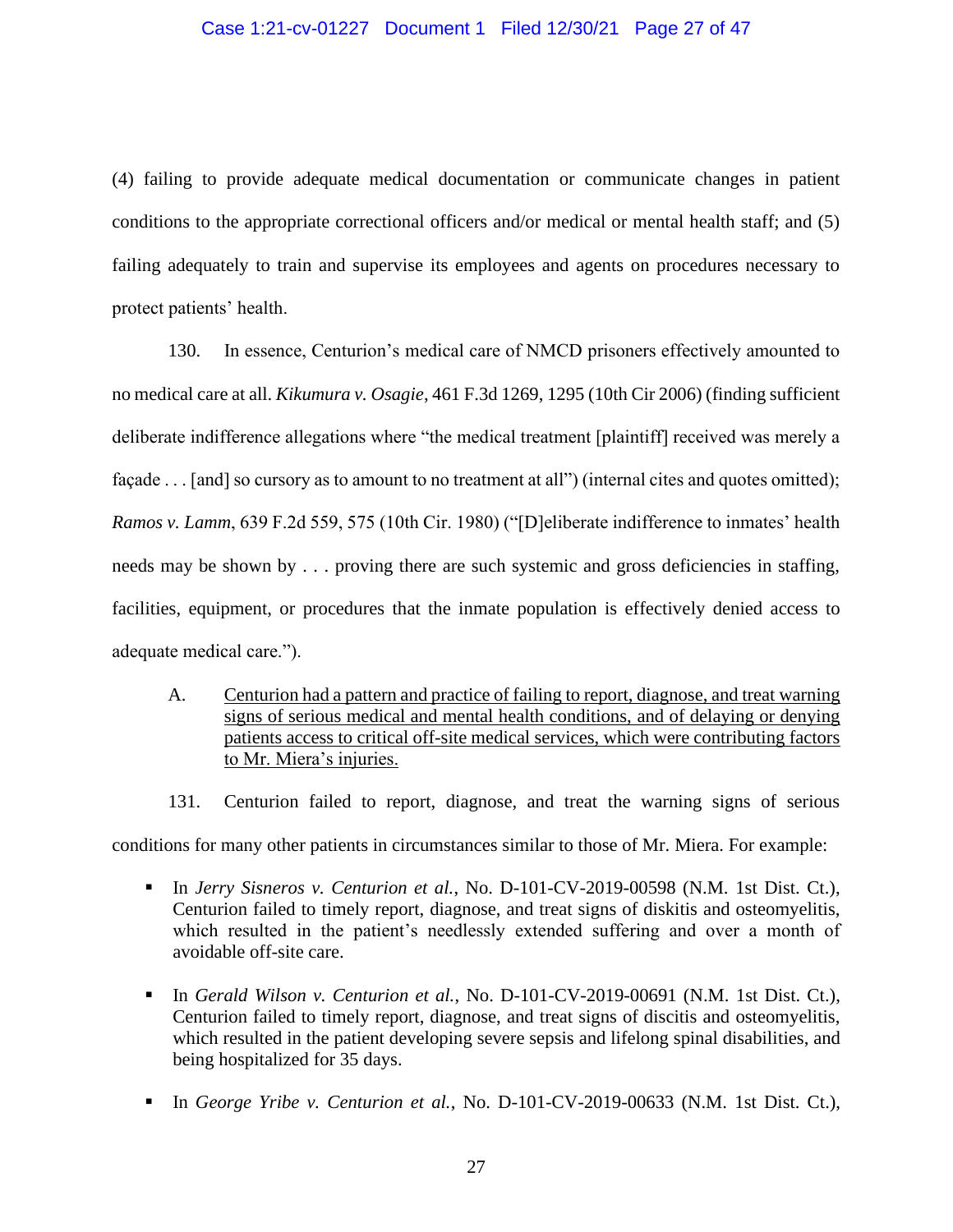Centurion failed to timely report, diagnose, and treat signs of diskitis and osteomyelitis, which resulted in the patient developing serious and permanent injury.

- In *George Parra v. Centurion et al.*, No. D-101-CV-2018-01188 (N.M. 1st Dist. Ct.), Centurion failed to timely report, diagnose, and treat signs of advanced muscular dystrophy and severe spinal infection, which resulted in the patient being sent to the emergency room.
- In *Dominick Mora-Solis v. Centurion et al.*, No. D-101-CV-2019-00627 (N.M. 1st Dist. Ct.), Centurion failed to timely report, diagnose, and treat signs of a severe pressure ulcer, sepsis, and acute chronic osteomyelitis, which resulted in permanent injuries to the patient.
- In *Jade Hetes v. Centurion et al.*, No. D-101-CV-2019-00113 (N.M. 1st Dist. Ct), Centurion failed to timely report, diagnose, and treat signs of severe mental illness, which resulted in the patient's death from suicide.
- In *Manuela Vigil v. Centurion et al.*, No. D-101-CV-2018-00033 (N.M. 1st Dist. Ct.), Centurion failed to timely report, diagnose, and treat signs of abscesses, which resulted in the patient's death.
- In *Michael Wilder v. Centurion et al.*, No. D-101-2018-00608 (N.M. 1st Dist. Ct.), Centurion failed to timely report, diagnose, and treat sign of a broken collarbone, which resulted in the patient suffering lengthy, extended pain.

132. The preceding cases and others also illustrate Centurion's persistent refusal to refer

inmate patients out to third-party medical providers for the provision of care unavailable through

Centurion within NMCD's facilities, including diagnostic imaging.

133. Upon information and belief, Centurion's widespread failure to refer prisoners for off-site medical care was, in large part, financially motivated, as Centurion was contractually obligated to pay \$0.00 for any hospitalization lasting 24 hours or more. (Ex. 20).

134. Upon information and belief, Centurion paid \$0.00 for numerous prisoners' medical bills even though their hospitalizations were extensive. Evidently, this fee structure incentivized Centurion to refrain from referring prisoners for off-site care unless and until there was a substantial certainty that the prisoners would require more extensive hospital stays.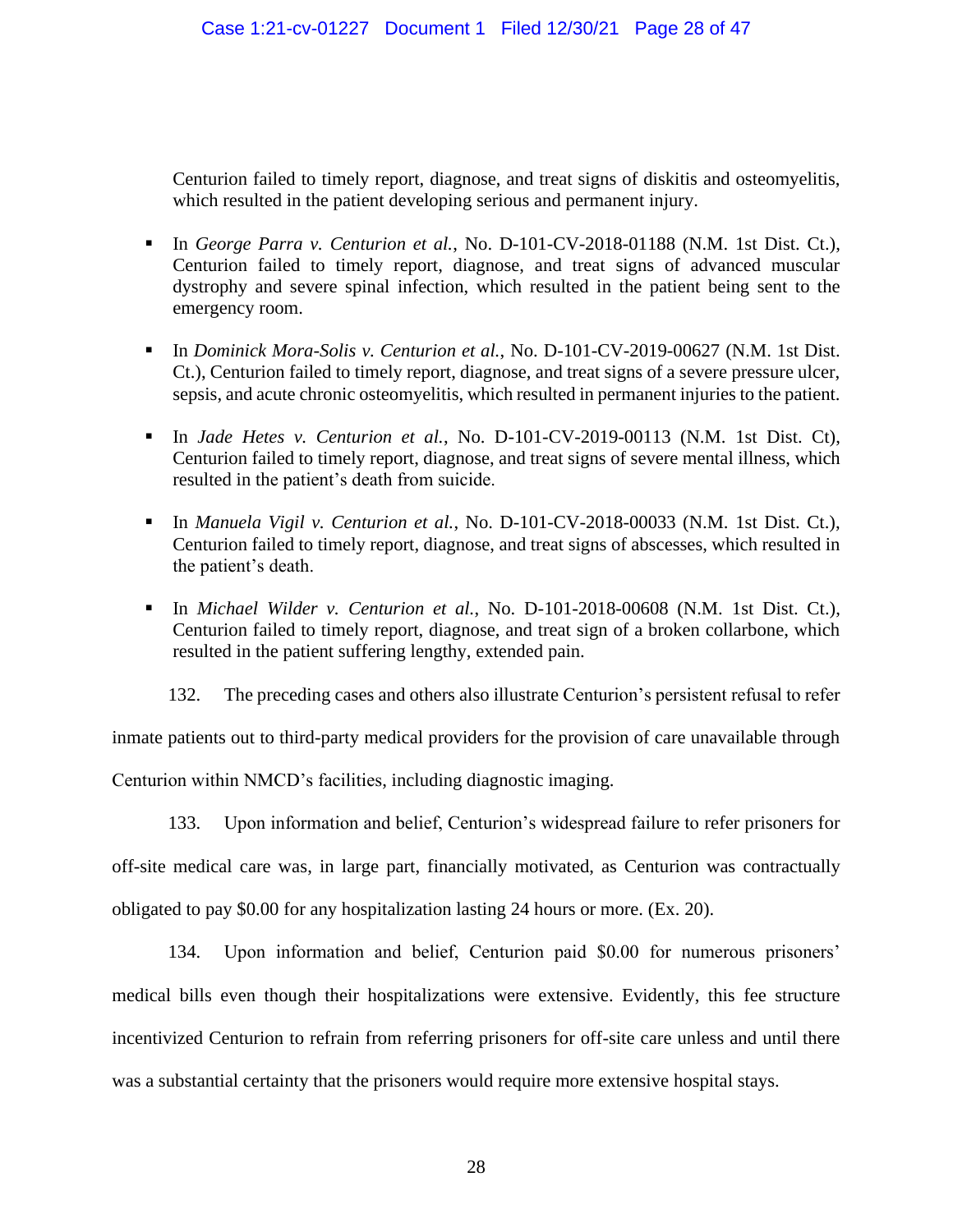#### Case 1:21-cv-01227 Document 1 Filed 12/30/21 Page 29 of 47

135. The preceding cases, among others, establish that Centurion was on notice of these widespread unconstitutional practices prior to Mr. Miera's injuries and thereby knew or should have known that additional safeguards should have been put in place to address patients' signs of serious medical and mental health conditions.

136. Accordingly, it can be inferred that Centurion intentionally failed to report, diagnose, and treat these serious warning signs despite the known and obvious risk to patient safety.

137. Centurion's widespread practice of failing to report, diagnose, and treat the warning signs of serious medical and mental health conditions shares a close factual relationship with the events in Mr. Miera's case, and accordingly, the widespread practice was the moving force behind his injuries.

138. Significantly, Centurion personnel failed to conduct diagnostic testing, neurological examinations, and adequate physical examinations six to seven times in Mr. Miera's case alone, which establishes a pattern and practice of insufficient reporting, diagnoses, and treatment of serious medical conditions.

139. As such, Centurion's policy and practice of failing to report, diagnose, and treat warning signs of serious medical and mental health conditions proximately caused Mr. Miera's injuries.

## B. Centurion had a pattern and practice of severely understaffing its medical and mental health facilities, which was a moving force behind Mr. Miera's injuries.

140. The fact of Centurion's chronic understaffing of medical positions during the time period leading up to Mr. Miera's injuries is indisputable. It is widely known and documented. As emphasized in the October 23, 2018 New Mexico Legislative Finance Committee program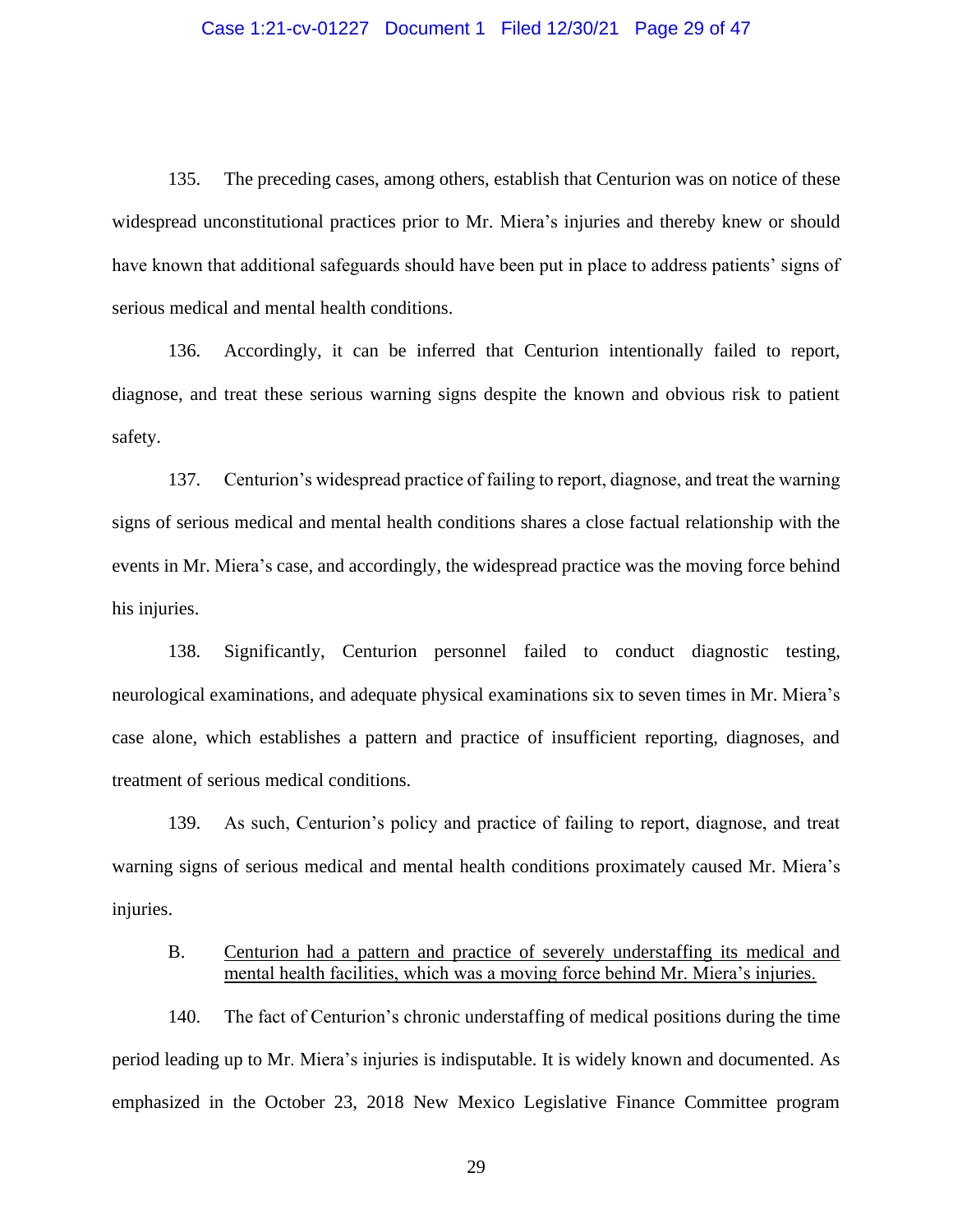#### Case 1:21-cv-01227 Document 1 Filed 12/30/21 Page 30 of 47

evaluation of NMCD (the "Committee Report"): "Both state and contractor medical positions are frequently understaffed, threatening the quality of care provided. The Corrections Department's Office of the Medical Director, state employees who are responsible for overseeing the care, opportunities, and education necessary for patients to improve their health, including medical provider contract oversight, had a 25 percent vacancy rate as of October 2018"—two months before Mr. Miera's emergency surgeries. (Ex. 22 at 20-21).

141. In particular, the Committee Report noted that "Centurion . . . struggled to recruit and retain staff, incurring fines of \$1.1 million in each of the last two fiscal years for critical vacancies including dentists, licensed nurse practitioners, pharmacists, and medical directors." (*Id.* at 21).

142. Centurion's pattern and practice of severe understaffing is a primary cause of the Constitutional violations concerning Mr. Miera's medical treatment.

143. Upon information and belief, Mr. Miera was unable to receive adequate medical treatment due to the severe shortage of healthcare providers at the prison. Numerous important health protocols were violated, critical assessments and evaluations foregone, and reports missing in Mr. Miera's file due to this severe staffing shortage, including the unfilled positions dedicated to oversight of medical services contract compliance. It was this lack of medical care and contract oversight that exacerbated Mr. Miera's medical issues and eventually caused his injuries.

144. Simply put, Mr. Miera received little to no healthcare services largely because there were very few healthcare providers working in NMCD prisons in the months leading up to his injuries.

145. Through the Committee Report and its own records of vacancies, Centurion was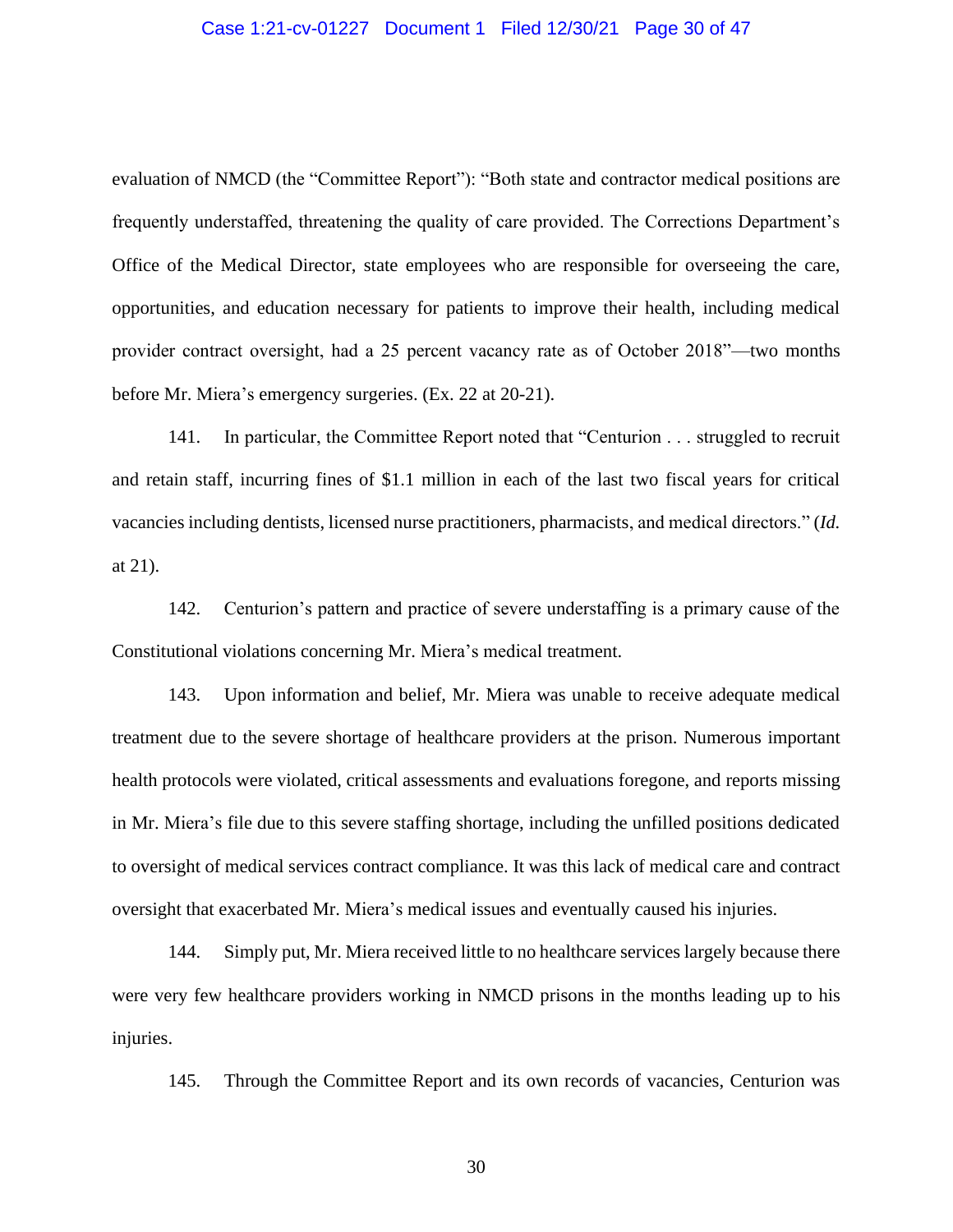#### Case 1:21-cv-01227 Document 1 Filed 12/30/21 Page 31 of 47

put on notice that this severe understaffing was substantially certain to cause Constitutional violations regarding its patients' medical treatment, yet it chose to disregard that risk and, for years, continued to display a pattern and practice of severe shortages in medical staff and mental healthcare providers.

146. In this way, Centurion acted with deliberate indifference to prisoners' healthcare needs. *See, e.g., Ramos v. Lamm*, 639 F.2d 559, 575 (10th Cir. 1980) (finding deliberate indifference to prisoners' healthcare needs where "gross deficiencies in staffing" and procedures cause the prisoner population to be "effectively denied access to adequate medical care").

C. Centurion also had a pattern and practice of failing to provide adequate medical documentation and failing to communicate changes in patient conditions, both of which contributed to Mr. Miera's injuries.

147. Centurion failed to provide adequate medical documentation and failed to communicate changes in patient conditions for many other patients in circumstances similar to those of Mr. Miera. For example, in *Jerry Sisneros v. Centurion et al.*, No. D-101-CV-2019-00598 (N.M. 1st Dist. Ct.), Centurion failed to adequately record vitals, which contributed to the patient's delayed diagnoses and treatment for diskitis and osteomyelitis.

148. Additionally, Centurion has a pattern and practice of misplacing or otherwise failing to provide medical records for critical time periods leading up to the hospitalizations of its patients. For example:

- In *Calvin Finch v. Centurion et al.*, No. D-101-CV-2019-00778 (N.M. 1st Dist. Ct.), Centurion failed to provide medical records for the critical month leading up to Mr. Finch's hospitalization.
- In *Norman DeHerrera v. Centurion et al.*, No. D-101-CV-2020-02549 (N.M. 1st Dist. Ct.), Centurion failed to provide medical records for the 76 days immediately preceding Mr. DeHerrera's toe amputation.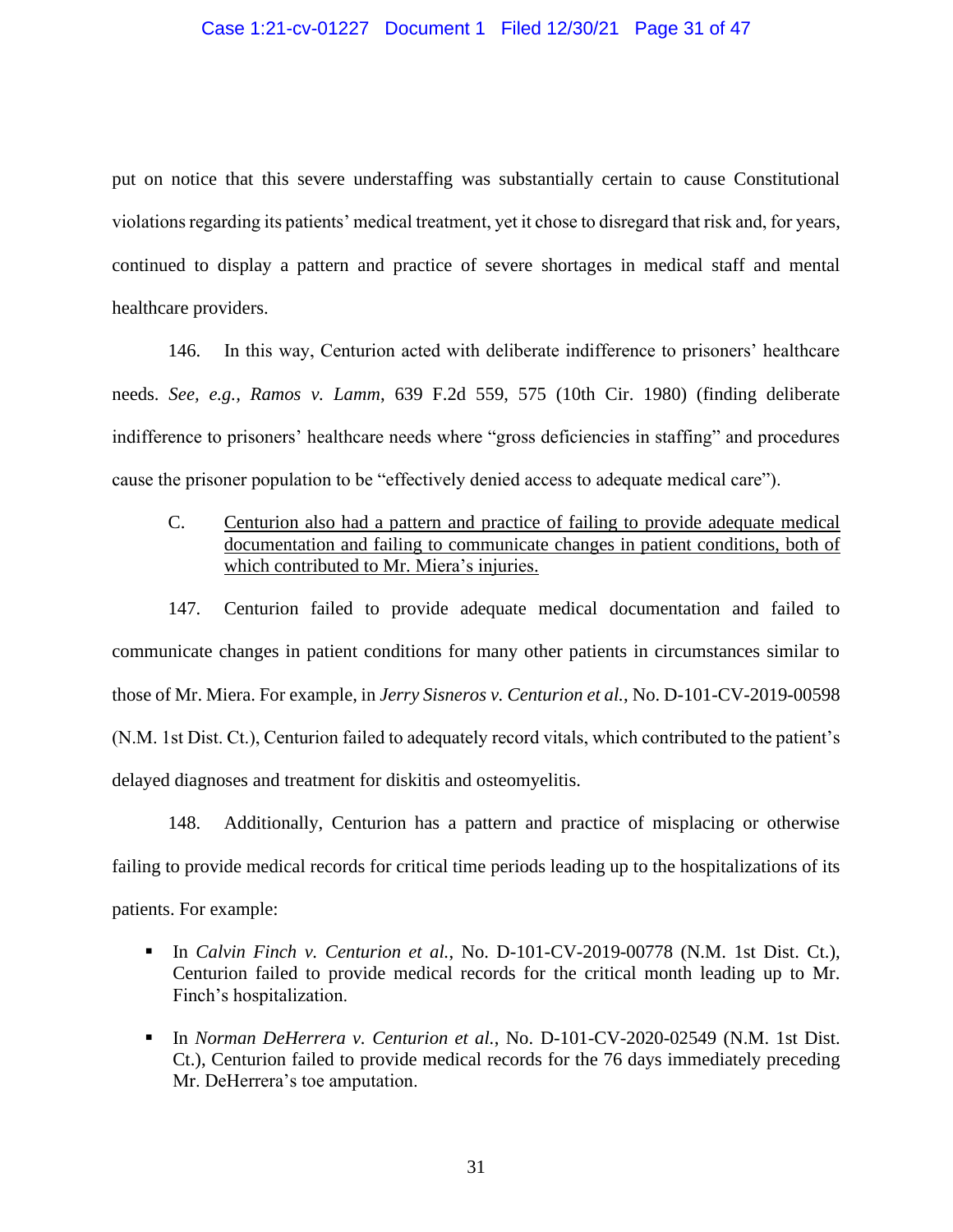#### Case 1:21-cv-01227 Document 1 Filed 12/30/21 Page 32 of 47

▪ In *Delores Rascon ex. rel. Estate of Efrain Martinez v. Centurion et al.*, No. D-101-CV-2020-00488 (N.M. 1st Dist. Ct.), Centurion failed to provide medical records for the six weeks preceding Mr. Martinez's hospitalization and death.

149. Notably, the Committee Report referenced an audit of Centurion released in June 2018 that put Centurion on notice that its charts fell short of industry best practices, and some charts were "illegible or inaccurate, not filled out and submitted timely, and not used consistently." (Ex. 22 at 22). The Committee Report also emphasized that documentation of certain test results was missing, and intake forms were not completed for all prisoners as required. (*Id.*).

150. The preceding cases and report, among others, establish that Centurion was on notice of these widespread unconstitutional practices prior to Mr. Miera's injuries and thereby knew or should have known that additional safeguards should have been put in place to address the inadequate medical documentation and communication of changes in patient conditions.

151. Accordingly, it can be inferred that Centurion intentionally failed to adequately document patient conditions and failed to adequately communicate changes in those conditions despite the known and obvious risk to patient safety.

152. Centurion's widespread practice of failing to provide adequate medical documentation and communicate changes in patient conditions shares a close factual relationship with the events in Mr. Miera's case, and accordingly, the widespread practice was the moving force behind his injuries.

153. Notably, Mr. Miera's case alone reveals sufficient evidence of Centurion's widespread practice of providing inadequate medical documentation and communication about patient conditions. For example, in the month leading up to Mr. Miera's hospitalization, medical staff failed to perform sufficient medical examinations and accompanying documentation at least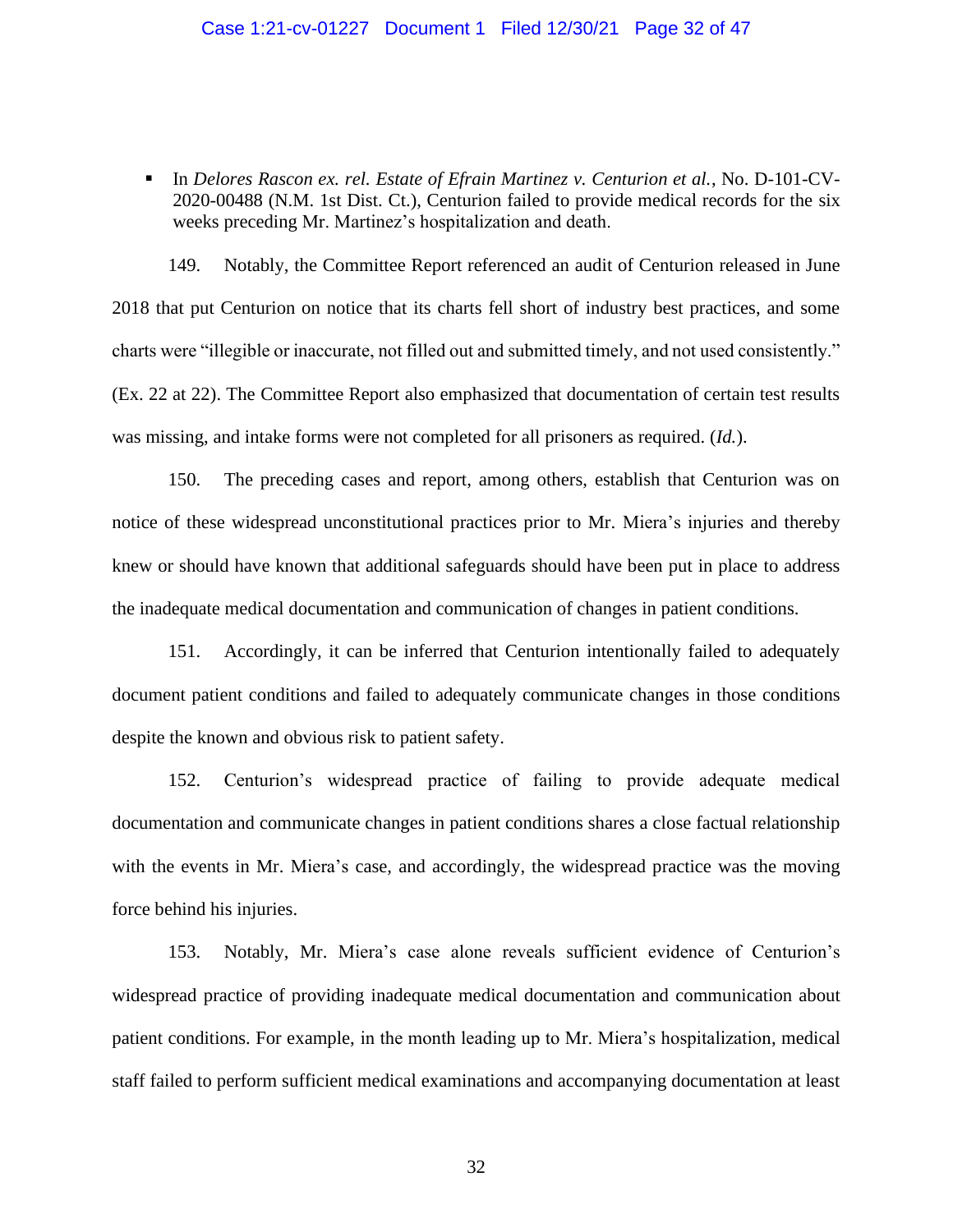#### Case 1:21-cv-01227 Document 1 Filed 12/30/21 Page 33 of 47

six times.

154. Because Centurion personnel did not adequately document or otherwise communicate Mr. Miera's rapidly deteriorating medical condition to the appropriate personnel, he was not provided with the medical treatment that he clearly needed, which caused him to sustain his injuries.

155. Accordingly, Centurion's policy and practice of providing inadequate medical documentation and failing to communicate changes in patient conditions to appropriate personnel proximately caused Mr. Miera's injuries.

D. Centurion failed to adequately train or supervise its individuals despite knowing that such training and discipline was necessary to protect patient health, and this failure was a moving force behind Mr. Miera's injuries.

156. As outlined in the Committee Report, in 2018, the New Mexico Medical Review Association conducted an audit of Centurion's medical services in prisons and recommended that staff be better educated by both Centurion and NMCD on chart documentation standards and consistency and in completing prisoner intake forms correctly. (*Id.*). According to Centurion's auditors, the need for additional training and supervision was apparent and should have been prioritized.

157. Similarly, the extensive violations of proper protocol in Mr. Miera's case provide compelling evidence that Centurion had a widespread pattern and practice of failing to adequately train and supervise its personnel. As discussed in more detail above, Centurion medical staff failed to conduct necessary neurological and physical examinations in six to seven instances over the course of one month as Mr. Miera's medical condition worsened. In addition, Centurion medical staff and other agents refused to refer Mr. Miera for diagnostic testing and imaging.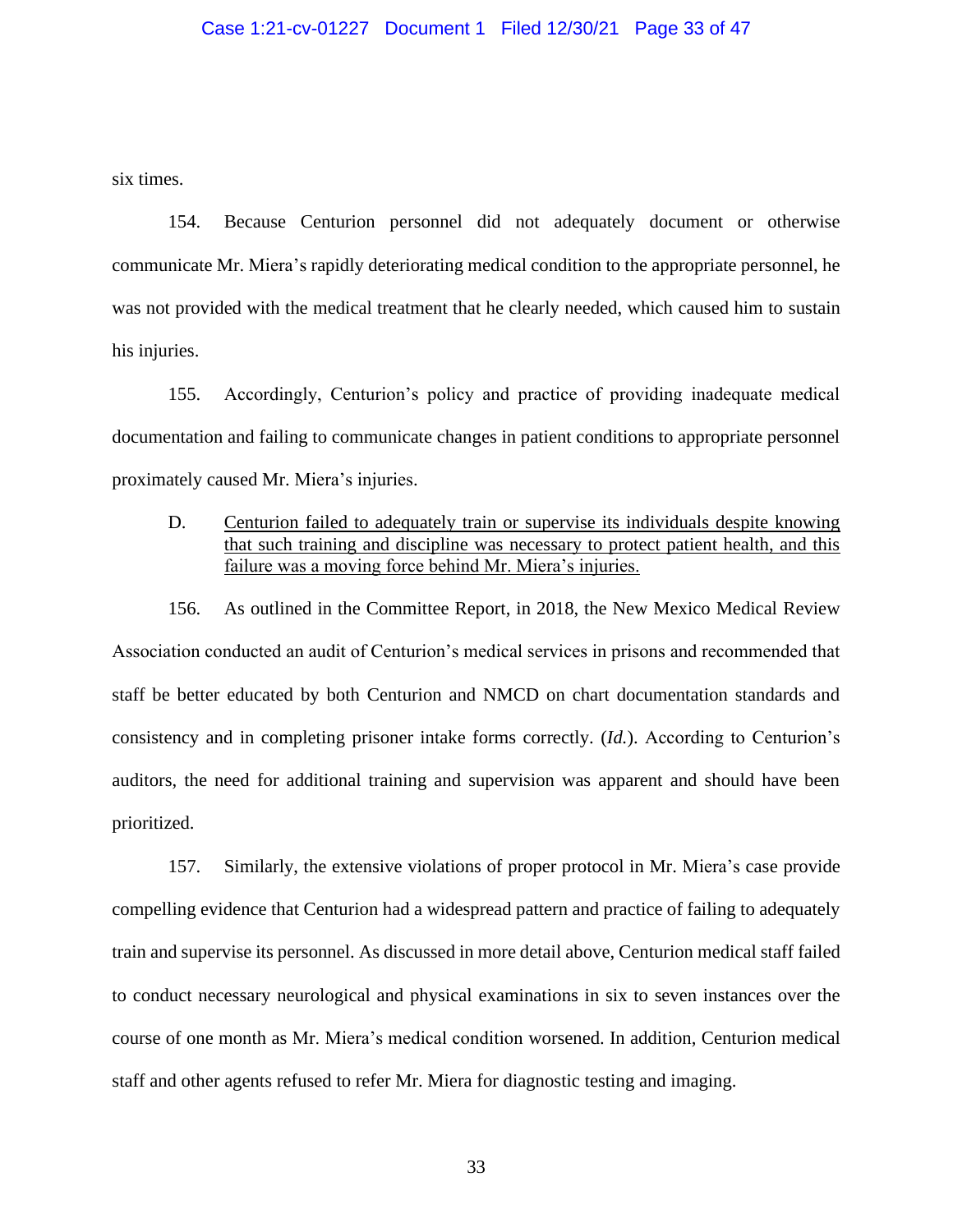#### Case 1:21-cv-01227 Document 1 Filed 12/30/21 Page 34 of 47

158. As such, Centurion's widespread failures to train and supervise its personnel were a primary cause of the Constitutional violations suffered by Mr. Miera. Each of Centurion's failures to conduct necessary examinations deprived Mr. Miera of the opportunity to be evaluated, diagnosed, and to be prioritized in receiving the medical treatment that he so desperately needed. Because medical personnel were not adequately trained or supervised to ensure that the proper medical procedures were followed, Mr. Miera never received the opportunity to obtain additional medical services until his medical condition had become life threatening. Consequently, he sustained the injuries that resulted in his extensive hospital stay and major surgeries.

159. Training and supervision regarding proper medical treatment protocol and documentation was required because, as Centurion knew or should have known to a moral certainty, Centurion's personnel would commonly confront situations where they would need to assess the severity and emergency nature of patients' medical conditions. This is the one of the primary tasks that these personnel were hired to do.

160. Additionally, documenting and assessing the next steps in a patient's medical treatment is precisely the type of complex and important decision that requires training and supervision, as making the wrong choice in these instances will frequently cause the deprivation of prisoners' constitutional rights.

161. As evinced by Mr. Miera's situation and the others cited in subsection A of this section, Centurion's widespread pattern of deficient training and supervision presents an obvious potential to violate patients' Constitutional rights, because there has been a growing history where prisoners are denied serious medical care to which they are entitled, and they suffer from longterm disability or death as a result.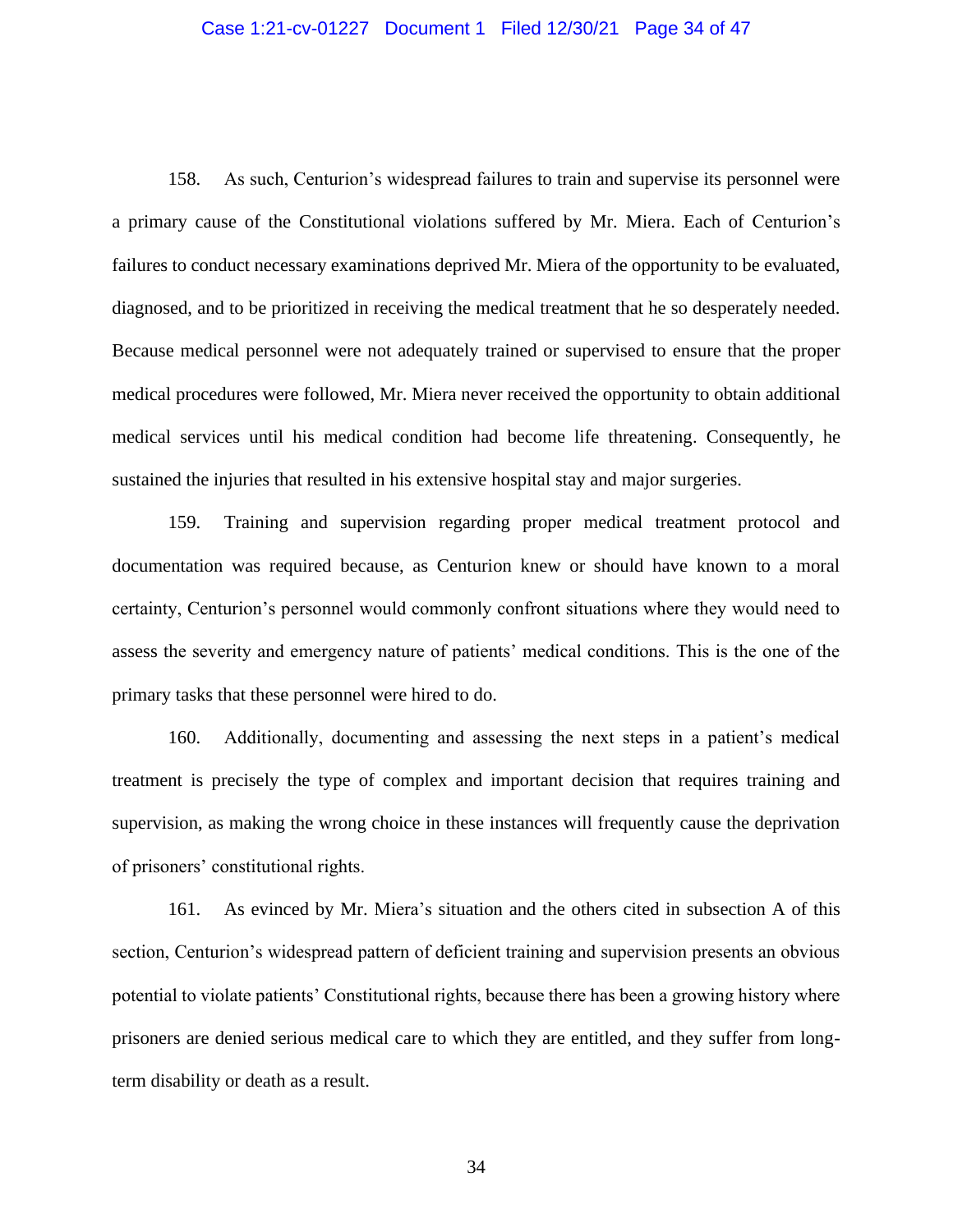#### Case 1:21-cv-01227 Document 1 Filed 12/30/21 Page 35 of 47

162. Centurion was alerted to an obvious deficiency in its training and supervision through the many prior lawsuits against it alleging unconstitutional medical care. It was also put on notice of these deficiencies through the 2018 audit results requiring that it provide better training and oversight of its personnel.

163. Centurion's failure to do so is further evidence of its deliberate indifference to the Constitutional violations caused by its widespread deficiencies in training and supervising.

### **VII. DAMAGES SOUGHT**

164. As a direct result of Defendants' unlawful conduct, Mr. Miera endured tremendous pain, injuries, anguish, and suffering, which entitles him to general and special compensatory damages.

165. Further, Plaintiff is entitled to attorney's fees and costs pursuant to 42 U.S.C. §§ 1988 and 12205, and 29 U.S.C. § 794a, in addition to pre-judgment interest and costs as allowed by federal law.

166. Plaintiff is also entitled to punitive damages against each of the Defendants, as their actions were done with malice or, minimally, with reckless indifference to Mr. Miera's federally protected rights.

### **CLAIMS FOR RELIEF**

### **FIRST CLAIM FOR RELIEF: 8th and 14th Amendments to the U.S. Constitution Deliberate Indifference to Serious Medical Need (42 U.S.C. § 1983) (against Centurion, Dr. Gary French, Dr. Benjamin Huang, PA Ellen Whittman, LPN Kathy Bustos, and Doe Doctors 1-3 in their individual capacities)**

167. Each paragraph of this Complaint is incorporated as if fully restated herein.

168. The abovenamed Defendants each possessed responsibility for the decisions that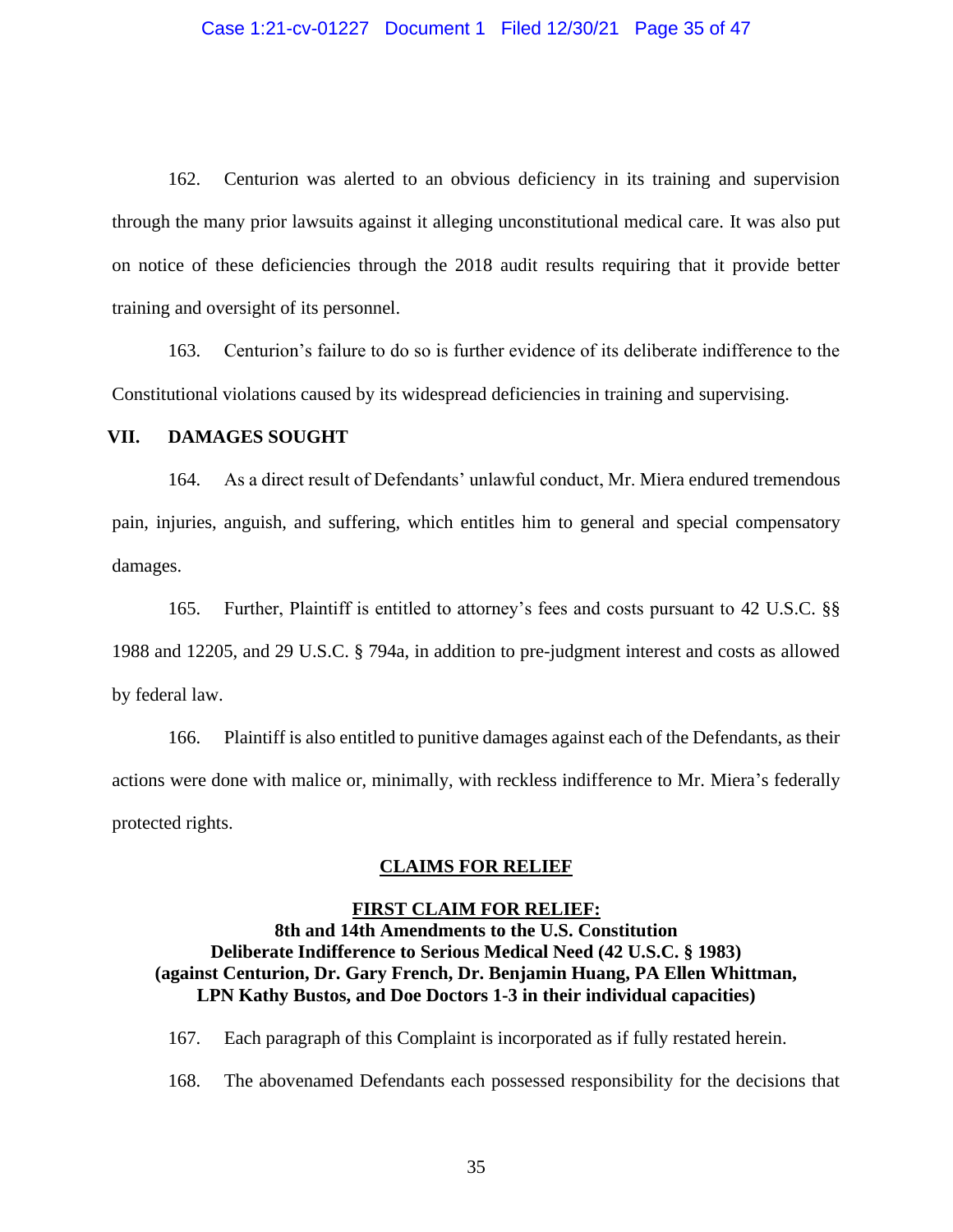#### Case 1:21-cv-01227 Document 1 Filed 12/30/21 Page 36 of 47

resulted in the violation of Mr. Miera's constitutional right to be free from cruel and unusual punishment regarding the deliberate indifference to his serious medical needs while in NMCD custody, as described more fully above.

169. These Defendants were aware of and deliberately disregarded the substantial risk of harm to Mr. Miera that would ensue because of their failures to provide him with constitutionally adequate medical care, as described more fully above.

170. Notably, each of the abovenamed Defendants was aware of Mr. Miera's severe and escalating pain yet took essentially no action to address this anguish, which constitutes deliberate indifference to his pain and deteriorating medical condition.

171. The deliberate indifference of the abovenamed Defendants caused Mr. Miera to experience worsening severe, prolonged pain and debilitation (first harm) and to develop severe osteomyelitis (second harm), which ultimately required emergency surgeries due to its severity and led to Mr. Miera's long-term disability and chronic pain.

172. Mr. Miera's harms were both sufficiently serious injuries that a reasonable doctor or patient would find them important and worthy of immediate treatment. Without treatment, Mr. Miera's worsening severe pain caused him to lose the ability to take care of his most basic needs and restricted him to a wheelchair at times. Without emergency surgeries, Mr. Miera's severe osteomyelitis would have caused him to die.

173. Moreover, Mr. Miera's severe pain and osteomyelitis significantly affected his daily activities, as he lost the ability to care for even his most basic needs and still struggles through pain while completing basic tasks like standing up, walking, and lying down.

174. The abovenamed Defendants are not shielded by qualified immunity for their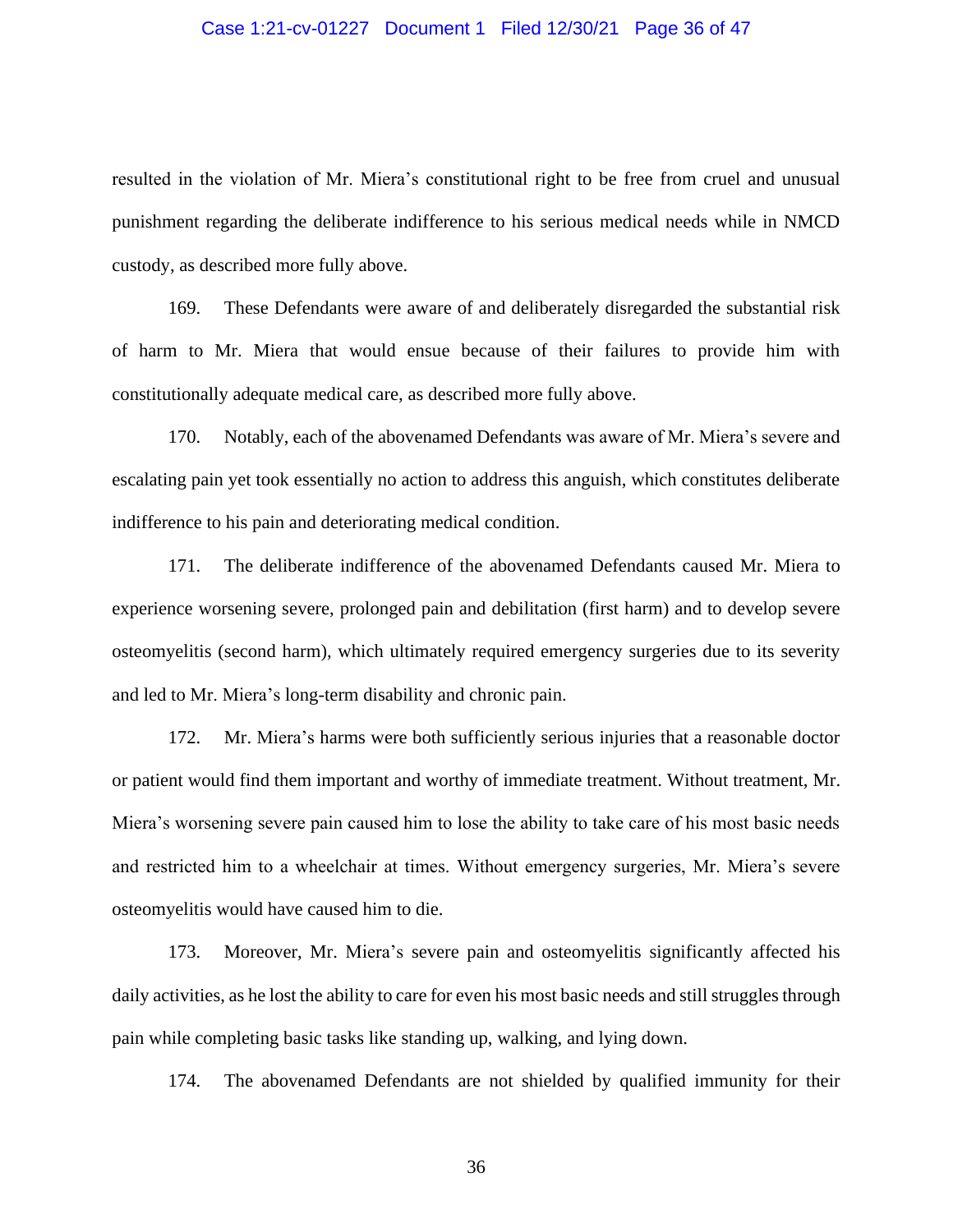deliberate indifference to Mr. Miera's serious medical needs because of the well-documented 10<sup>th</sup> Circuit precedent notifying medical and prison personnel that the Eighth Amendment is violated when such personnel fail to take reasonable measures to provide a patient with access to medical attention and/or deny medical care to a patient with serious medical needs, as occurred in Mr. Miera's case with each of the Defendants named herein.

## **SECOND CLAIM FOR RELIEF: 8th and 14th Amendments to the U.S. Constitution Policy & Practice of Denial of Medical Care (42 U.S.C. § 1983) (against Centurion)**

175. Each paragraph of this Complaint is incorporated as if fully restated herein.

176. As a private corporation acting pursuant to its agreement with NMCD to provide medical services to New Mexico State prisoners, Centurion was at all times relevant to the events described in this Complaint acting under color of law and, as the provider of healthcare services to prisoners incarcerated at PNM, was responsible for the creation, implementation, oversight, and supervision of all policies and procedures followed by employees and agents of Centurion and PNM/NMCD.

177. Mr. Miera's injuries were proximately caused by Centurion's policies and practices.

178. Centurion maintains a policy, practice, and custom of under-reporting the severity of medical and mental health emergencies and denying appropriate medical and mental health care to prisoners. On information and belief, Centurion medical staff working in NMCD facilities are trained to ignore or under-report symptoms of medical and mental health emergencies, which amounts to deliberate indifference to the serious medical needs of prisoners presenting symptoms of such emergencies, including Mr. Miera.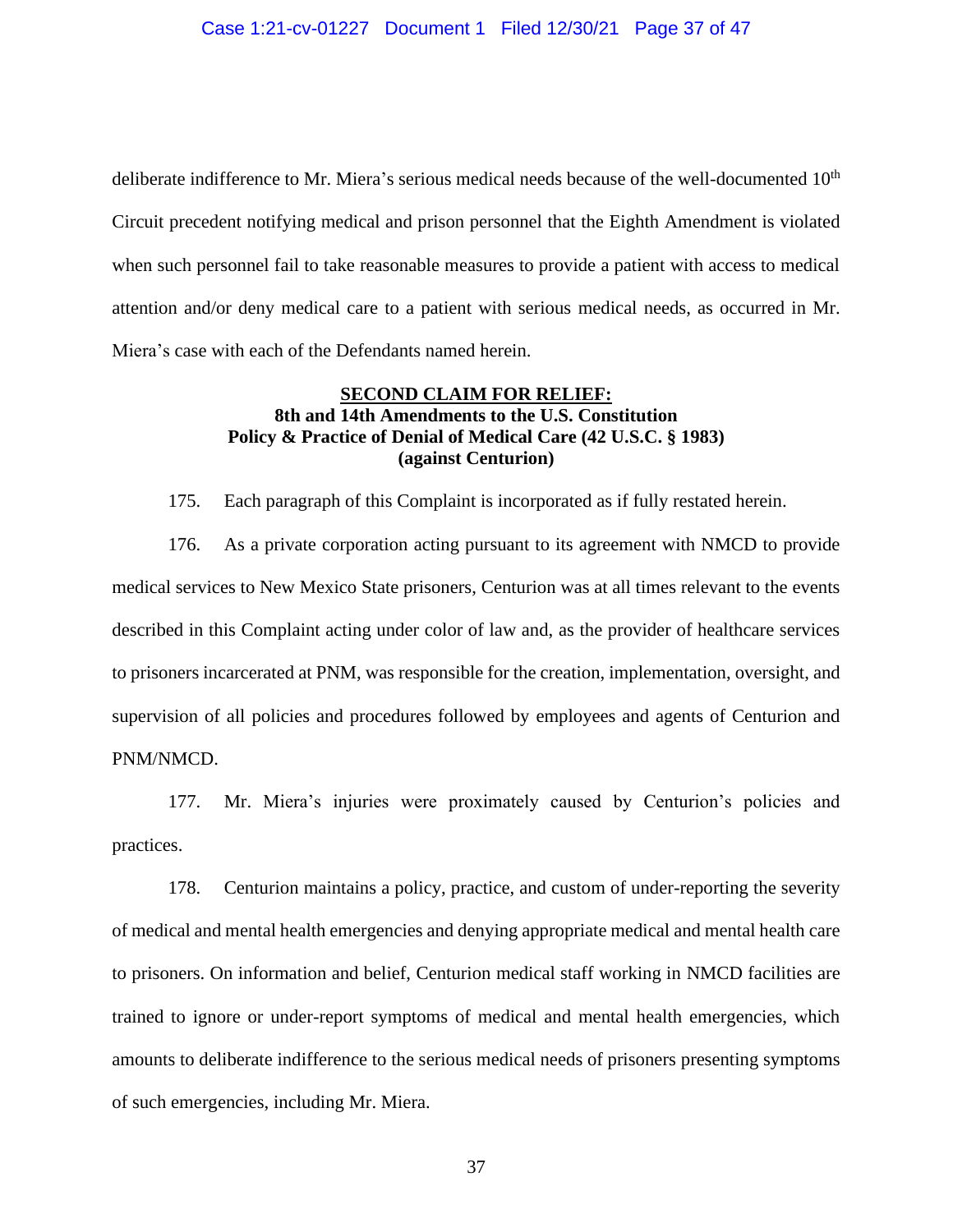179. On information and belief, Centurion supervises its employees to ignore or underreport symptoms of medical and mental health emergencies, which amounts to deliberate indifference to the serious medical needs of prisoners presenting symptoms of such emergencies, including Mr. Miera.

180. On information and belief, Centurion ratifies the conduct of its employees who ignore or under-report symptoms of medical and mental health emergencies through review and approval of these employees' performance, and through the decision to continue the employment of such individuals who ignore and under-report medical and mental health emergencies of NMCD prisoners, which amounts to deliberate indifference to the serious medical needs of prisoners presenting symptoms of such emergencies, including Mr. Miera.

181. At all times relevant to this Complaint, Centurion had notice of a widespread practice by its employees and agents at PNM and NMCD facilities under which prisoners with serious medical conditions, such as Mr. Miera, were routinely denied access to proper or sufficient medication and medical attention. Upon information and belief, it was common to observe prisoners of PNM and NMCD with clear symptoms of serious medical and/or mental concerns whose requests for medical care were routinely denied or completely ignored. Upon information and belief, a significant portion of these denials of medical and mental health care resulted in substantial injury or death.

182. More specifically, there was a widespread practice under which employees and agents of Centurion and NMCD, including correctional officers and medical personnel, failed or refused to: (1) report, diagnose, and properly examine and treat prisoners with serious medical and/or mental health conditions, including failing to provide proper medications to prisoners with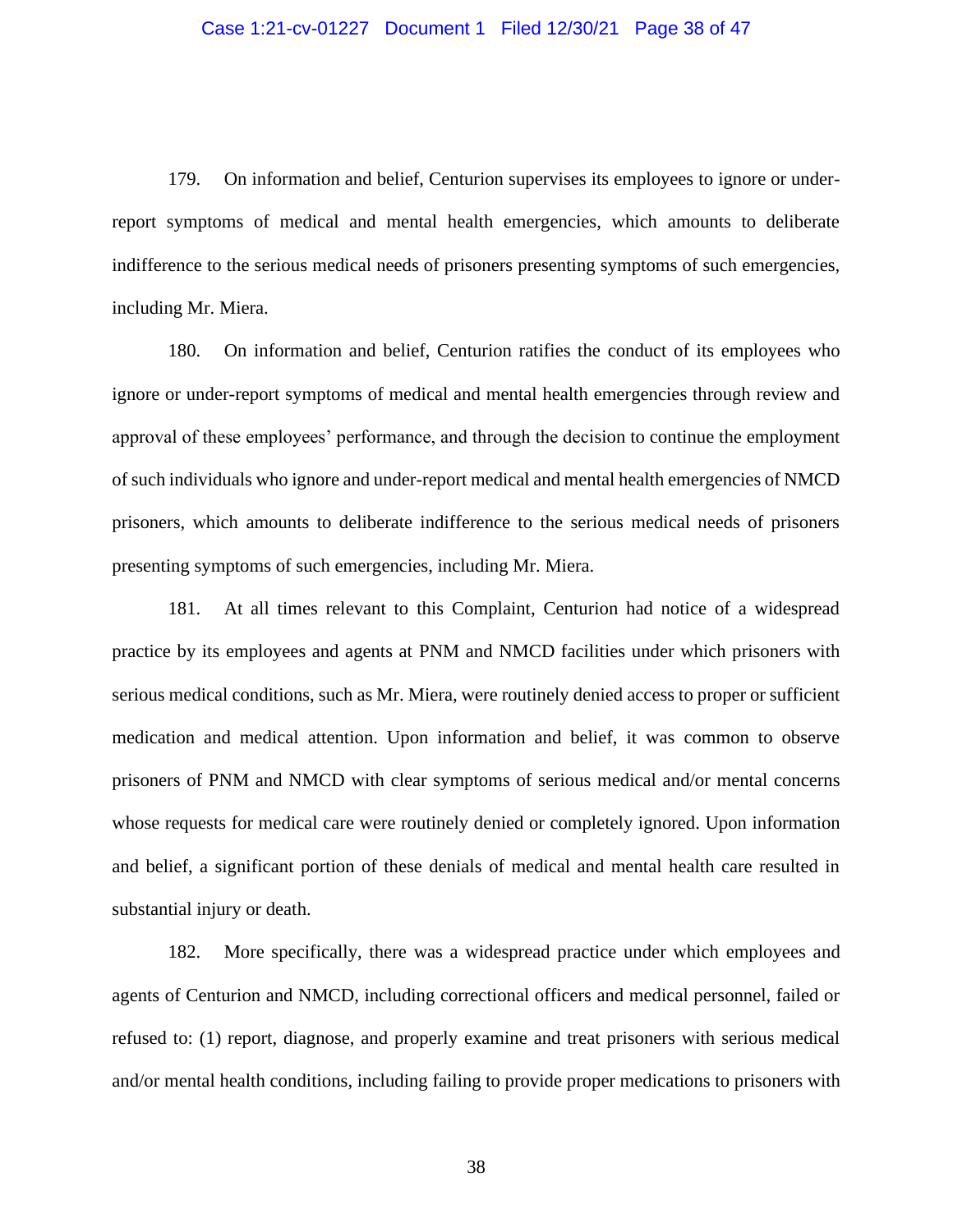#### Case 1:21-cv-01227 Document 1 Filed 12/30/21 Page 39 of 47

serious medical and/or mental health conditions; (2) respond to prisoners who requested medical and/or mental health services; (3) respond to prisoners who exhibited clear signs of medical and/or mental health need or illness; (4) adequately document and communicate the medical and mental health needs of prisoners to the appropriate correctional officers and/or medical or mental health staff; or (5) timely refer prisoners for emergency or other offsite medical services.

183. Additionally, there was a widespread practice under which Centurion personnel severely understaffed its medical and mental health facilities and failed adequately to train and supervise its personnel on necessary medical and mental health procedures.

184. These widespread practices were allowed to proliferate because Centurion directly encouraged, and was the moving force behind, the specific misconduct at issue. Centurion also failed to adequately train, supervise, and control correctional officers and medical personnel by failing to adequately punish and discipline prior instances of similar misconduct, thereby directly encouraging future abuses like those which harmed Mr. Miera.

185. Centurion knew of the substantial risk of serious or fatal consequences that could be caused by its unconstitutional policies, practices, customs, failures to train, and failures to supervise, as occurred in Mr. Miera's case.

186. Centurion is sued herein for maintaining these policies, practices, and customs; for failing to train and supervise; and for ratifying its employees' and agents' misconduct, all of which amounts to deliberate indifference to prisoners' serious medical and/or mental health needs.

187. These policies and conduct were the moving force behind the violations of Mr. Miera's constitutional rights and his injuries. Mr. Miera's injuries were caused by employees and contractors of NMCD and Centurion, including but not limited to the individually named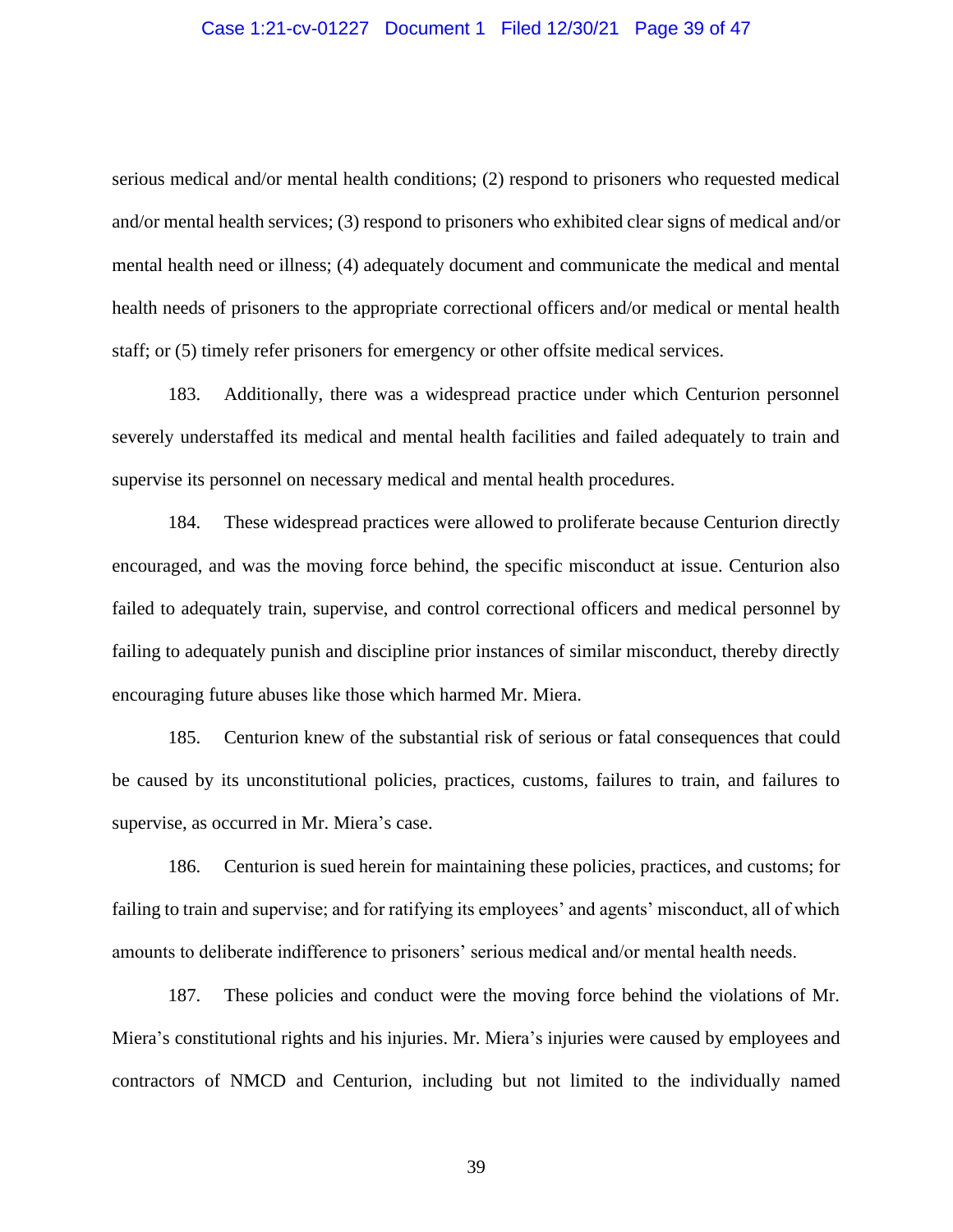#### Case 1:21-cv-01227 Document 1 Filed 12/30/21 Page 40 of 47

Defendants, who acted pursuant to the policies and practices of Centurion while engaging in the misconduct described in this Complaint.

188. Upon information and belief, Centurion maintained these policies and practices in order to maximize profit and without regard to its constitutional and medical obligations to NMCD prisoners who were entrusted to Centurion's care.

189. Centurion is not shielded by qualified immunity for its unconstitutional policies and practices, because private companies and their private employees are never entitled to qualified immunity, even when employed doing correctional work. *See, e.g., Phillips v. Tiona*, 508 Fed. Appx. 737, 751-52 (10th Cir. 2013).

#### **THIRD CLAIM FOR RELIEF:**

# **1st and 14th Amendments to the U.S. Constitution Retaliation for Engaging in Right to Access the Courts (42 U.S.C. § 1983) (against Mary Gallegos, Jessica Herrera, Pat Lovato, PNM Captain Rios, PNM Captain Baca, PNM Deputy Warden and CNMCF Classification Officer in their individual capacities)**

190. Each paragraph of this Complaint is incorporated as if fully restated herein.

191. Under the First and Fourteenth Amendments of the U.S. Constitution and 42 U.S.C.

§ 1983, Mr. Miera has the right to be free from retaliation for exercising his First Amendment rights to access the courts and/or otherwise seek legal redress by petitioning the government for redress of grievances.

192. Each of the abovenamed Defendants violated Mr. Miera's right to access the courts and engage in the grievance process without facing retaliation by causing him injury sufficient to chill an ordinary person from pursing legal action and/or filing grievances.

193. In retaliation for filing suit, engaging with legal counsel, and filing grievances, the abovenamed Defendants: (1) caused Mr. Miera to be continually placed on hard labor work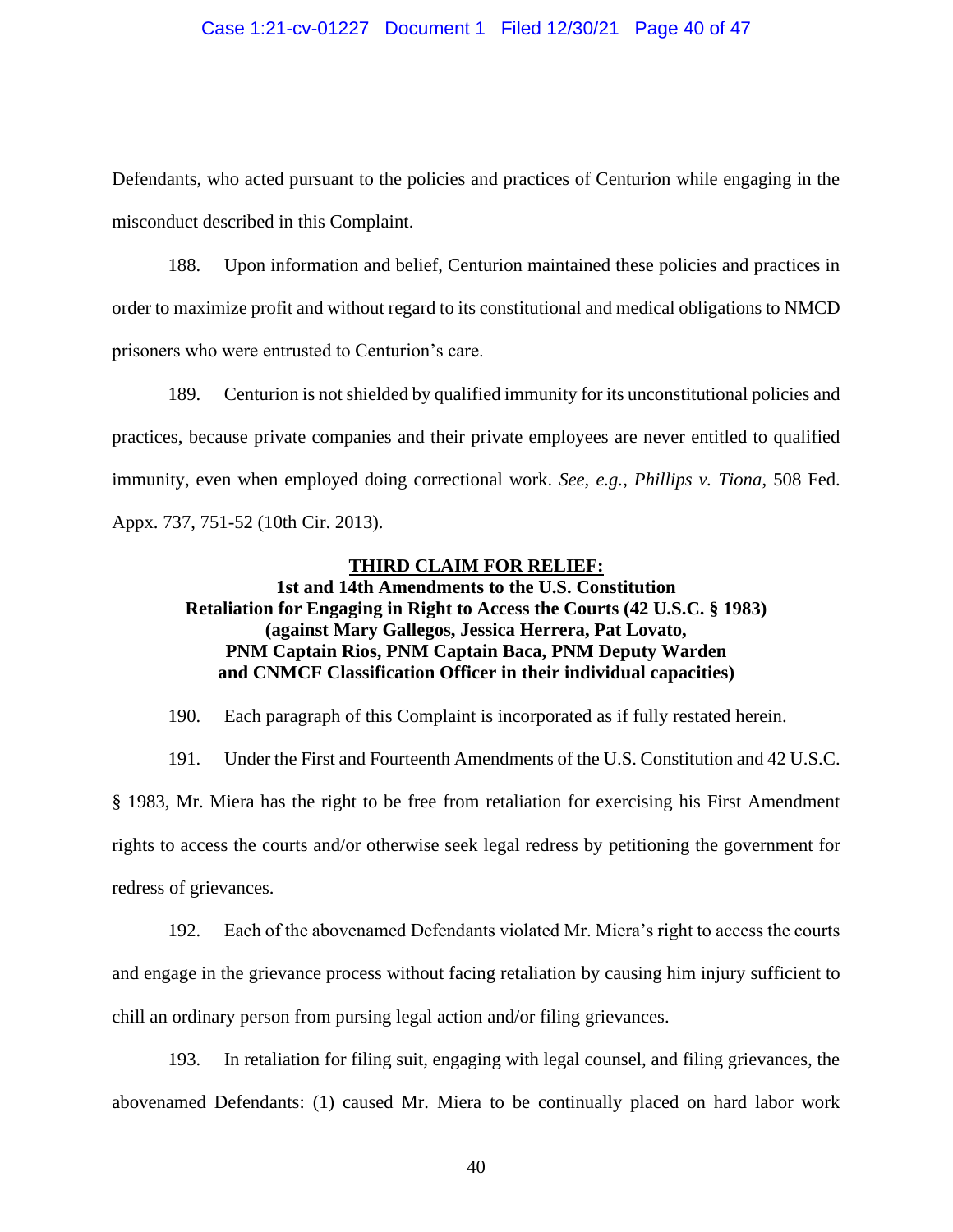#### Case 1:21-cv-01227 Document 1 Filed 12/30/21 Page 41 of 47

assignments, (2) transferred him to correctional facilities much farther away from his legal counsel, (3) unjustifiably restricted him to solitary confinement, and (4) wrote him up on false allegations and then refused to investigate the veracity those allegations, adopting them as true while knowing them to be false (together, the "Punishments").

194. In taking these actions, each of the abovenamed Defendants was substantially motivated by the fact that Mr. Miera was exercising his First Amendment rights to seek legal redress through his lawsuit regarding medical injuries, his counsel's deliberate indifference letter regarding his work placement, and his utilization of the grievance process.

195. Upon information and belief, at the time that each of the abovenamed Defendants carried out the Punishments, each of them was aware that: (1) Mr. Miera had filed a lawsuit against the prison and certain agents of the prison regarding his medical injuries, (2) Mr. Miera's counsel was taking legal steps to ensure that his legal rights were being protected, and (3) Mr. Miera was diligently pursing redress through the prison's grievance process.

196. Upon information and belief, the abovenamed Defendants were put on notice of Mr. Miera's lawsuit because he mentioned it on multiple occasions and because he would frequently receive legal calls and legal visits from counsel concerning the lawsuit. Upon information and belief, these legal calls and visits were documented in both Mr. Miera's prison file and in multiple, widely utilized documents such as logbooks.

197. Upon information and belief, the abovenamed Defendants were also aware that Mr. Miera was engaging in the grievance process because he openly informed prison staff that he was using the grievance procedures to challenge certain decisions made by prison staff.

198. Proof of the abovenamed Defendants' retaliatory motives is evidenced by the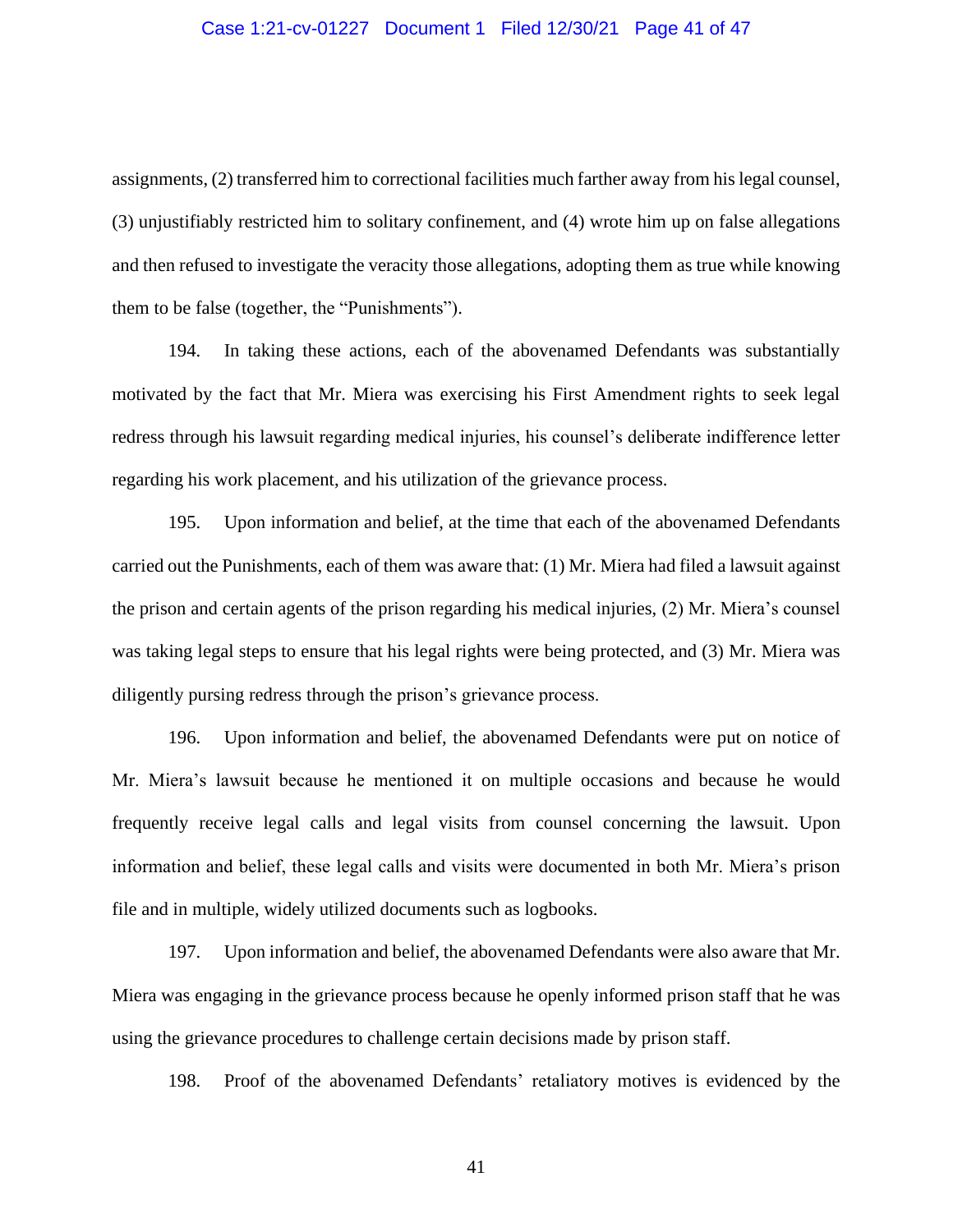#### Case 1:21-cv-01227 Document 1 Filed 12/30/21 Page 42 of 47

following, *inter alia*: (1) The close temporal proximity between the Punishments and Mr. Miera's legal filings, grievance filings, and communications with counsel; (2) the lack of any legitimate penological interest for the Defendants to have carried out the Punishments; (3) the ease by which the Punishments and the subsequent pain inflicted could have been avoided, and (4) the increase in hostility displayed by these Defendants toward Mr. Miera upon learning of the ways in which he was exercising his First Amendment Rights.

199. Mr. Miera's injuries caused by the Punishments were sufficiently serious to dissuade an ordinary person from continuing to seek legal redress for the wrongs he suffered while incarcerated. Mr. Miera's injuries include, *inter alia*: (1) The physical and psychological hardships of solitary confinement; (2) the severe physical pain of doing hard labor while disabled; (3) the psychological pain of knowing that, if he did not endure the pain of hard labor, he would be written up and face further punishment and lengthened incarceration as a result; (4) the physical punishments associated with being written up for acts of violence and the lengthened incarceration and loss of privileges that results; (5) the psychological pain of knowing that his captors were lying about him and trying to have him wrongfully punished; and (6) the legal and psychological consequences of being denied access to his counsel through prison transfers, whereby his lawsuit was delayed and he risked having his counsel disengage due to the inability of counsel to access his client to move forward with litigation.

200. The abovenamed Defendants are not shielded by qualified immunity for their retaliation because "it is well established that prison officials must provide inmates access to the courts and prison officials may not harass or retaliate against an inmate for exercising his right of access to the courts. . . . [Similarly,] [t]he jurisprudence prohibiting retaliatory acts against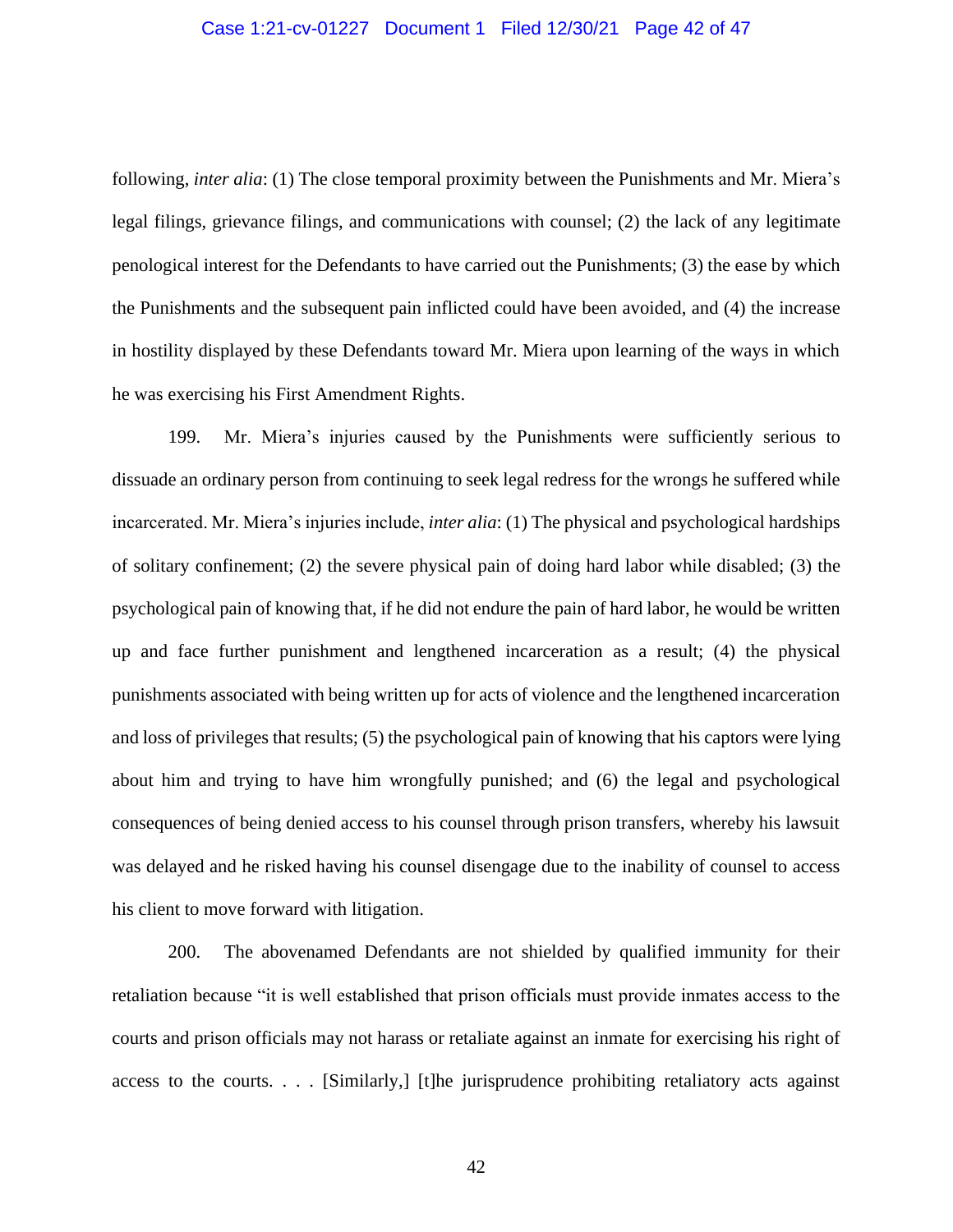prisoners for reporting grievances is well-established" and has been in this Circuit since at least the late 1990s. *Penrod v. Zavaras*, 94 F.3d 1399, 1404-05 (10<sup>th</sup> Cir. 1996) (internal cites and quotes omitted).

## **FOURTH CLAIM FOR RELIEF: Americans with Disabilities Act Violations (42 U.S.C. § 12101** *et seq.***) (against NMCD, PNM, and Jessica Herrera and PNM Deputy Warden in their official capacities)**

201. Each paragraph of this Complaint is incorporated as if fully restated herein.

202. At the times relevant to this Complaint, Mr. Miera had a disability within the meaning of the Americans with Disabilities Act, as he had been diagnosed with various medical conditions, including severe osteomyelitis.

203. Aside from his disability, Mr. Miera was otherwise qualified to participate in, and receive the benefits of, the work programs, services, and activities offered by NMCD and PNM, which are described in this Complaint.

204. NMCD and PNM are both public entities as defined in 42 U.S.C. § 12131(1), as both are instrumentalities of the State of New Mexico.

205. Under Title II of the ADA, NMCD and PNM, through Defendant Herrera, the PNM Deputy Warden and others, are responsible for ensuring that individuals in their custody with known disabilities are provided with reasonable accommodations to prevent discrimination on the basis of disability and are not, on the basis of disability, excluded from participation in or denied the benefits of their services, programs, or activities because of their disabilities.

206. Despite Mr. Miera's known and obvious disability, NMCD and PNM, through Defendant Herrera, the PNM Deputy Warden and others, failed to reasonably accommodate his disability and discriminated against him, as described herein.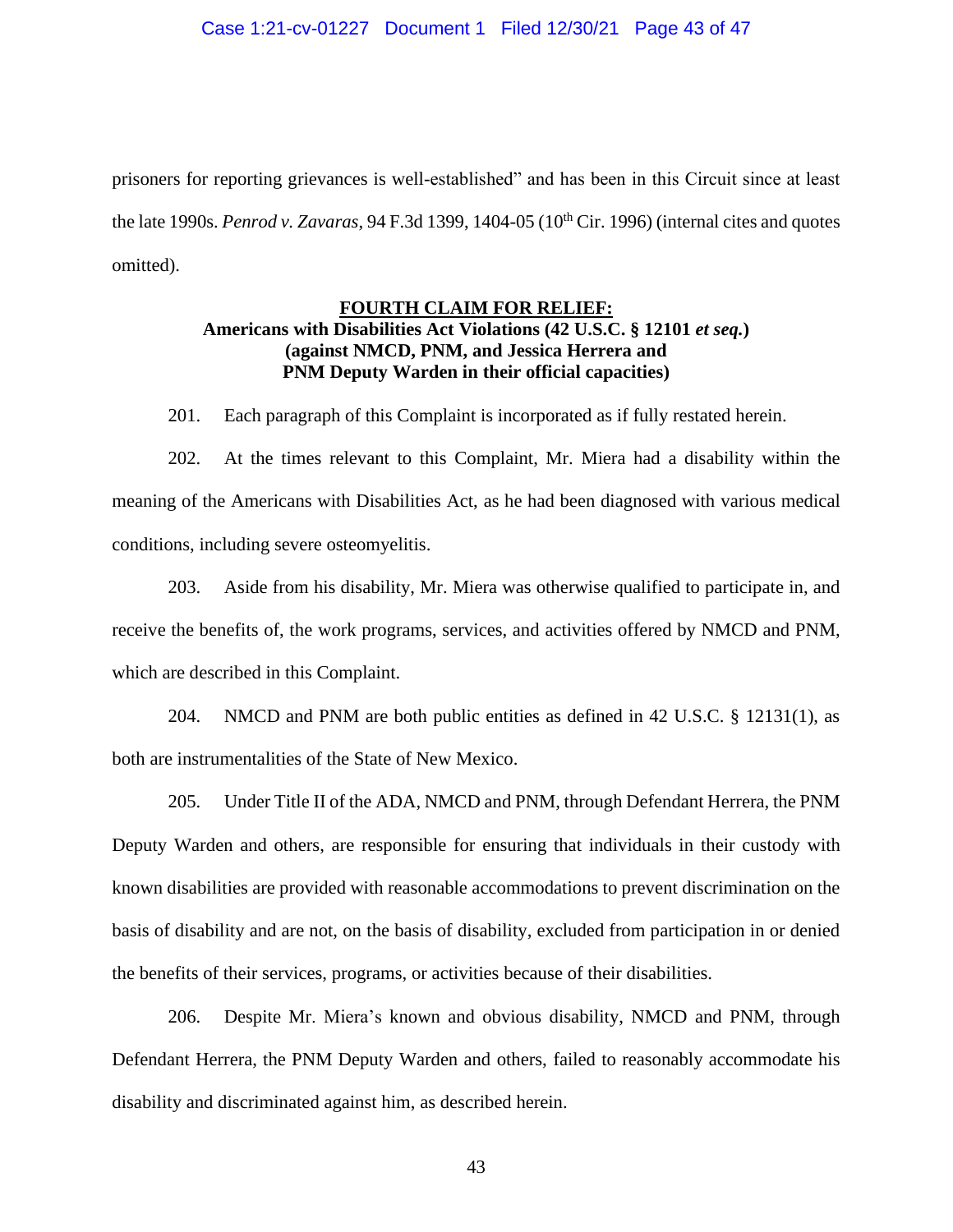#### Case 1:21-cv-01227 Document 1 Filed 12/30/21 Page 44 of 47

207. Through Defendant Herrera, the PNM Deputy Warden and others, NMCD and PNM knew that Mr. Miera was disabled and that he required an accommodation, yet they did not provide him with an accommodation.

208. Solely because of Mr. Miera's disability, NMCD and PNM—through the actions and inactions of Defendant Herrera, the PNM Deputy Warden, and others—excluded and denied him access to, and the benefits of, each program, service, and activity described herein. Thus, Mr. Miera has been subjected to discrimination in each program, service, or activity as a result of his disability.

209. NMCD and PNM, through Defendant Herrera, the PNM Deputy Warden and others, engaged in this discriminatory practice with malice or, minimally, with reckless indifference to Mr. Miera's federally protected rights.

210. Mr. Miera has been injured as a result of this discrimination, as described elsewhere in this Complaint.

211. Finally, NMCD, PNM, Defendant Herrera, and the PNM Deputy Warden are not shielded by qualified immunity for their violations of the Americans with Disabilities Act, as qualified immunity is not available for such claims.

## **FIFTH CLAIM FOR RELIEF: Rehabilitation Act Violations (29 U.S.C. § 701** *et seq***.) (against NMCD, PNM, and Jessica Herrera and PNM Deputy Warden in their official capacities)**

212. Each paragraph of this Complaint is incorporated as if fully restated herein.

213. At the times relevant to this Complaint, Mr. Miera was handicapped within the meaning of the Rehabilitation Act, as he had been previously diagnosed with various with various medical conditions, including severe osteomyelitis.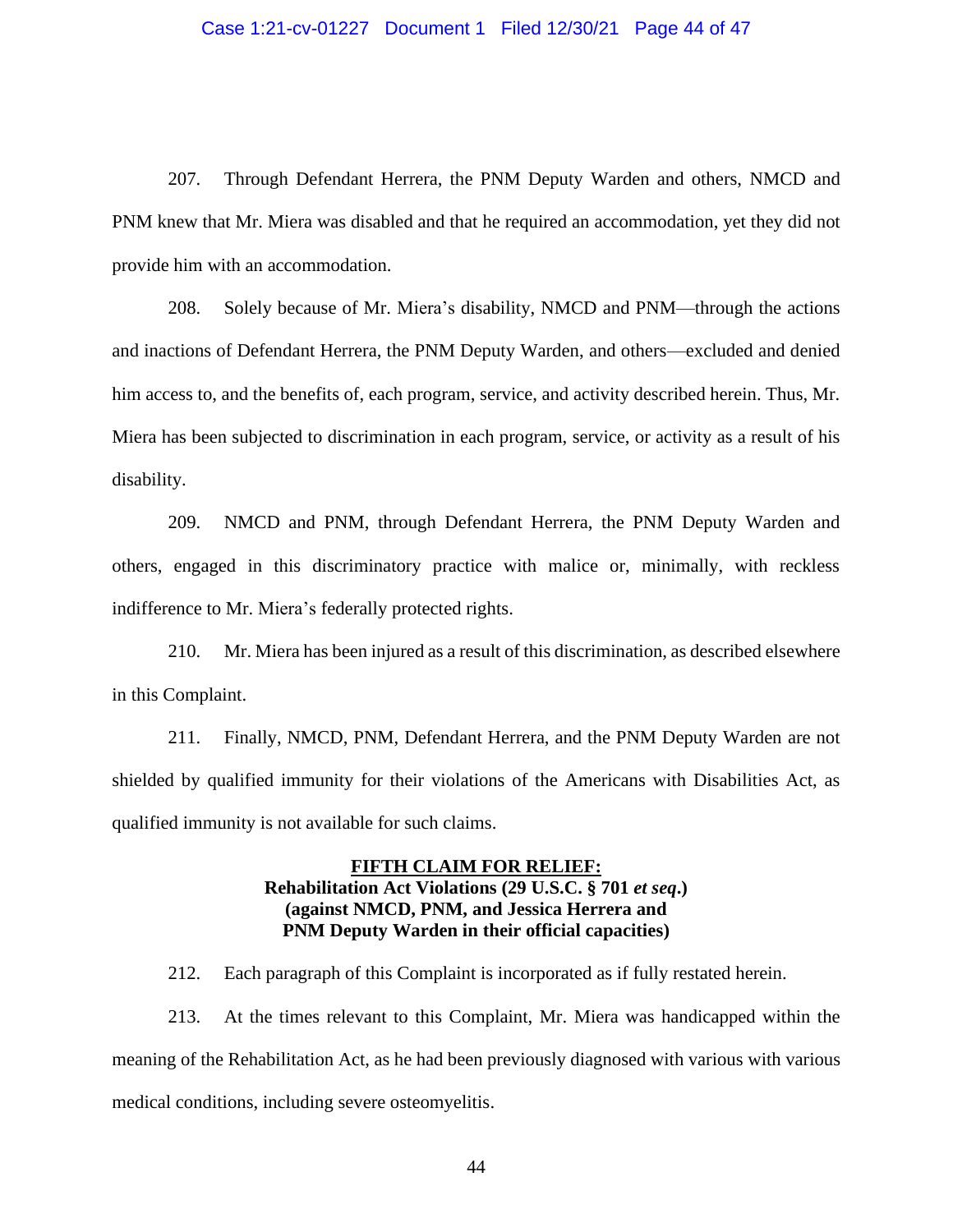#### Case 1:21-cv-01227 Document 1 Filed 12/30/21 Page 45 of 47

214. Aside from his handicap, Mr. Miera was otherwise qualified to participate in, and receive the benefits of, the work programs, services, and activities offered by NMCD and PNM, which are described in this Complaint.

215. Both NMCD and PNM receive federal financial assistance. (Ex. 21).

216. Under the Rehabilitation Act, NMCD and PNM, through Defendant Herrera, the PNM Deputy Warden and others, are responsible for ensuring that individuals in their custody with known handicaps are provided with reasonable accommodations to prevent discrimination on the basis of handicap and are not, on the basis of handicap, excluded from participation in or denied the benefits of their services, programs, or activities because of their handicaps.

217. Despite Mr. Miera's known and obvious handicap, NMCD and PNM, through Defendant Herrera, the PNM Deputy Warden and others, failed to reasonably accommodate his handicap and discriminated against him, as described herein.

218. Through Defendant Herrera, the PNM Deputy Warden and others, NMCD and PNM knew that Mr. Miera was handicapped and that he required an accommodation, yet they did not provide him with an accommodation.

219. Solely because of Mr. Miera's handicap, NMCD and PNM, through Defendant Herrera, the PNM Deputy Warden and others, excluded and denied him access to, and the benefits of, each program, service, and activity described herein. Thus, Mr. Miera has been subjected to discrimination in each program, service, or activity as a result of his handicap.

220. NMCD and PNM, through Defendant Herrera, the PNM Deputy Warden and others, engaged in this discriminatory practice with malice or, minimally, with reckless indifference to Mr. Miera's federally protected rights.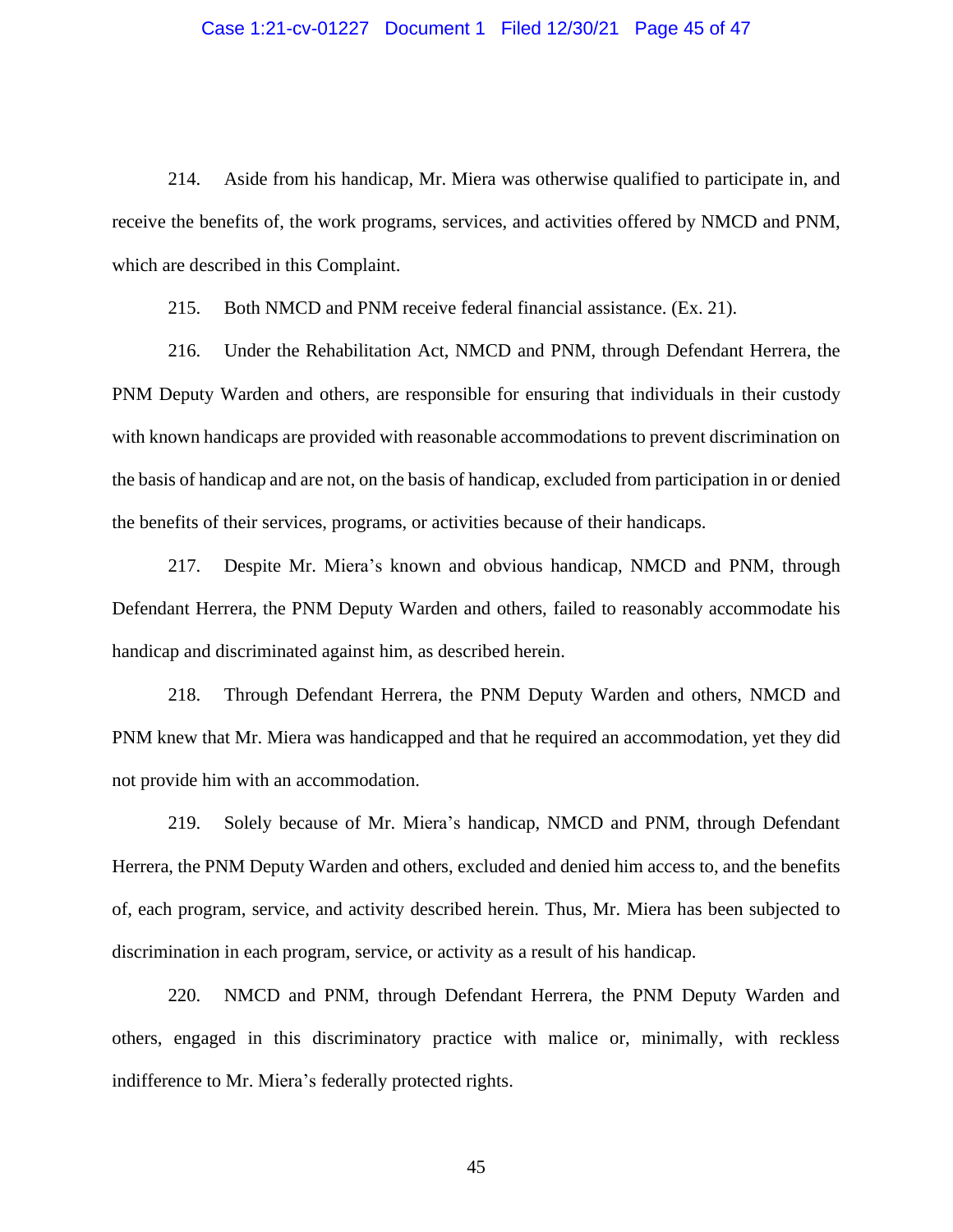221. Mr. Miera has been injured as a result of this discrimination, as described elsewhere in this Complaint.

222. Finally, NMCD, PNM, Defendant Herrera, and the PNM Deputy Warden are not shielded by qualified immunity for their violations of the Rehabilitation Act, as qualified immunity is not available for such claims.

## **RELIEF REQUESTED**

WHEREFORE, Plaintiff respectfully requests that the Court grant the following relief against Defendants, jointly and severally:

- (a) Monetary damages against Centurion and individual Defendants sued under 42 U.S.C. § 1983 in their individual capacities in an amount to be determined at trial to compensate Plaintiff for the injuries he sustained as a result of the events and conduct alleged herein;
- (b) Monetary damages against Defendants sued under 42 U.S.C. § 12132 *et seq*. and 29 U.S.C. § 701 *et seq*. in an amount to be determined at trial to compensate Plaintiff for the injuries he sustained as a result of the events and conduct alleged herein;
- (c) Punitive damages against all Defendants in an amount to be determined at trial;
- (d) Statutory interest on any and all damages awarded to Plaintiff;
- (e) Reasonable attorneys' fees and costs under 42 U.S.C. §§ 1988 and 12205, and 29 U.S.C. § 794a; and
- (f) Such other and further relief as the Court may deem just and proper, including injunctive and declaratory relief.

# **JURY DEMAND**

Plaintiff hereby demands a trial by jury pursuant to Federal Rule of Civil Procedure 38(b) on all issues in this case so triable.